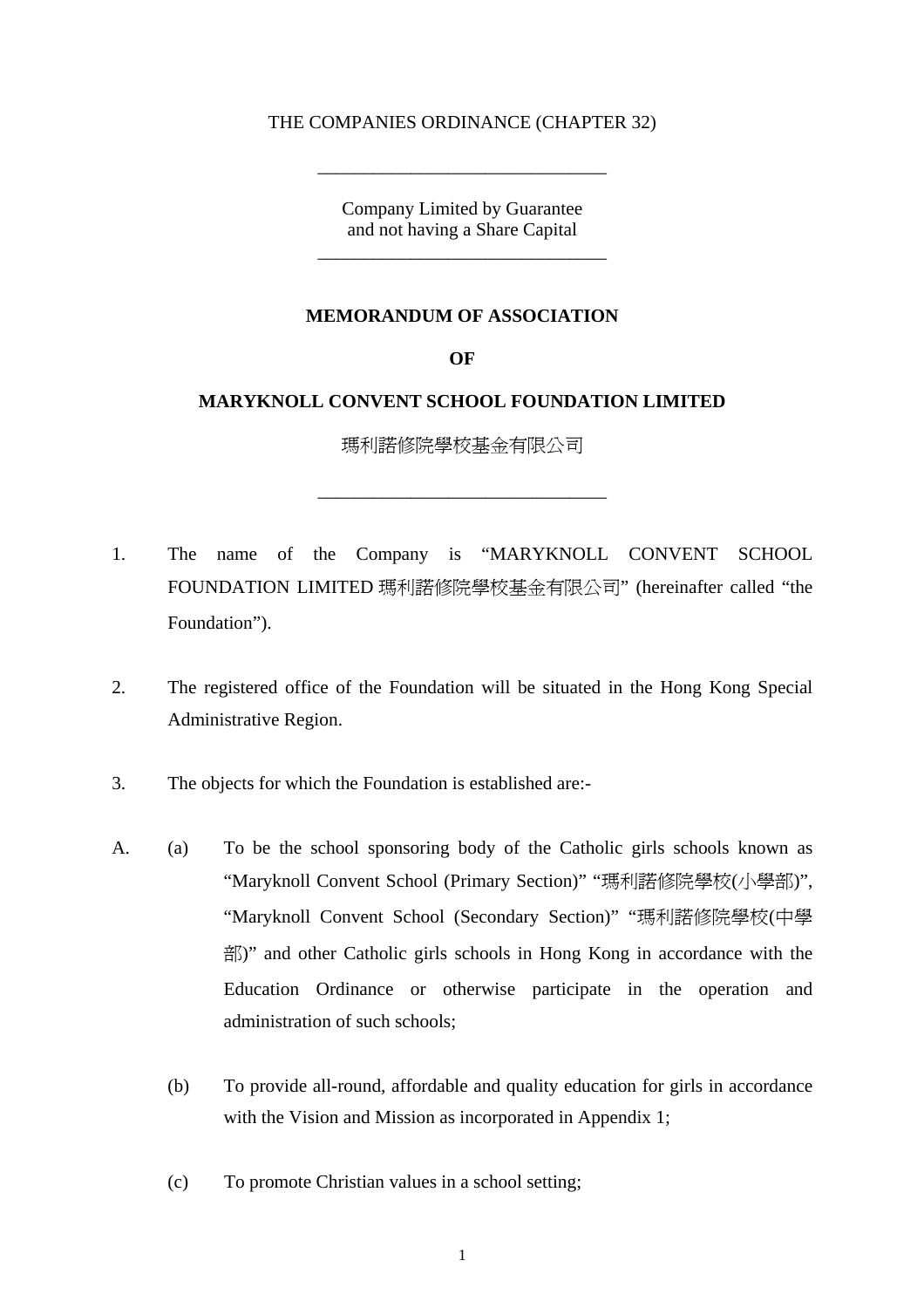- (d) To offer financial assistance to needy students; and
- (e) To raise money for the promotion of quality education generally and for the Maryknoll Convent School Educational Trust in particular (so long as it remains a charitable trust).
- B. In furtherance of the objects set out in Section A of this Clause but not otherwise, the Foundation shall have the power:-
	- (a) To provide, endow, furnish and fit out with all necessary furniture and other equipment, and maintain and manage school buildings and facilities and other premises.
	- (b) To purchase, take on lease or licence or in exchange, hire or otherwise acquire any real or personal estate or property and to sell, manage, lease, dispose of or otherwise deal with the same.
	- (c) To construct, maintain and alter any house, buildings or works.
	- (d) To employ all such officers and employees as may be required.
	- (e) To procure contributions to the Foundation and to accept subscriptions, donations and any gifts of property (of whatever nature and whether or not subject to any trust) and devises and bequests for all or any of the objects aforesaid.
	- (f) To sell and dispose of, to lease and accept surrenders of leases of real estate and generally to manage and expend all monies belonging to the Foundation.
	- (g) To print and publish any publications.
	- (h) To invest any moneys of the Foundation.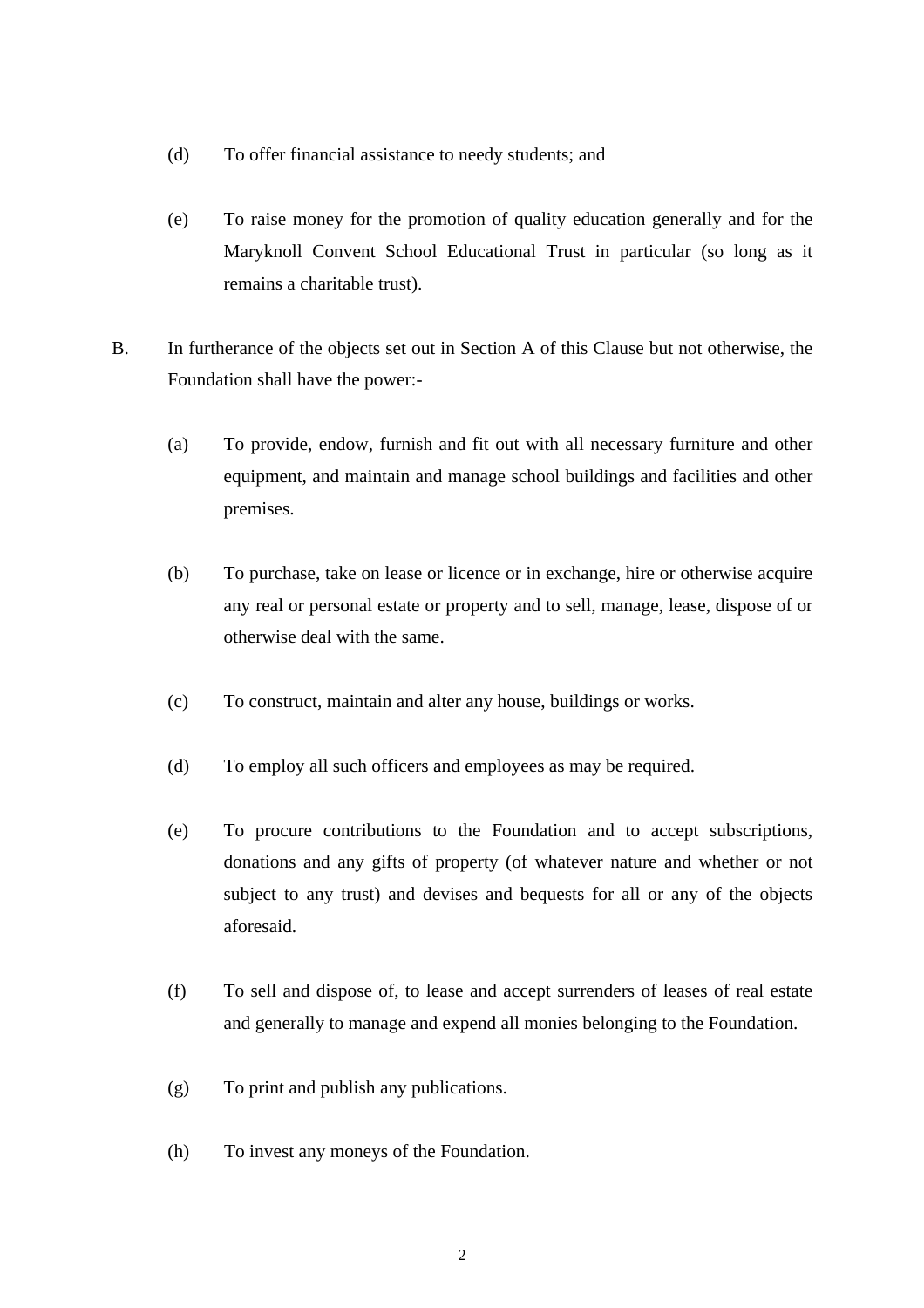- (i) To undertake and execute any trusts or any agency.
- (j) To grant pensions, allowances and gratuities to and to provide provident funds and other retirement benefits for employees and ex-employees of the Foundation and their dependants.
- (k) To collaborate or amalgamate with any entities having exclusively charitable objects similar to those of the Foundation and which prohibit the distribution of their income and property by way of dividend or otherwise amongst their members to an extent at least as great as is imposed upon the Foundation by virtue of Clause 4 of this Memorandum.
- (l) To transfer all or any part of the property, assets, liabilities and engagements of the Foundation to any one or more of the entities with which the Foundation is authorized to amalgamate.
- (m) To do all such other lawful things as are incidental or conducive to the attainment of all or any of the objects set out above.
- C. Provided that:-
	- (a) In case the Foundation shall take or hold any property which may be subject to any trusts, the Foundation shall only deal with or invest the same in such manner as allowed by law, having regard to such trusts.
	- (b) The objects of the Foundation shall not extend to the regulation of relations between employees and employers or organizations of employees and organizations of employers.
	- (c) There shall be excluded all the powers set forth in the Seventh Schedule of the Companies Ordinance which would otherwise be included among the powers of the Foundation by virtue of Section 5(5) of the Companies Ordinance.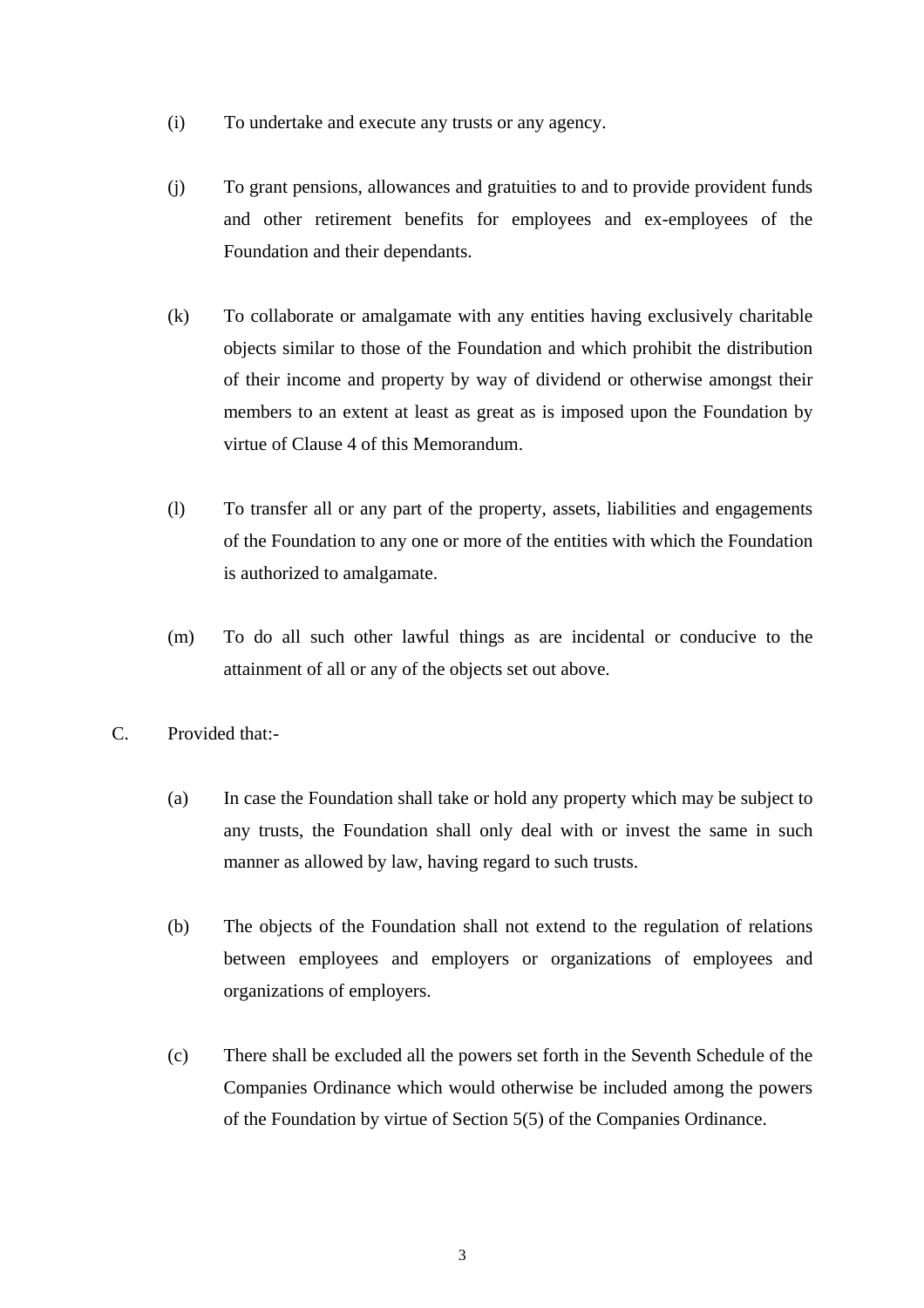- 4. The income and property of the Foundation shall be applied solely towards meeting the objects of the Foundation as set forth in this Memorandum of Association. No portion of the said income and property shall be paid or transferred directly or indirectly by way of dividend, bonus or otherwise howsoever by way of profit to the Members of the Foundation, provided that nothing herein shall prevent:-
	- (a) the payment in good faith of reasonable and proper remuneration to any officer or employee of the Foundation or to any Member of the Foundation not being a Member of the Council in return for any service actually rendered to the Foundation;
	- (b) the payment of reasonable and proper rent for premises demised or let by any Member to the Foundation.

No Councillor shall be appointed to be a salaried officer or to any office paid by fees, and no remuneration or other benefit in money or money's worth shall be given by the Foundation to any Councillor except repayment of out-of-pocket expenses, or reasonable and proper rent for premises demised or let to the Foundation.

- 5. The liability of the Members is limited.
- 6. Every Member of the Foundation undertakes to contribute to the assets of the Foundation if it is wound up while that Member is a Member, or within one year after ceasing to be a Member, as may be required to pay off the debts and liabilities of the Foundation contracted before ceasing to be a Member and the costs of winding up and to adjust the rights of the contributories among themselves, such amount not exceeding the sum of One Hundred Hong Kong Dollars.
- 7. If upon the winding up or dissolution of the Foundation there remains, after the satisfaction of all its debts and liabilities, any property whatsoever, the same shall not be paid to or distributed among the Members of the Foundation but shall be given or transferred to another institution or other institutions which have charitable objects substantially similar to the objects of the Foundation and which prohibit the distribution of their income and property by way of dividend or otherwise amongst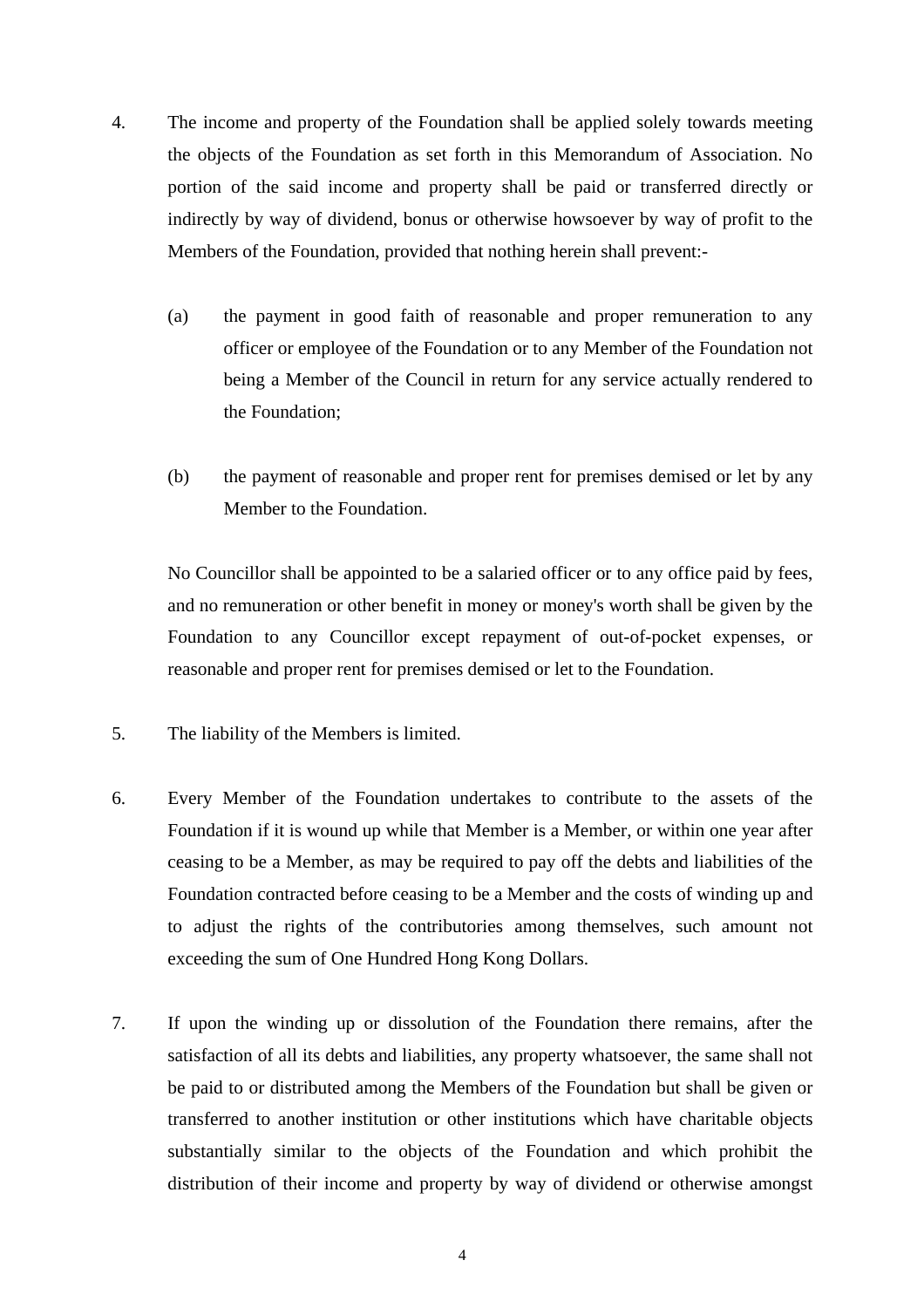their members to an extent at least as great as is imposed upon the Foundation by virtue of Clause 4 of this Memorandum, such institution or institutions to be determined by the Members at or before the time of the dissolution or in default by a Judge of the High Court of Hong Kong. If effect cannot be given to the aforesaid provision, then the property shall be given or transferred to some charitable object.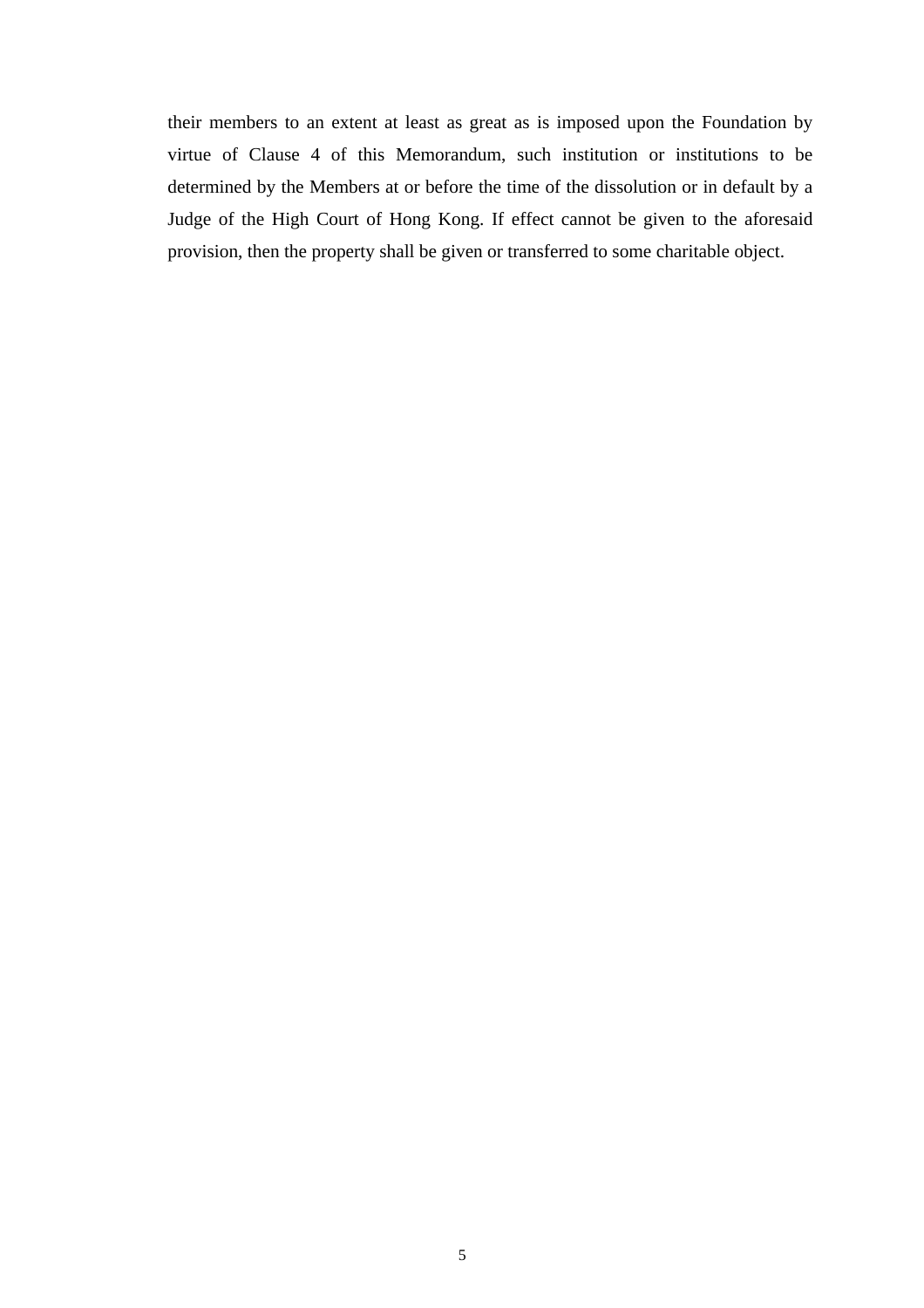We, the several persons whose names, addresses and descriptions are hereto subscribed, are desirous of being formed into a Foundation in pursuance of this Memorandum of Association:-

Names, Addresses and Descriptions of Subscribers

Dated the 9th day of March 2013.

WITNESS to the above signatures:-

(Sd.) Solicitor, Room  $1225$ ,  $12^{\text{th}}$  Floor, Prince's Building, 10 Chater Road, Central, Hong Kong.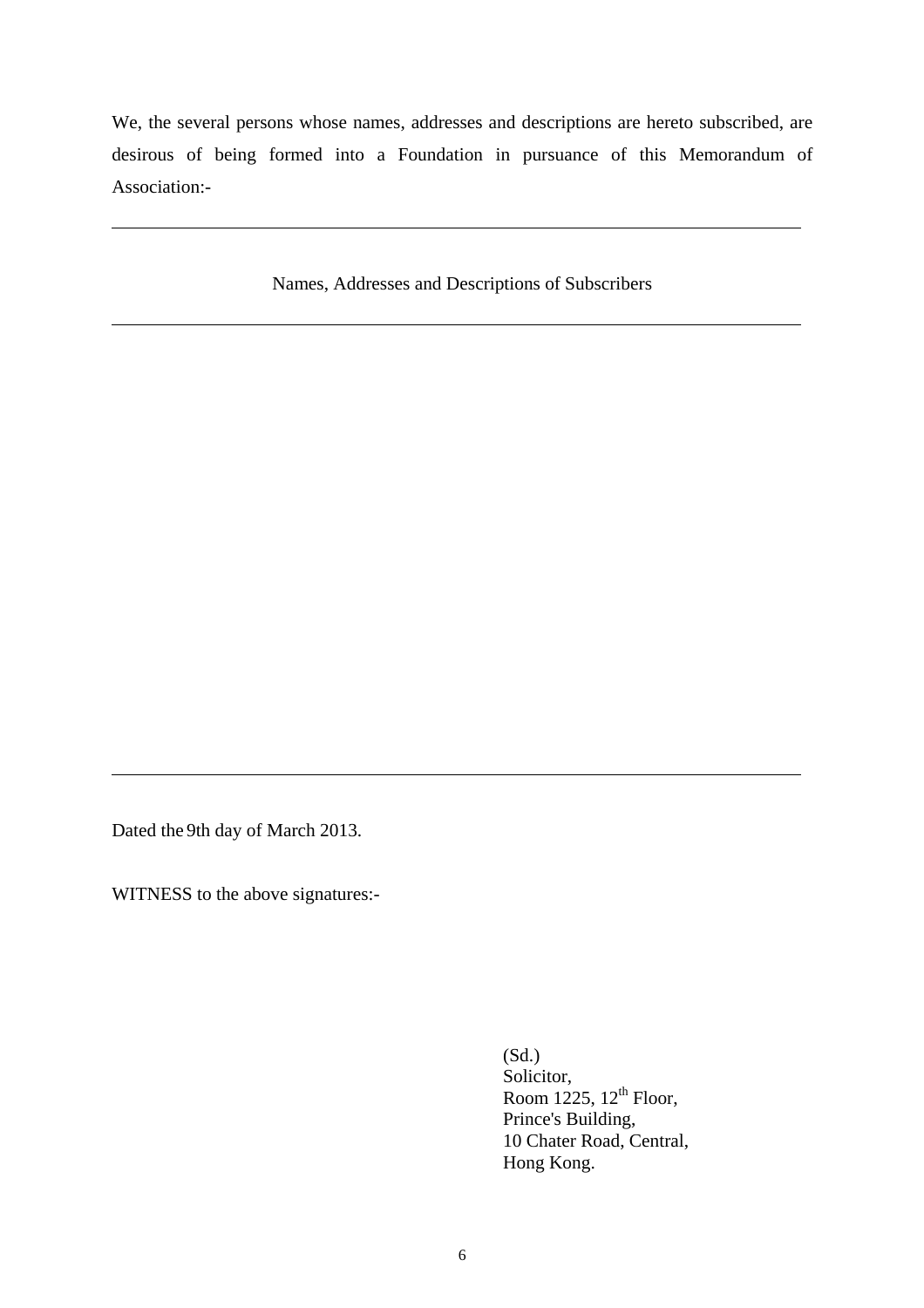## **Appendix 1**

#### **VISION AND MISSION**

#### **Our Vision**

**We envision** our students to embrace the Maryknoll spirit signified by the school motto *"Sola Nobilitas Virtus"* (Virtue Alone Ennobles).

**We envisage** our students to be individuals with moral, ethical and religious values, intellectually competent, compassionate in serving others and capable of continuing self-development to meet the challenges in life and to contribute to society.

**We see** our students as informed and innovative, analytical and critical, responsible and adaptable, moral and ethical members of society.

## **Our Creed and Values**

**We believe** that each person is formed in God's image. We wish our students to know through Jesus Christ the hope and the meaning of life and to liberate their minds from ignorance and their hearts from prejudice.

**We believe** in the dignity of each student.

**We believe** that education is essential to a just society.

#### **Our Mission**

**We provide** all-round, quality and affordable education for girls.

**We develop** in every student a thirst for knowledge, an ability to self-learn, and a spiritual, intellectual, aesthetical, physical and social balance. We encourage our students to pursue excellence in their respective interests and realize their potential to the full.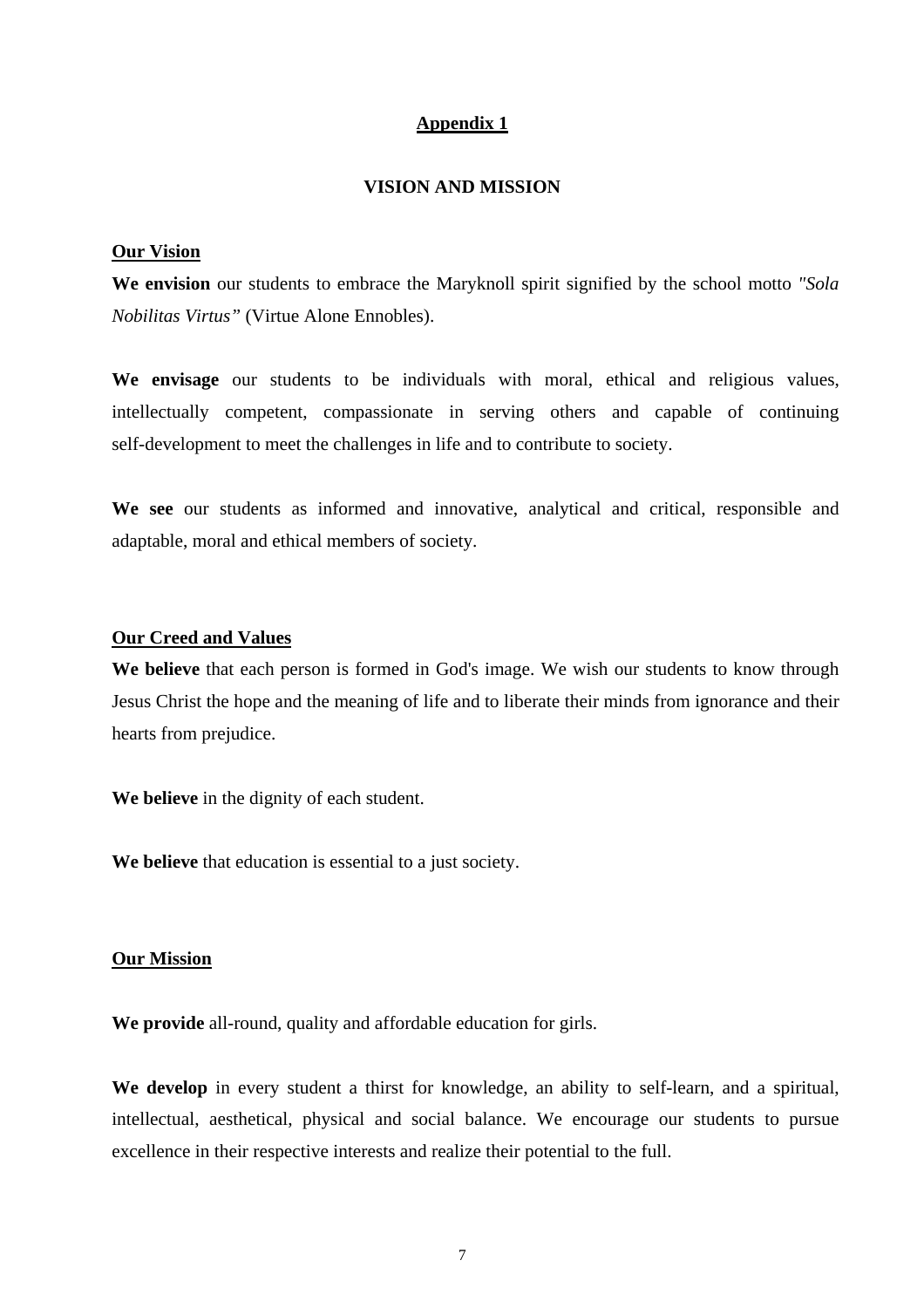**We inculcate** basic skills for our students to grow as individuals and in a group, to be responsible citizens with an appreciation of Chinese culture and of the world around them.

**We stimulate** our students to develop initiative in learning and awareness of its relevance to themselves, to life and to others.

We instill in our students an awareness of the importance of trust and integrity and an appreciation for co-operative teamwork and respect for others.

We train our students to have high moral standards, to be socially and environmentally aware and to be useful, contributory and responsible members of the community.

**We co-operate** with teachers, parents and society to promote and maintain a safe, healthy and happy environment for quality education.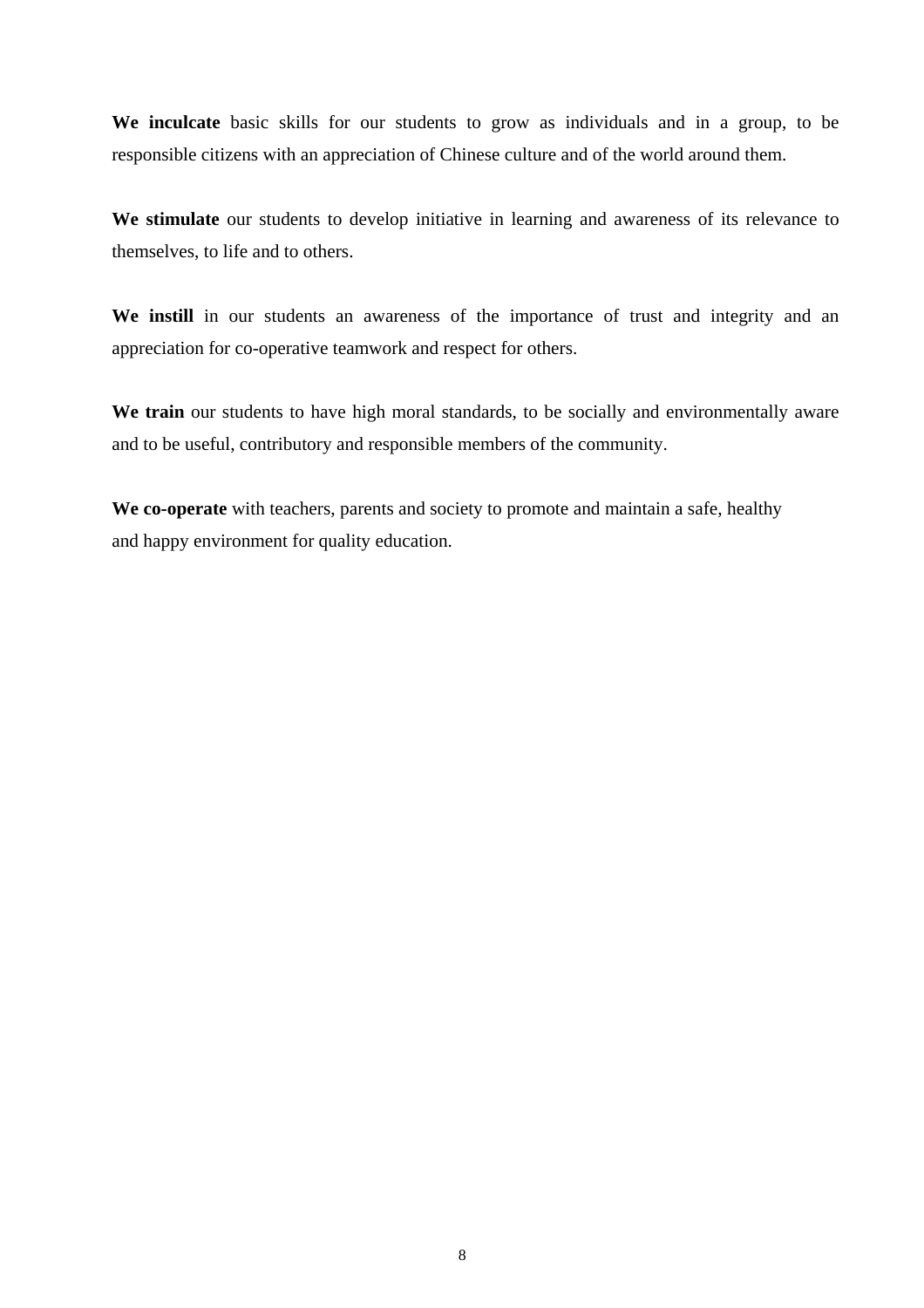### THE COMPANIES ORDINANCE (CHAPTER 32)

\_\_\_\_\_\_\_\_\_\_\_\_\_\_\_\_\_\_\_\_\_\_\_\_\_\_\_\_\_\_\_

Company Limited by Guarantee and not having a Share Capital \_\_\_\_\_\_\_\_\_\_\_\_\_\_\_\_\_\_\_\_\_\_\_\_\_\_\_\_\_\_\_

#### **ARTICLES OF ASSOCIATION**

**OF** 

# **MARYKNOLL CONVENT SCHOOL FOUNDATION LIMITED**

瑪利諾修院學校基金有限公司

\_\_\_\_\_\_\_\_\_\_\_\_\_\_\_\_\_\_\_\_\_\_\_\_\_\_\_\_\_\_\_

#### **Interpretation**

1. In these Articles the following expressions have the following meanings, namely:-

"Alternate Sponsoring Body Manager" means alternate sponsoring body manager in accordance with the Section 40AB of the Ordinance;

"Appointed Councillor" means Councillor appointed by the Council pursuant to Appendix 2B;

"Appointed Councillor Nomination Form" has the meaning ascribed to it in Paragraph 4 of Appendix 2B;

"Articles" means the Articles of Association of the Foundation for the time being;

"Auditors" means the person or persons appointed to audit the accounts of the Foundation;

"Chairperson" means the Chairperson for the time being of the Council;

"Council" means the Council of the Foundation constituted in accordance with these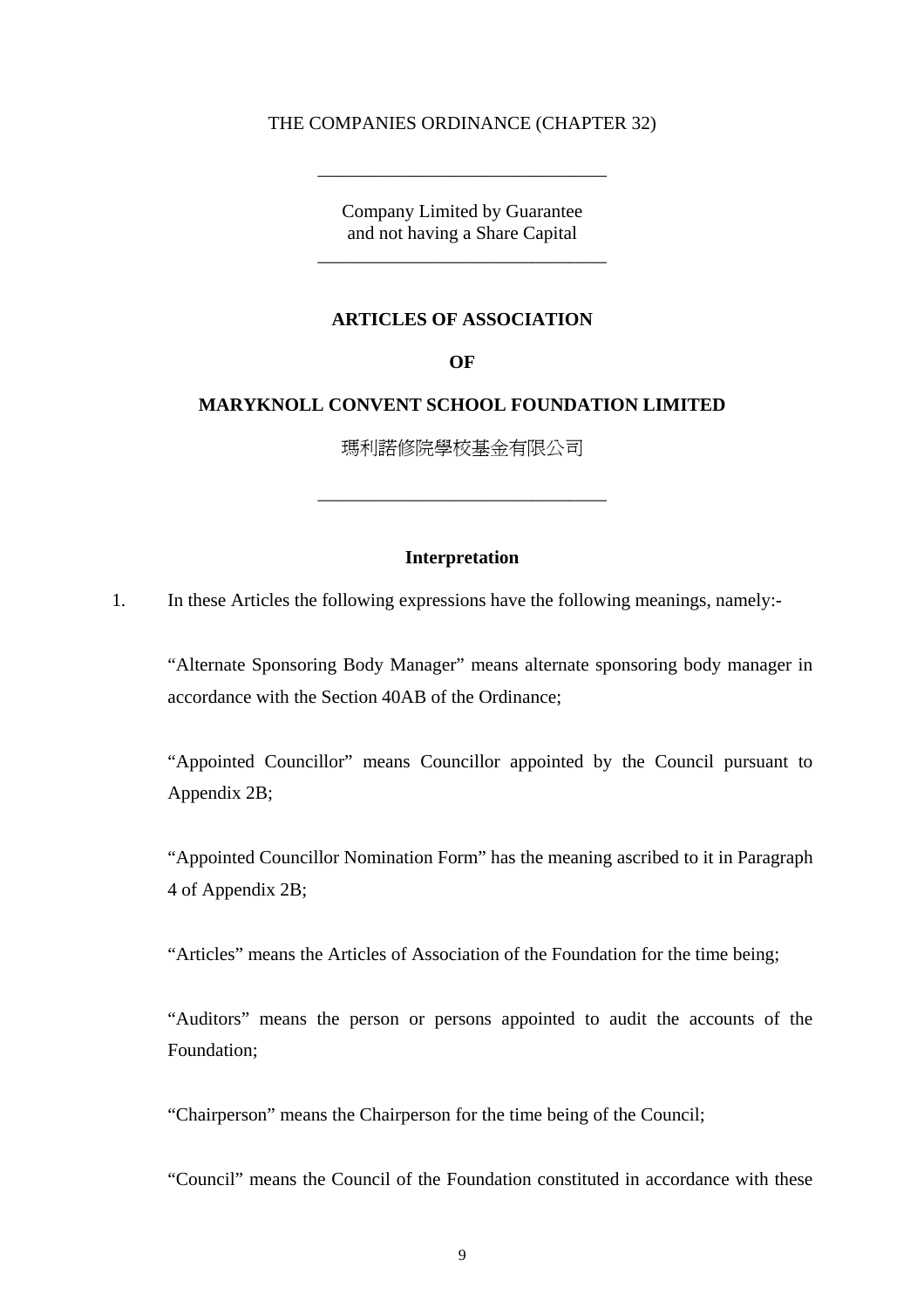Articles;

"Council By-election" has the meaning ascribed to it in Paragraph 10 of Appendix 2A;

"Council Election" means election held during a general meeting to fill the vacancies for Elected Councillors;

"Council Election Nomination Form" has the meaning ascribed to it in Paragraph 2 of Appendix 2A;

"Councillor(s)" means the member(s) of the Council of the Foundation including Elected Councillor(s), Appointed Councillor(s) and ex officio Councillor(s);

"Councillor Appointment Meeting" means Council meeting scheduled to select Appointed Councillors to fill vacancies for Appointed Councillors;

"Day" means calendar day unless otherwise stated;

"Elected Councillor" means Councillor elected by Executive Members pursuant to Appendix 2A;

"Foundation" means Maryknoll Convent School Foundation Limited 瑪利諾修院學 校基金有限公司;

"IMC" means the Incorporated Management Committee of any school of which the Foundation is the school sponsoring body ;

"Liabilities" means losses, expenses and /or costs arising out of claims relating to the Schools and the Foundation;

"MCS Section" means either Primary Section or Secondary Section;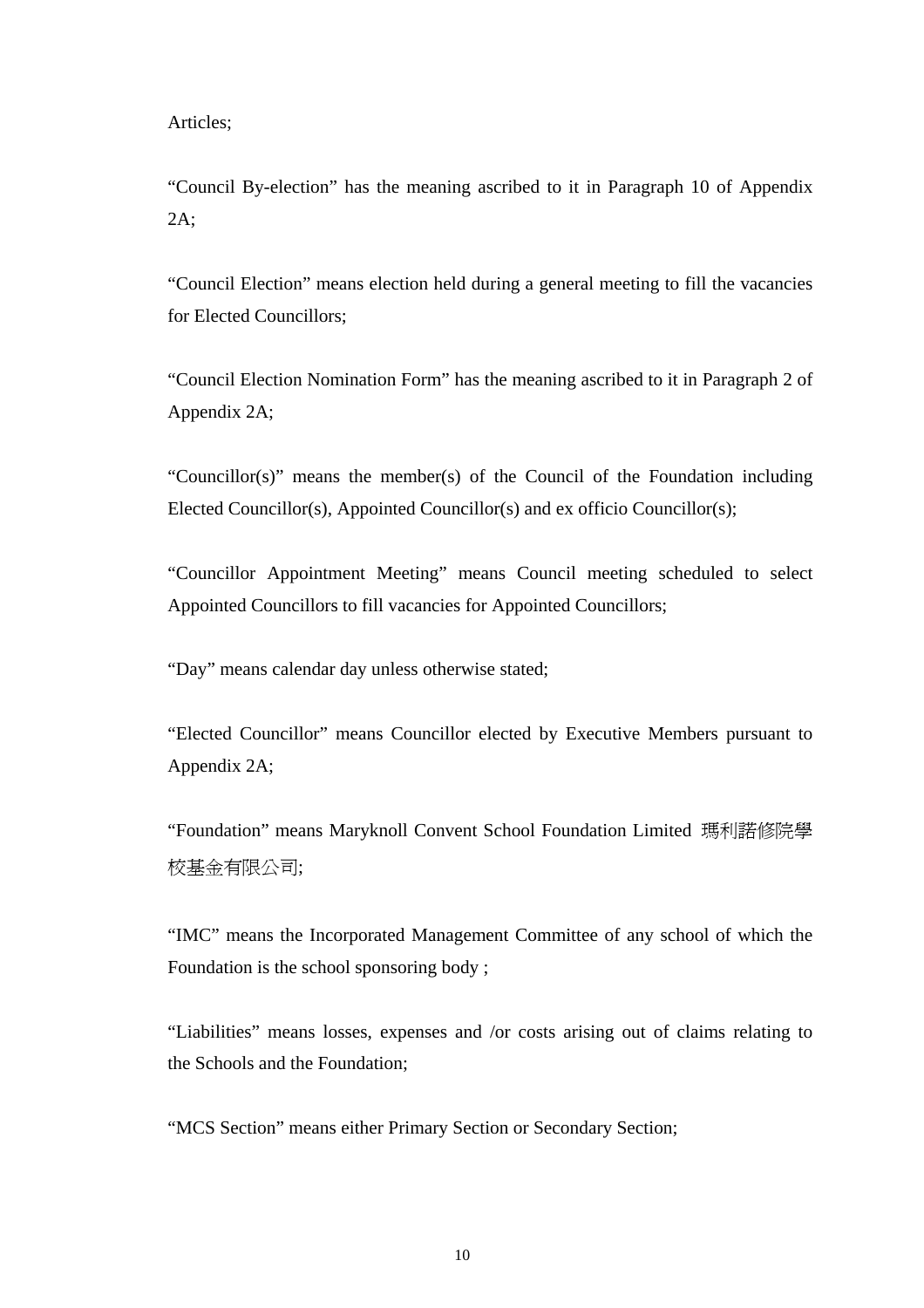"Manager" means a person registered under the Education Ordinance as a manager of the School;

"Maryknoll Representative" means the Regional Administrator of Maryknoll or a Catholic cleric or religious person designated by the Regional Administrator of Maryknoll;

"Member" means a member of the Foundation;

"Memorandum" means the Memorandum of Association of the Foundation for the time being;

"Ordinance" means the Education Ordinance;

"Primary Section" means Maryknoll Convent School (Primary Section);

"Primary Section IMC" means IMC of the Primary Section;

"Principal Selection Committee" means the Principal Selection Committee of any IMC ;

"Regional Administrator of Maryknoll" means Administrator in Hong Kong of the Maryknoll Sisters of St Dominic for the time being;

"Regular Sponsoring Body Manager" means sponsoring body manager in accordance with Section 40AB of the Ordinance;

"SBR Election Day" means the day scheduled to elect Sponsoring Body Representatives to the Principal Selection Committee of an IMC;

"SSB By-election" means election held to fill the vacancies for Sponsoring Body Manager(s) between regularly scheduled SSB Election;

"SSB By-election Day" means the day scheduled for By-election;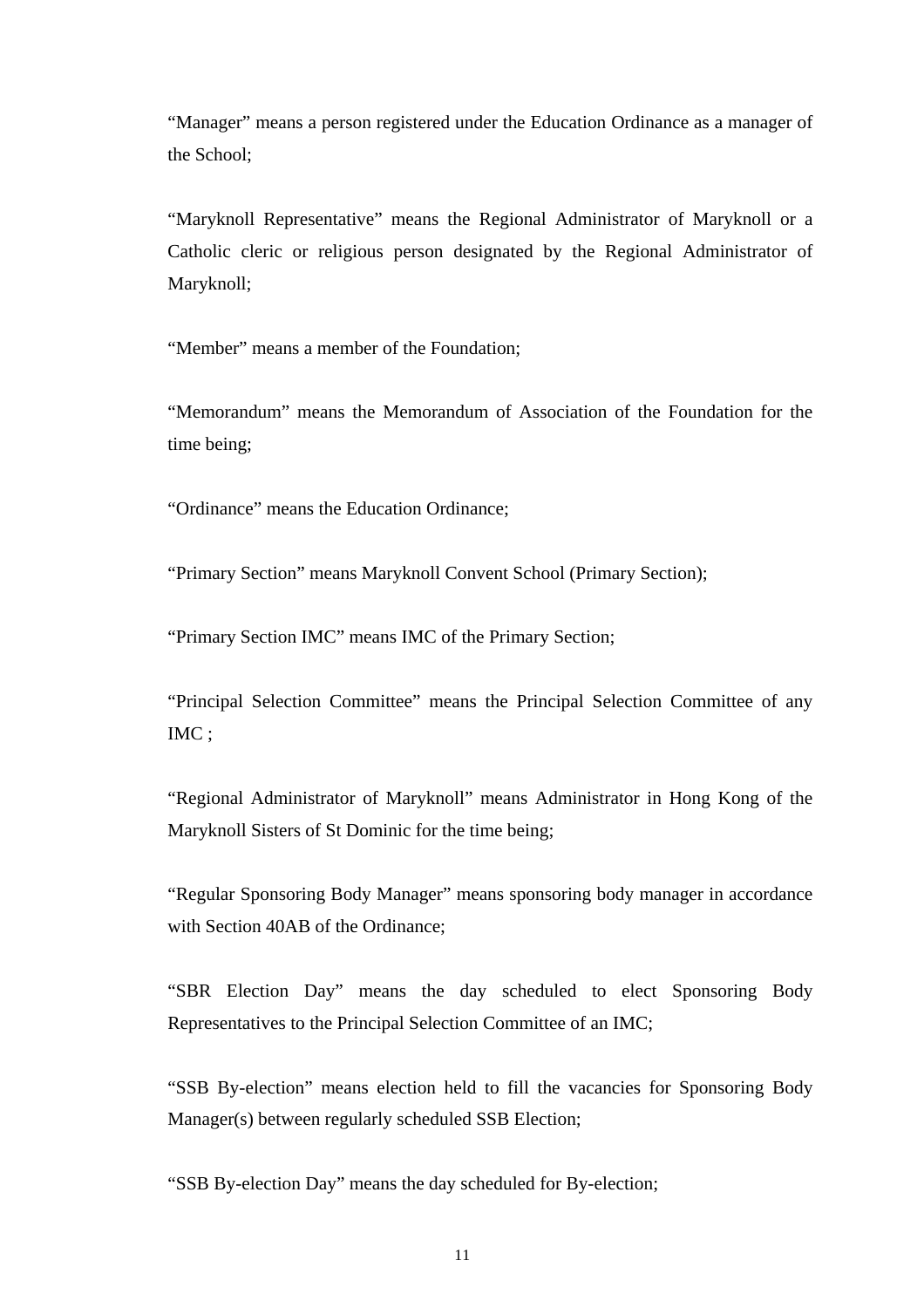"SSB Election" means regularly scheduled election when Sponsoring Body Manager(s) are required to be selected to sit on an IMC which shall take place during a Council meeting;

"SSB Election Day" means the day scheduled for SSB Election;

"SSB Nomination Form" has the meaning ascribed to it in Paragraph 3 of Appendix 3A;

"School" means "Maryknoll Convent School (Primary Section) 瑪利諾修院學校(小 學部)", "Maryknoll Convent School (Secondary Section)瑪利諾修院學校(中學部)" or any other school of which the Foundation is the school sponsoring body and "Schools" mean all of them;

"Seal" means the common seal of the Foundation;

"Secondary Section" means Maryknoll Convent School (Secondary Section);

"Secondary Section IMC" means IMC of the Secondary Section;

"Secretary" means the Secretary of the Foundation for the time being;

"Sponsoring Body Managers" means Regular Sponsoring Body Managers and Alternate Sponsoring Body Managers;

"Sponsoring Body Representatives" means representatives appointed by the Council to sit on the Principal Selection Committee of any IMC;

"Supervisor" means supervisor of a School;

"Supervisor Election" means election of Supervisor of a School;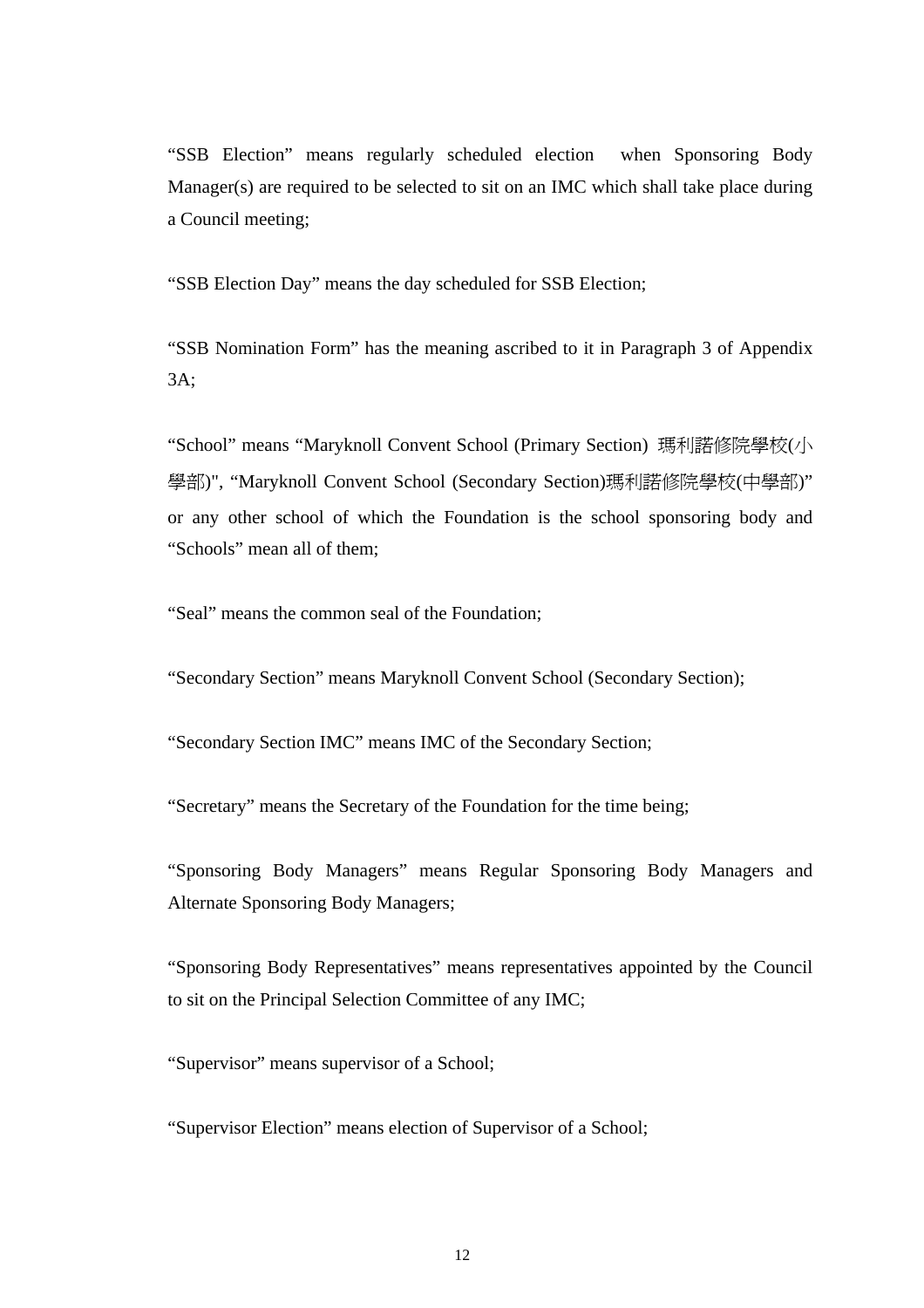"Supervisor Election Day" means the day scheduled to elect the Supervisor of a School;

"Vice-Chairperson" means the Vice-Chairperson for the time being of the Council.

"Vision and Mission" means Appendix 1 of the Memorandum of Association of Maryknoll Convent School Foundation Limited.

- 2. These Articles shall be construed with reference to the Companies Ordinance and expressions used in these Articles, unless otherwise defined or stated, shall have the meanings thereto respectively assigned by the Companies Ordinance.
- 3. Words importing one gender also include the other.

# **Membership Generally**

- 4. There shall be three classes of membership, namely:-
	- (a) Ordinary Members;
	- (b) Executive Members; and
	- (c) Life Members.
- 5. For the purposes of registration, the number of Members of the Foundation is declared to be unlimited.
- 6. Acceptance of membership of the Foundation binds each Member to the observance of the Memorandum and Articles in force for the time being. The Council shall have the right to refuse any application for membership without assigning any reason for such refusal.
- 7. The rights and privileges of every Member shall be personal and shall not be transferred by the Member's own act or by operation of law and shall cease upon death or upon the Member ceasing from any cause to be a Member under the provisions of these Articles.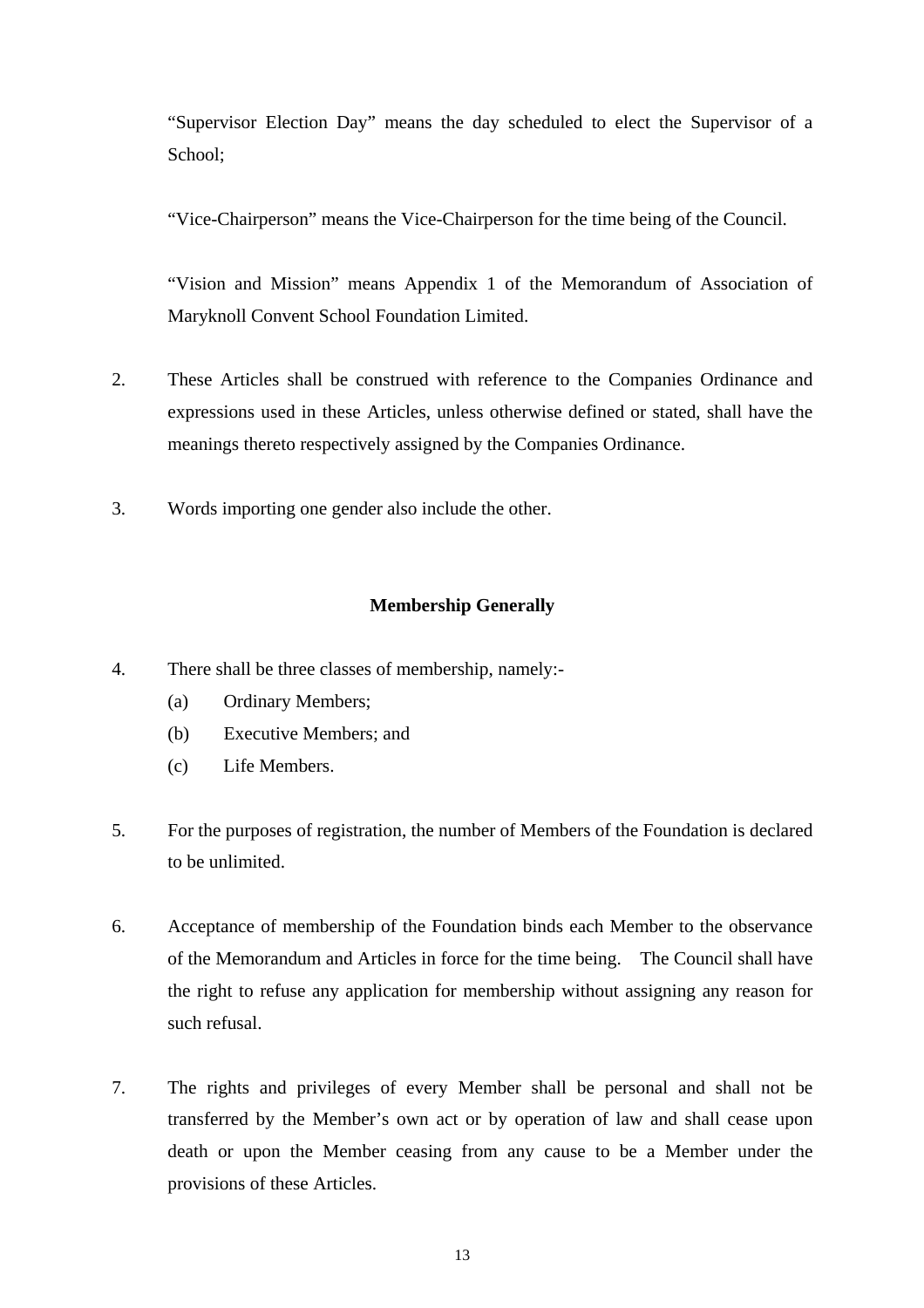- 8. Every Member that is required to pay an annual subscription shall on such date as determined by the Council (the "Stipulated Date") pay to the Foundation the annual subscription in respect of that year in such amount as shall from time to time be determined by the Council. The name of any Member whose subscription is unpaid on the Stipulated Date shall be deemed to have been deleted from the list of Members unless the Council decides otherwise for fit and proper purpose. The Council may re-instate the membership of any person on such terms as it considers fit.
- 9. If a Member has behaved in a manner that is or is likely to be injurious to the reputation or interests of the Foundation, it shall be lawful for the Council to resolve to suspend that Member for such time as the Council considers fit or to expel that Member upon which the name of that Member shall be deleted from the list of Members.

Provided that at least one week before the meeting at which any such resolution is passed, the Secretary shall serve on the Member a notice of the meeting and of the intended resolution and the Member shall at such meeting and before the passing of such resolution have an opportunity to attend and be heard. The Member may be legally represented on such occasion.

- 10. Any Member wishing to resign from the Foundation may do so by giving one month's written notice to the Secretary of such intention and upon the expiry of the notice that Member's name shall be deleted from the list of Members.
- 11. With effect from any deletion of a Member's name from the list of Members for any cause, that Member shall cease to be a Member and shall not be entitled to any refund of any monies paid to the Foundation by way of subscription or otherwise, and such deletion shall not extinguish any liability pursuant to the Companies Ordinance or the Memorandum and Articles.

## **Ordinary Members**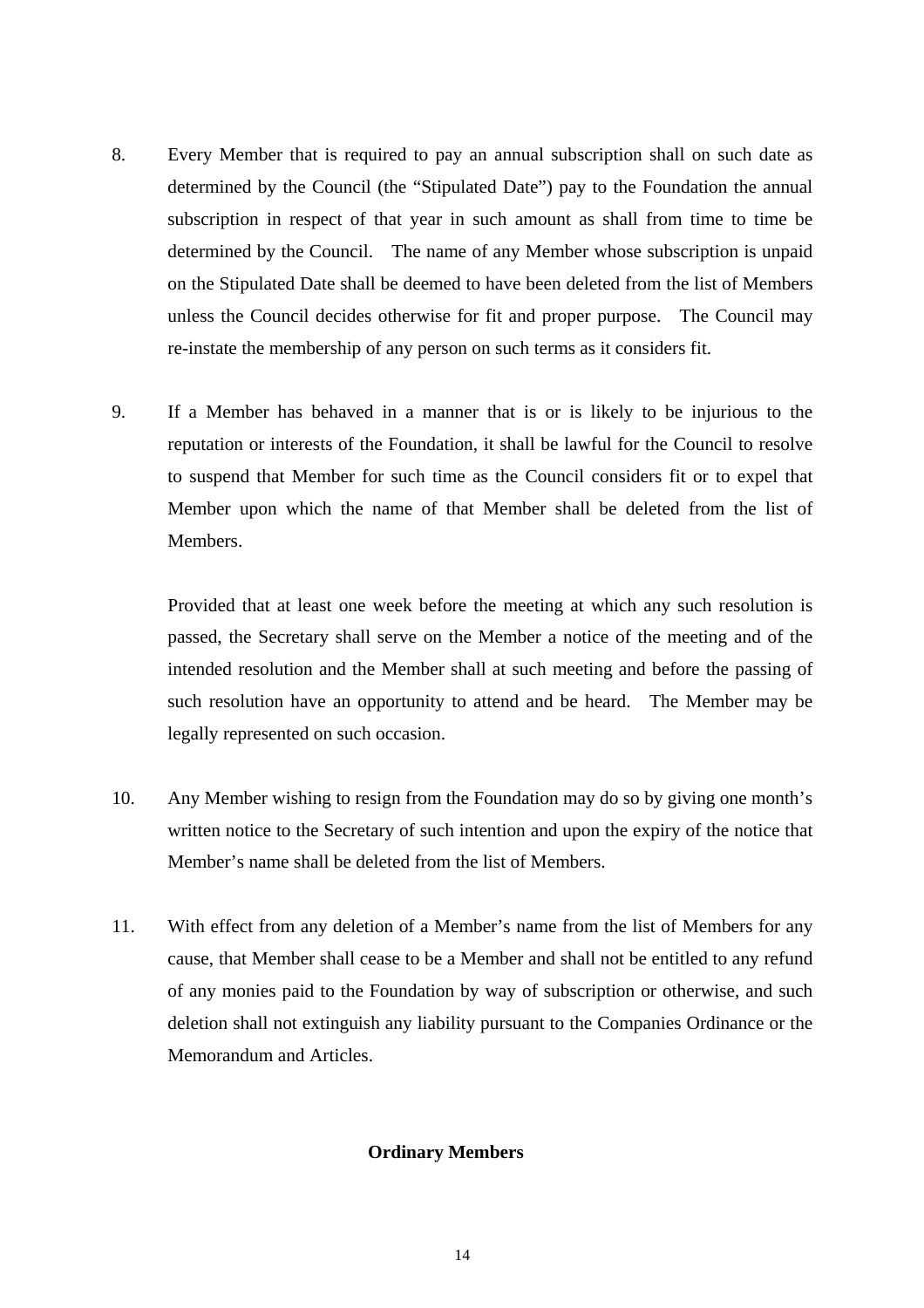- 12. Any former student who has completed at least one academic year of studies in any of the Schools, or any former teacher who has worked full time for at least one academic year at any of the Schools, or any Maryknoll Sister may apply to become an Ordinary Member.
- 13. Except for Maryknoll Sisters who shall not be required to pay any entrance fee or annual subscription, Ordinary Members shall pay such entrance fee and annual subscription as shall be determined by the Council from time to time.
- 14. Ordinary Members shall have the right to receive notice of and to attend and speak at General Meetings of the Foundation and to vote at such meetings on all matters except in any election of Councillors.
- 15. One Ordinary Member shall be elected by Members every year to become an Executive Member. Notwithstanding the above, there shall be no more than three Executive Members elected from among the Ordinary Members at any one time. The term of every Executive Member so elected shall be until the third anniversary of the Annual General Meeting following that at which the Executive Member was elected. Where a casual vacancy among the elected Executive Members arises, the Council may at such time as it sees fit convene an Extraordinary General Meeting to elect another Ordinary Member to fill that vacancy.

## **Executive Members**

- 16. There shall be up to 50 Executive Members who, except for those who are elected by Members to become Executive Members, shall be appointed from time to time by the Council from among the Ordinary Members. An Executive Member, whether appointed or elected, shall enjoy tenure as an Executive Member for a term of three years and, unless renewed by the Council or re-elected by Members, shall thereafter be an Ordinary Member.
- 17. The subscribers to the Memorandum and Articles shall become Executive Members on the incorporation of the Foundation for a term of three years or such other period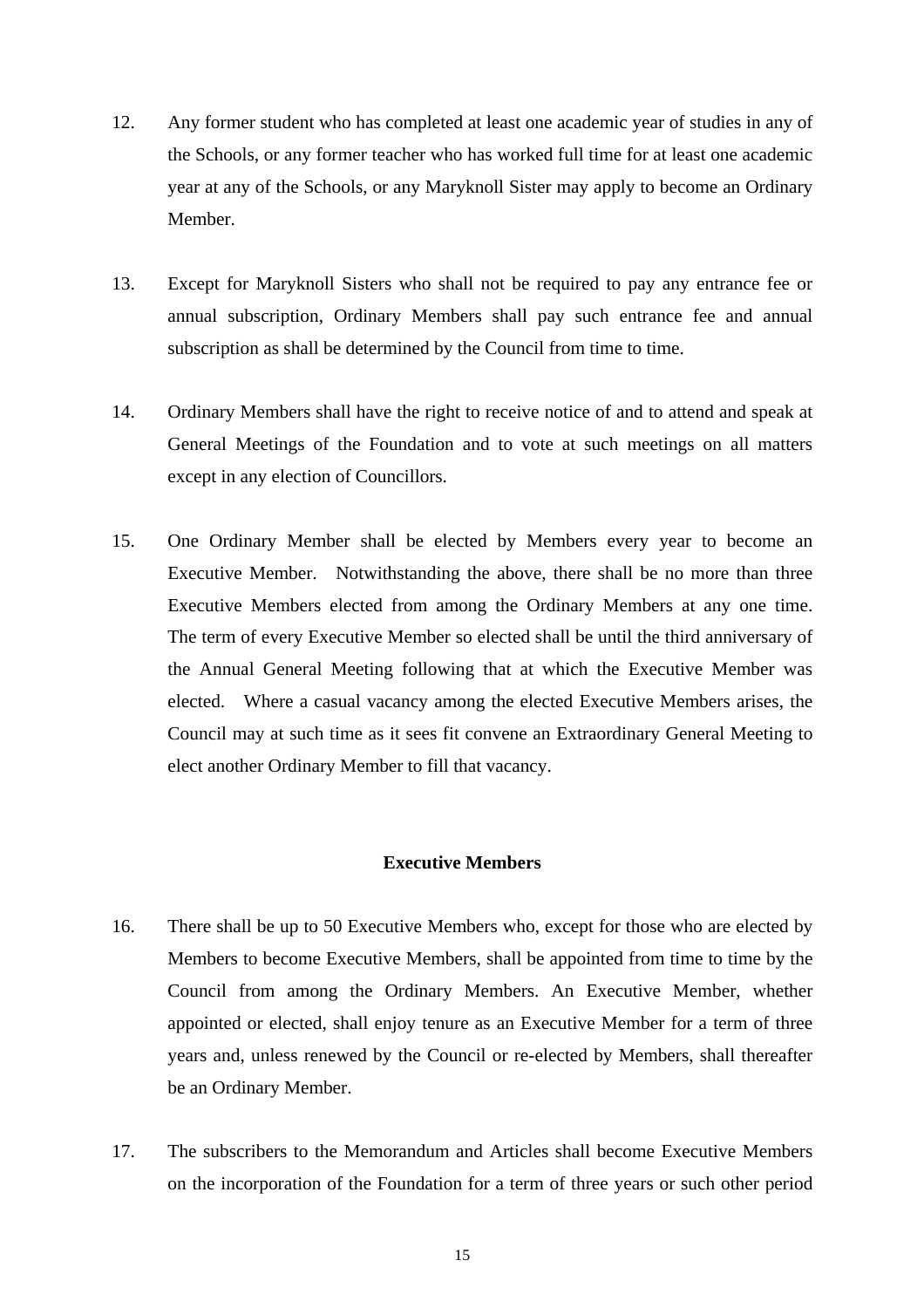as the Council shall determine.

- 18. Executive Members shall pay such annual subscription as shall be determined by the Council from time to time.
- 19. Executive Members shall have the right to receive notice of and to attend General Meetings of the Foundation and to vote on all matters including the election of Councillors from among the Executive Members and the election of Executive Members from among the Ordinary Members.

## **Life Members**

- 20. Any person who is or is entitled to become an Ordinary Member or Executive Member may become a Life Member.
- 21. A Life Member shall pay such life membership fee as shall be determined by the Council from time to time upon admission to life membership, and thereafter shall not be liable to pay any annual subscription.
- 22. Having paid a life membership fee, a Life Member shall be deemed to be an Ordinary or Executive Member and enjoy all rights and privileges as such Ordinary or Executive Member as the case may be.

## **Patrons and Honorary Members**

23. The Council may appoint any person who has, in the opinion of the Council, given distinguished service to the Council or has made contributions to education to be a Patron, Honorary Member or another similar title of distinction as considered fit and proper by the Council for such period and on such terms as the Council shall determine. No person on whom a title of distinction has been conferred shall pay any membership fee or subscription and that person shall not have any right to vote. The Council may at any time remove the title of distinction from any person.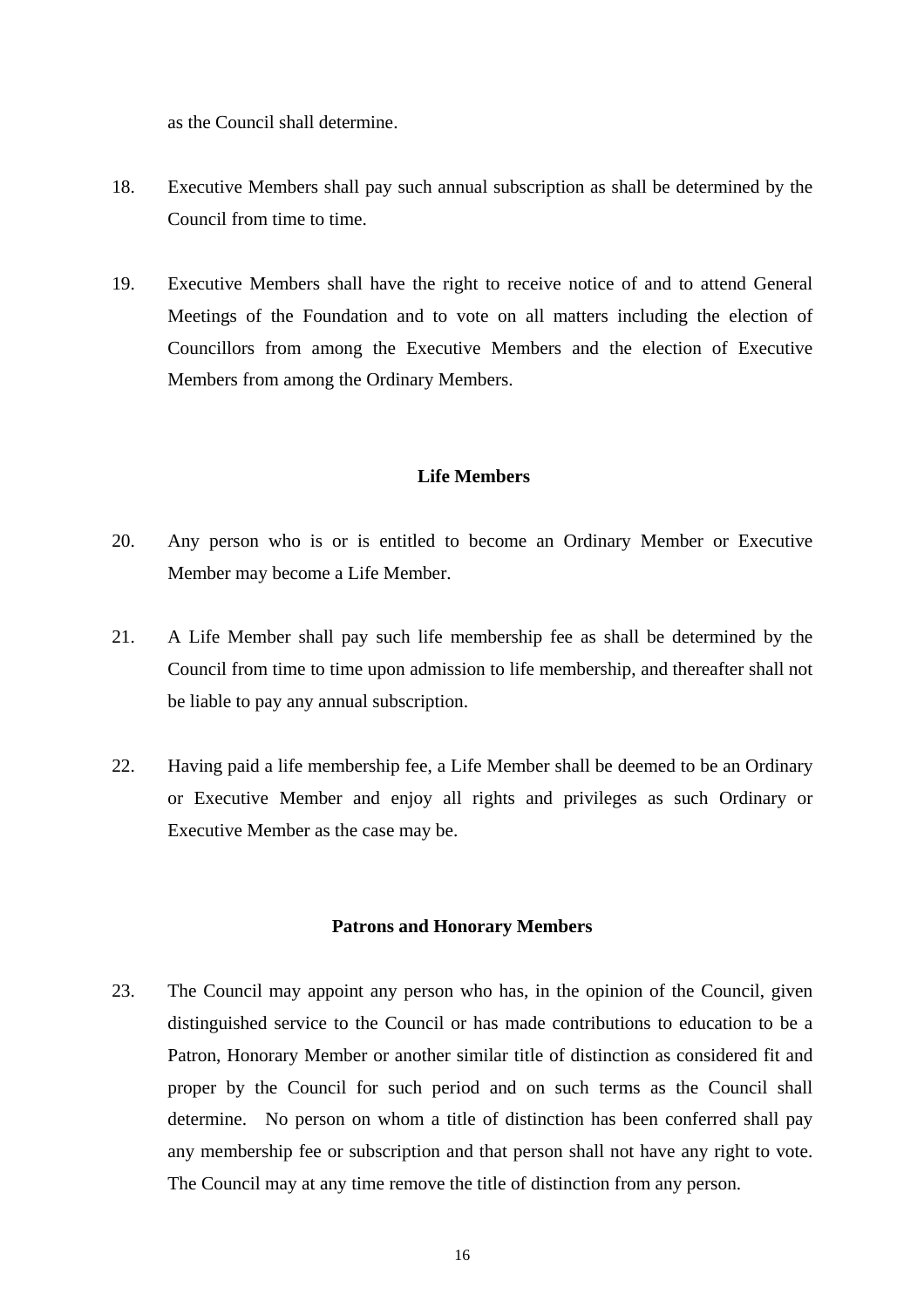24. The Council may appoint any person to be an Honorary Adviser to advise on any aspect of the work of the Foundation for such period and on such terms as the Council shall determine.

#### **General Meetings**

- 25. There shall be an Annual General Meeting of the Members in each year and not more than 15 months shall elapse between the date of one Annual General Meeting and the next.
- 26. All other general meetings shall be called Extraordinary General Meetings.
- 27. The Council may, whenever it thinks fit, convene an Extraordinary General Meeting. The Council shall also call an Extraordinary General Meeting upon the written requisition of any 50 Ordinary Members or Executive Members. The notice convening an Extraordinary General Meeting shall specify the object or objects for which the meeting is called, to which the discussion shall be strictly confined. The Council shall in accordance with the Ordinance and at the cost of the requisitionists give notice of any resolution and circulate any statement proposed on a requisition in writing of Members addressed to the Secretary.

#### **Notice of General Meetings**

28. Subject to the provisions of Section 114 of the Companies Ordinance relating to Annual General Meetings or a meeting for the passing of special resolutions, at least 14 days' notice (exclusive of the day on which the notice is served or declared to be served, but inclusive of the day for which notice is given) shall be given to such persons as are under these Articles entitled to receive such notice from the Foundation: but with the consent of all the Members entitled to receive notice of some particular meeting, that meeting may be convened by such shorter notice and in such manner as those Members may think fit. The notice shall specify the place, the day and the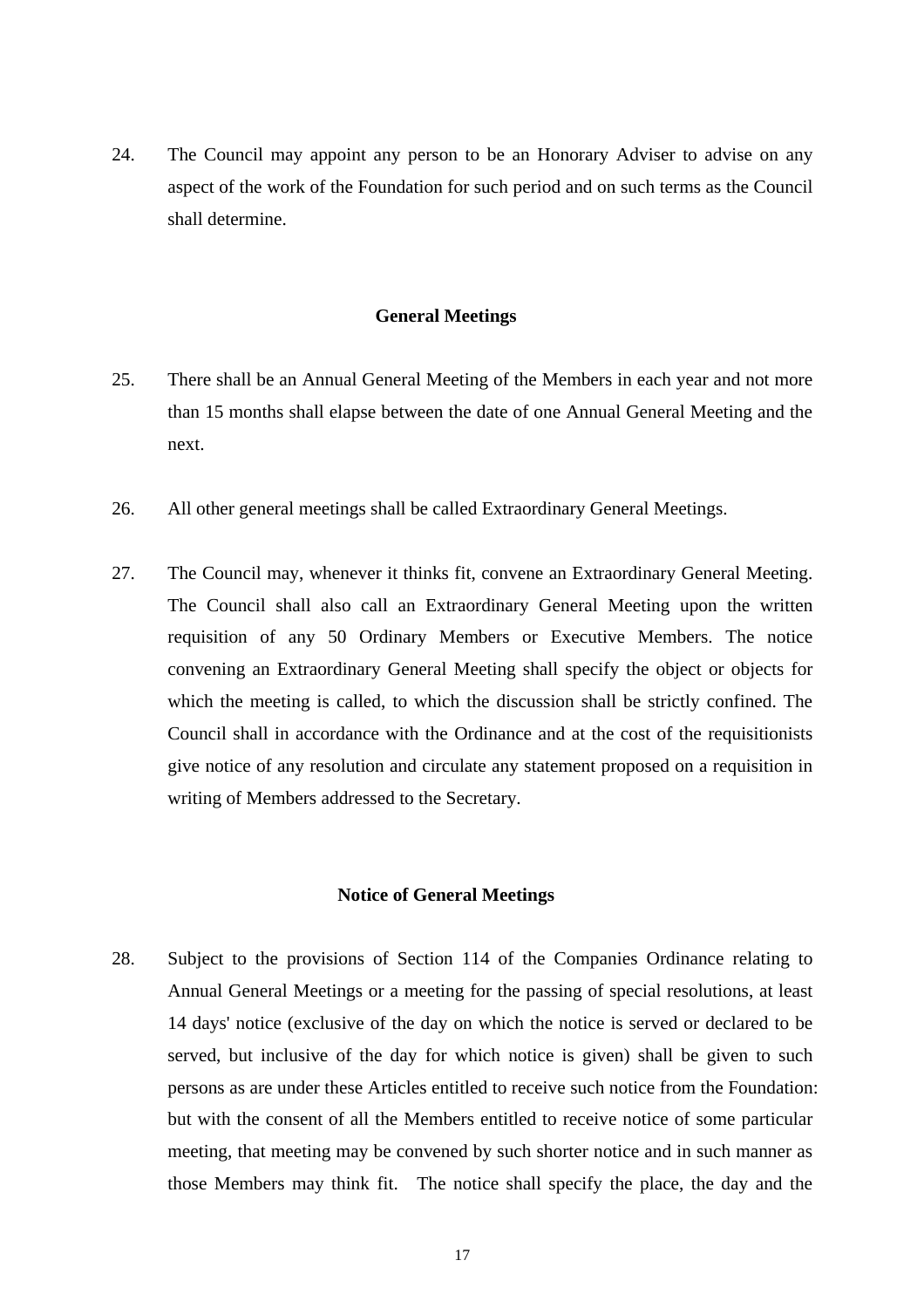hour of the meeting and in case of special business, the general nature of that business.

29. The accidental omission to give notice of a meeting to, or in the non-receipt of such notice by, any person entitled to receive notice thereof shall not invalidate any resolution passed, or proceeding had, at any meeting.

## **Proceedings at General Meeting**

- 30. All business shall be deemed special that is transacted at an Extraordinary General Meeting and all that is transacted at an Annual General Meeting shall also be deemed special with the exception of the consideration of the accounts, balance sheets and the reports of the Councillors and the Auditors, the election of Councillors and Executive Members and the fixing of the remuneration of the Auditors.
- 31. No business shall be transacted at any General Meeting unless a quorum of Members is present at the commencement of the business. 30 Executive or Ordinary Members present in person or by proxy shall form a quorum.
- 32. If within half an hour from the time appointed for the meeting a quorum of Members is not present, the meeting, if convened on the requisition of the Members, shall be dissolved, and in any other case it shall stand adjourned to the same day in the following week at the same time and place: and if at such adjourned meeting a quorum of Members is not present, it shall be adjourned sine die.
- 33. The Chairperson shall preside over every General Meeting of the Foundation.
- 34. If the Chairperson is not present within 15 minutes after the time appointed for the holding of the same, the Vice-Chairperson shall preside, but if neither of them is present at the time of holding the same, the Members present shall choose one of the Councillors to preside at the meeting.
- 35. The Chairperson (or other person presiding at such meeting) may, with the consent of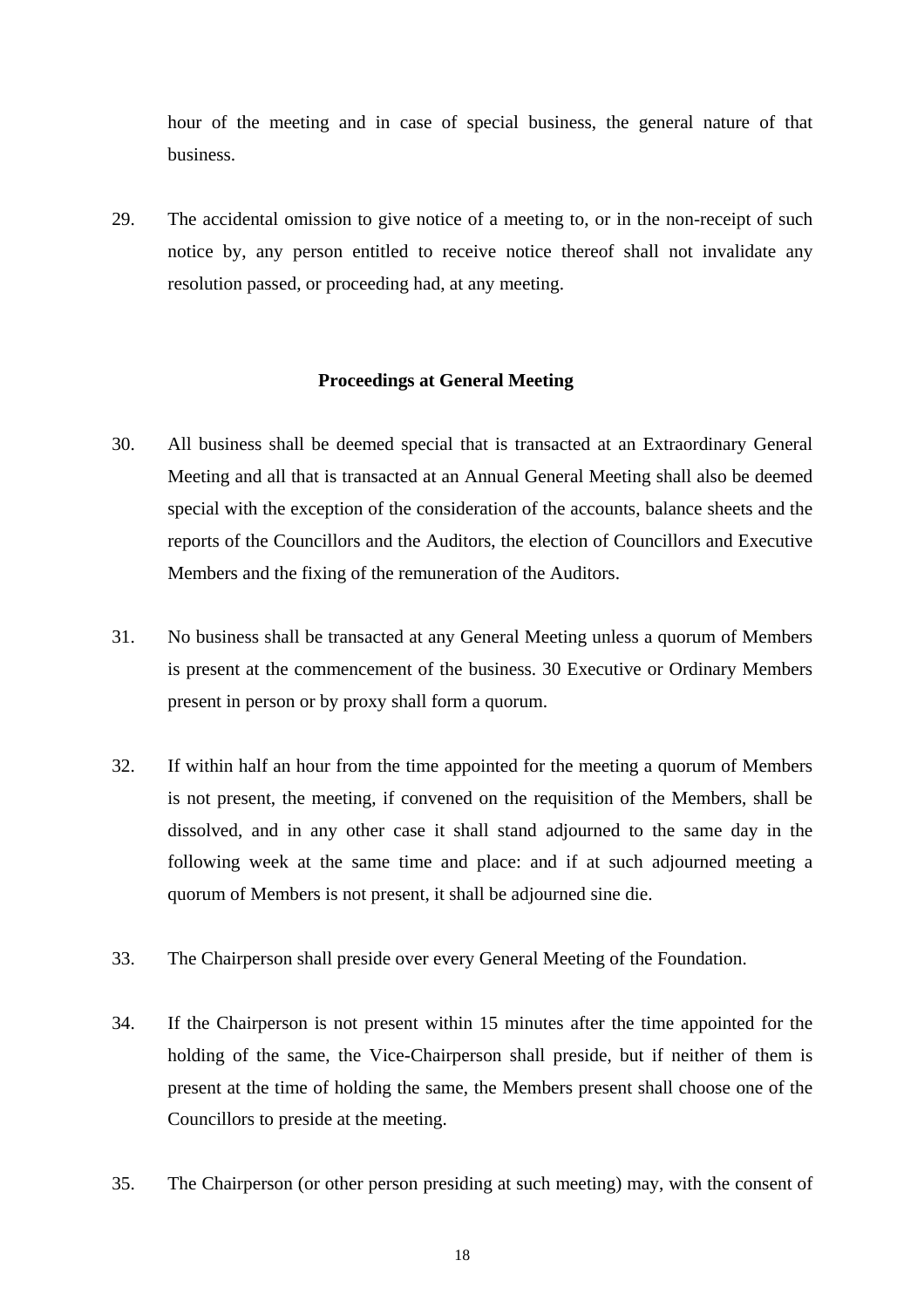the meeting, adjourn the meeting from time to time and from place to place, but no business shall be transacted at any adjourned meeting other than the business left unfinished at the meeting from which the adjournment took place.

- 36. At any General Meeting a resolution put to the meeting shall be decided by a show of hands unless before or on the declaration of the result of the show of hands a poll is demanded by at least two Members and unless a poll is so demanded a declaration by the Chairperson (or other person presiding at such meeting) that the resolution has, on a show of hands, been carried or lost, or carried or not carried by a particular majority, and an entry to that effect in the book of proceedings of the Foundation shall be conclusive evidence of the fact, without proof of the number or proportion of votes recorded in favour of or against the resolution.
- 37. If a poll is demanded in the manner aforesaid, the same shall be taken in such manner as the Chairperson (or other person presiding at such meeting) directs, and the result of the poll shall be deemed to be the resolution of the meeting at which the poll was demanded.

#### **Votes of Members**

- 38. Each Member entitled to vote shall have one vote only, whether on a show of hands or on a poll.
- 39. On a poll, votes may be given either personally or by proxy.
- 40. (a) The instrument appointing a proxy shall be in writing under the hand of the appointer or of a duly authorized attorney in writing. A proxy must be an Ordinary or Executive Member of the Foundation.
	- (b) The instrument appointing a proxy and the power of attorney or other authorities, if any, under which it is signed, or a certified copy of that power of authority or other authorities shall be deposited at the registered office of the Foundation not less than 48 hours before the time holding the meeting or adjourned meeting at which the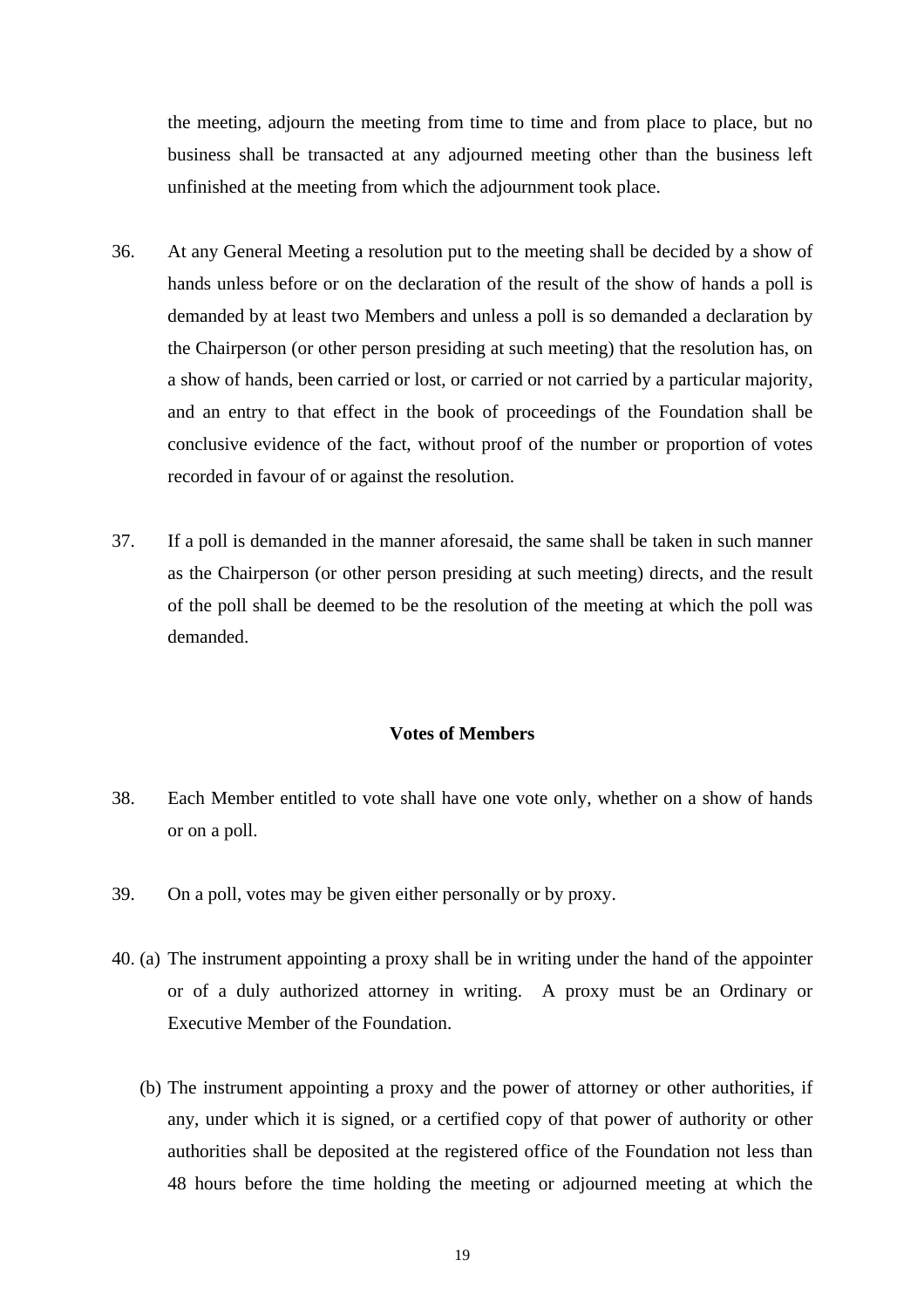person named therein proposes to vote, or in the case of a poll, not less than 24 hours before the time appointed for the taking of the poll, and in default the instrument of proxy shall not be treated as valid.

(c) The instrument appointing a proxy shall be deemed to confer the authority to demand or join in demanding a poll.

### **Council**

- 41. The management and control of the property, assets and affairs of the Foundation shall be vested in the Council.
- 42. The roles and responsibilities of the Council include, but are not limited to:-
	- (i) To carry out, on behalf of the Foundation, its functions as school sponsoring body as prescribed by the Education Ordinance;
	- (ii) To uphold the Vision and Mission of the Foundation. To ensure the Vision and Mission are properly understood by Managers, parents, teachers, staff as well as students of the Schools and recognized by alumnae and the community at large as the cornerstone of the Schools' education philosophy. To ensure the Vision and Mission are reflected in educational policies for the Schools and effectively carried out;
	- (iii) To recommend for Foundation approval any amendment to Memorandum of Association including Vision and Mission or Articles of Association of the Foundation;
	- (iv) To vet and recommend for Foundation approval any proposal regarding the mode of receiving Government aid for the School(s);
	- (v) To vet and recommend for Foundation approval any proposal regarding change of a School's name, merger of the School with other school(s) or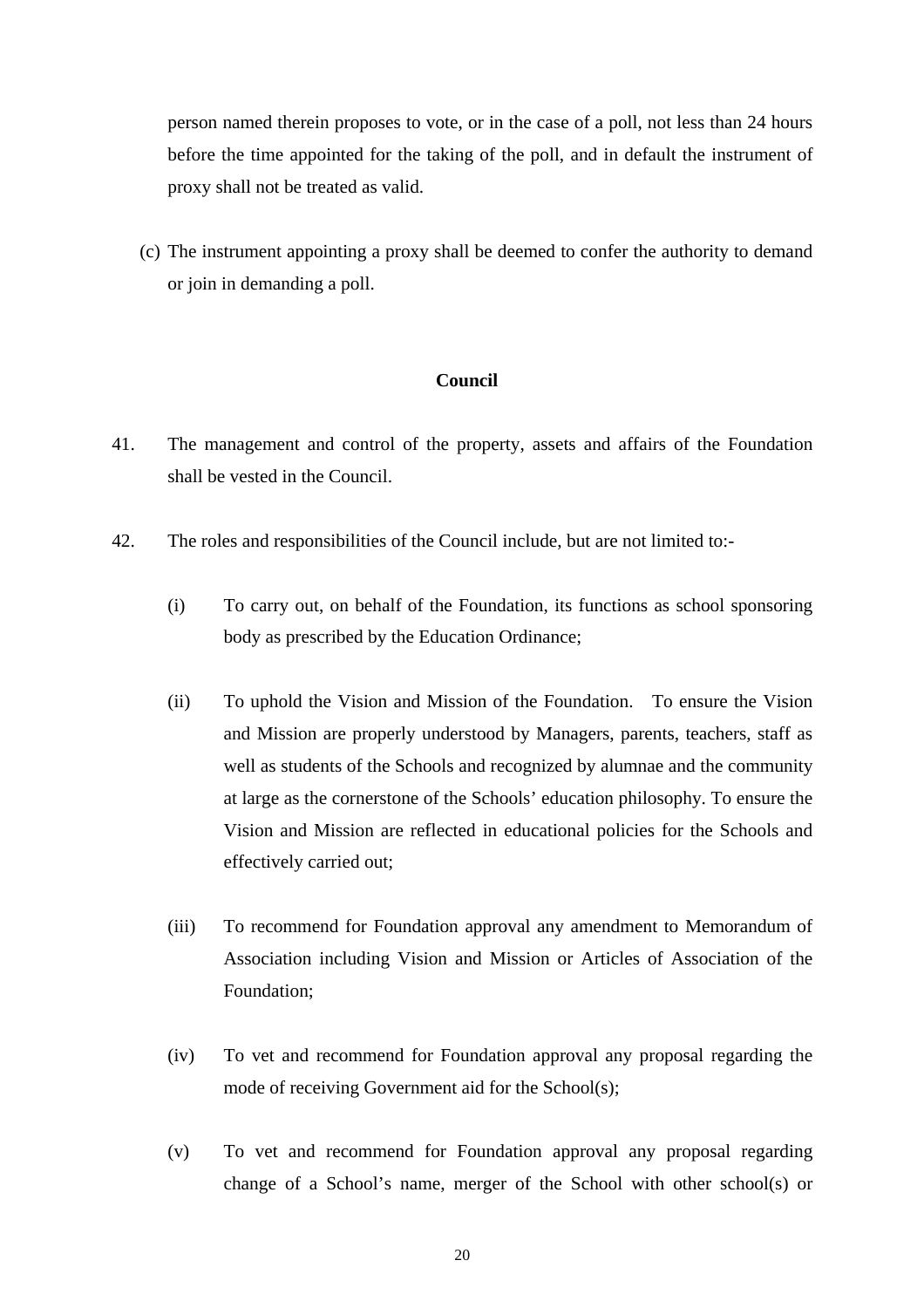educational institution(s), closing down a School, transfer of substantially all the assets of an IMC, or dissolution of any IMC;

- (vi) To make decisions regarding redevelopment or reconstruction of school buildings, changes or repairs of a structural nature to school premises;
- (vii) To make decisions regarding the public image and identification of the Schools including but not limited to school uniform, school song, school badge, and school emblems;
- (viii) To decide on important educational policies that could have a significant impact on the education philosophy of the Schools and the carrying out of the Vision and Mission;
- (ix) To draft the constitutions of the IMCs and to ensure, from time to time, that the constitutions are adequate in providing for the proper and effective functioning of the IMCs and the Schools;
- (x) To make decisions regarding any proposed amendment of an IMC Constitution;
- (xi) To provide to the IMCs general strategic directions for educational policies and key principles as well as guidelines for the proper management, administration, and operation of the Schools;
- (xii) To appoint Supervisors of the Schools and nominate for appointment Sponsoring Body Managers for the IMCs. To make replacements where necessary to ensure the effective governance of the Schools and appropriate representation of the Foundation on the IMCs;
- (xiii) To oversee, monitor and evaluate the performance of the IMCs led by the Supervisors. To ensure appropriate reporting and communication take place between the IMCs and the Supervisors on the one hand and the Council on the other;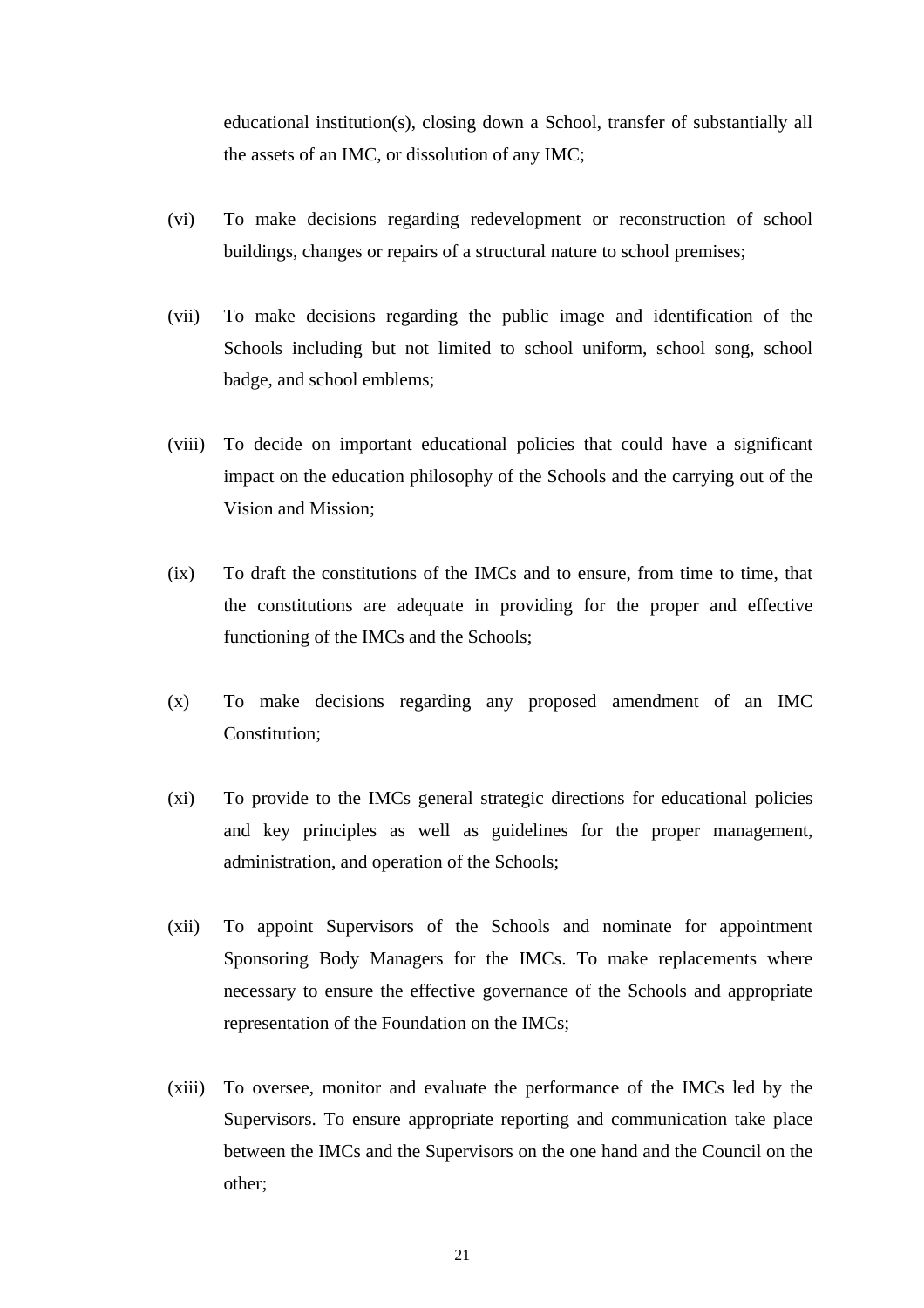- (xiv) To ensure that the performance of the Schools, the Principals and the teachers is properly supervised by the IMCs under the leadership of the Supervisors;
- (xv) To nominate candidates for selection as Principal by the Principal Selection Committee of an IMC;
- (xvi) To select and appoint Sponsoring Body Representatives; (Nomination and removal procedures are set out in Appendices 3B and 3C)
- (xvii) To maintain full control of the use of funds and assets owned by the Foundation;
- (xviii) To ensure, by working with the MCS Educational Trust and other means, that there are sufficient resources, financial and otherwise, to meet the needs of the Schools;
- (xix) To formulate guidelines, policies and procedures regarding the hire of school premises, receipt of donations or endowments, intellectual property rights, borrowing and investments for the IMCs to follow.
- 43. (a) The Council shall comprise 9 Appointed Councillors, 3 Elected Councillors and such number of ex officio Councillors to include (i) Supervisors of all the Schools and (ii) a Maryknoll Representative.
	- (b) The first Councillors shall be appointed by the subscribers to the Memorandum and Articles of Association and shall hold office until the first Annual General Meeting at which time 7 of the first Councillors shall retire. At the first Annual General Meeting 3 Councillors shall be elected by the Executive Members from among themselves, and the remaining 4 shall be appointed by the Council from among the Executive Members at one of its meetings immediately before the Annual General Meeting.
- 44. Appointed Councillors and Elected Councillors who have been in office for 3 or more years since the last appointment or election shall retire at an Annual General Meeting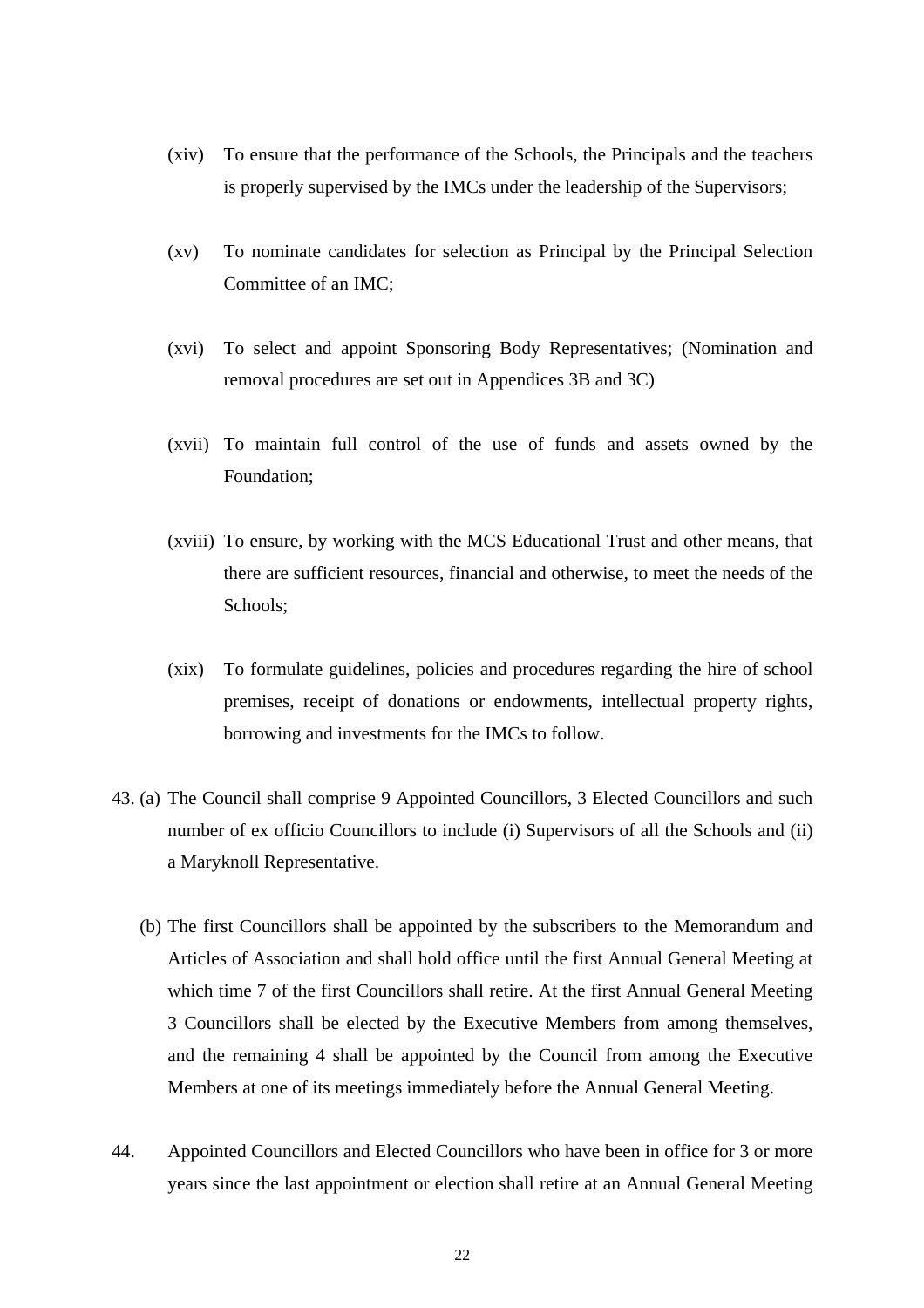and subject to Article 49 hereof, shall be eligible for re-appointment or re-election (as the case may be).

- 45. At the Annual General Meeting at which any Elected Councillor retires, an election shall take place among the Executive Members to replace the retiring Elected Councillor(s). Procedures for nominating and electing the Elected Councillor(s) are set out in Appendix 2A hereto.
- 46. If there are Appointed Councillor(s) who will retire at the forthcoming Annual General Meeting, the Council shall appoint such number of the Executive Members as Appointed Councillors at one of its meetings immediately before the Annual General Meeting to replace the retiring Appointed Councillor(s). Such appointment shall take immediate effect at the Annual General Meeting. Procedures for appointing the Appointed Councillors are set out in Appendix 2B hereto.
- 47. Subject to Article 50, Appointed Councillors and Elected Councillors shall each hold office until the third Annual General Meeting following the one at which that Councillor is elected or appointed. Notwithstanding the above, all Councillors who have served for 3 consecutive terms shall retire. All retired or resigned Councillors shall not be eligible to be re-appointed or re-elected until the Annual General Meeting next following the one in which that Councillor retired or at least 12 months from the date of the Councillor's resignation from the Council (as the case may be).
- 48. Any casual vacancy for any Appointed Councillor may be filled by an Executive Member appointed by the Councillors. If any casual vacancy for any Elected Councillor arises before an Annual General Meeting, the Council may convene an Extraordinary General Meeting to elect such number of Elected Councillors to fill any such vacancy. The nomination and election procedures are set out in Appendix 2A.
- 49. If the appointment or election of Councillor takes place no more than 6 months after the last Annual General Meeting, the term of office of the Appointed Councillor or Elected Councillor shall be deemed to start afresh from the last Annual General Meeting. If the appointment or election takes place more than 6 months after the last Annual General Meeting, the term of the Appointed Councillor and Elected Councilor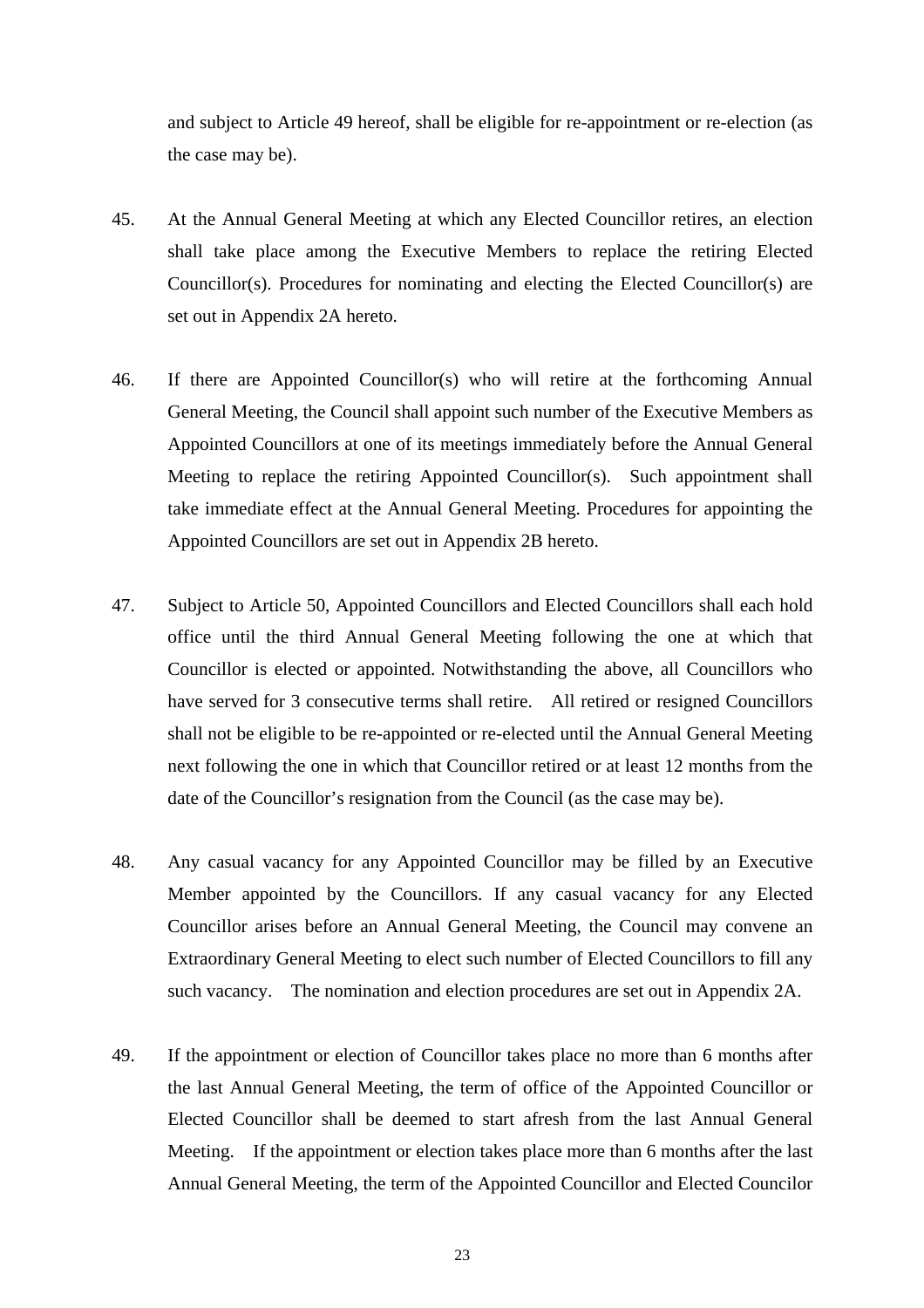shall be deemed to start afresh from the next Annual General Meeting. Such Appointed Councillor or Elected Councillor shall hold office until the third Annual General Meeting following the one at which he is deemed to be appointed or elected and shall then be eligible for re-appointment or re-election.

- 50. The office of a Councillor shall be vacated;-
	- (i) if he is suspended or ceases to be a Member;
	- (ii) if he dies;
	- (iii) if he retires by rotation under these Articles;
	- (iv) if he is convicted of a criminal offence in a court of law in any jurisdiction;
	- (v) if he becomes bankrupt or makes a composition or arrangement with his creditors generally;
	- (vi) if his physical or mental health has rendered him unfit to perform his duties as Councillor;
	- (vii) if he resigns the office by notice in writing to the Chairperson;
	- (viii) in the event such Member is an ex officio Councillor as well as a Supervisor, if he ceases to be the Supervisor of a School;
	- (ix) in the event such Member is an ex officio Councillor as well as a Maryknoll Representative, if he ceases to be the Regional Administrator of Maryknoll or if the person's appointment is terminated by the Regional Administrator of Maryknoll;
	- (x) except for the ex officio Councillors, if he fails to attend at least 3 out of any 4 consecutive Council meetings either physically or by phone or other electronic means without reasonable grounds, unless the other Councillors decide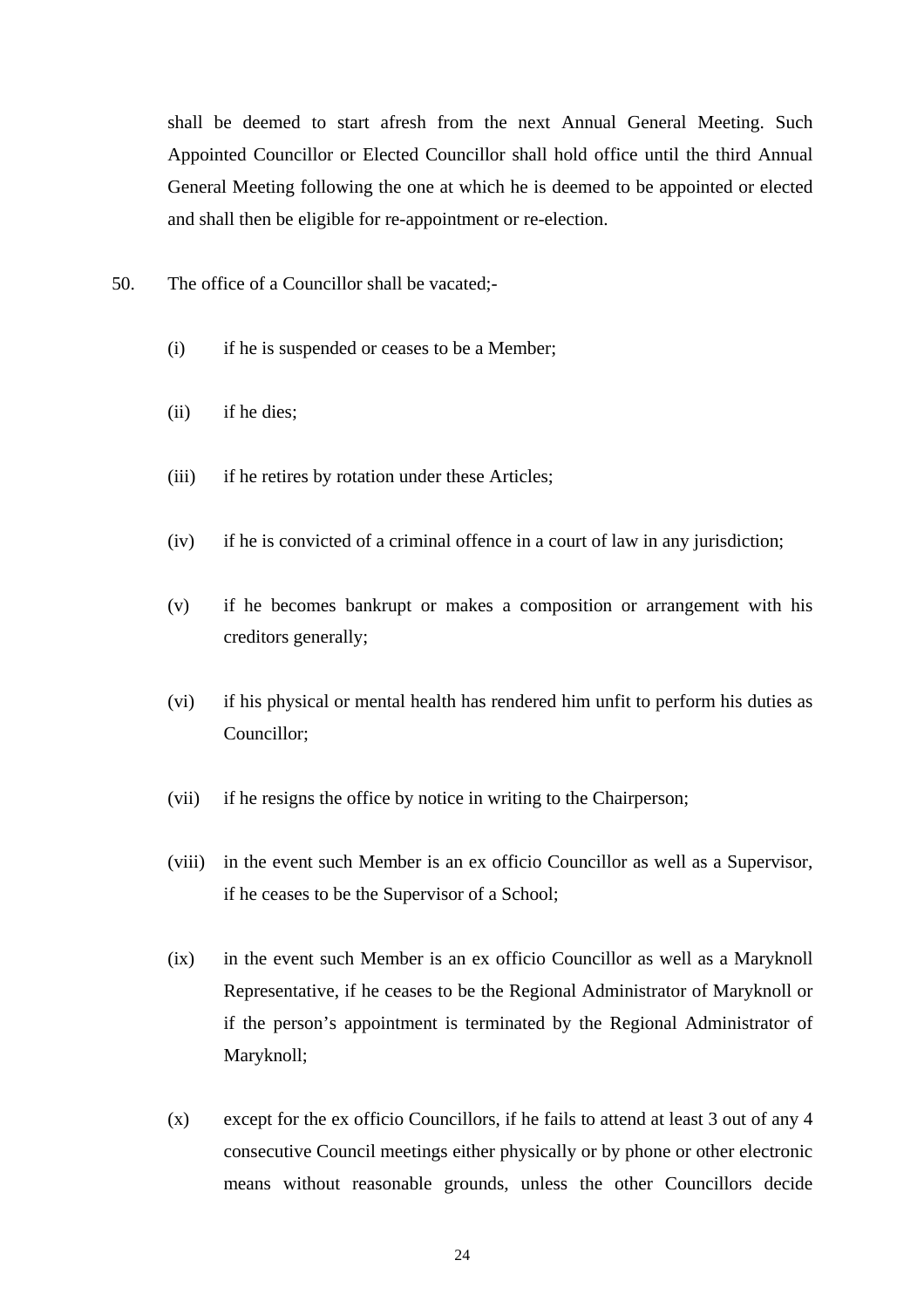otherwise by majority vote cast either in person or writing;

(xi) except for the ex officio Councillors, if he is removed by the Council pursuant to the procedures set out in Appendix 2C. The Councillor whose qualification is in question shall be allowed to vote if he is present at the meeting.

#### **Chairperson and Vice-Chairperson**

- 51. The Councillors shall annually and may from time to time as occasion may require elect from among Appointed Councillors and Elected Councillors someone to be or serve as Chairperson. The Council shall similarly elect one or more Vice-Chairperson(s). Any Councillor may nominate himself or any Appointed Councillor or Elected Councillor to stand for election as Chairperson or Vice-Chairperson(s) save and except that ex officio Councillors cannot self-nominate. The nomination shall be seconded by a Councillor other than the nominator. The Chairperson and Vice-Chairperson(s) shall be elected by secret ballot either personally or by proxy. The candidate who obtains the highest number of votes shall be elected. If the voting results in an equality of votes, there shall be a second round of voting amongst the candidates who obtain the highest number of votes. If the second round of voting results in an equality of votes, the result shall be determined by drawing lots. The candidate on which the lot falls shall be deemed to have obtained more votes. The Chairperson or Vice-Chairperson(s) shall not receive any remuneration for the appointment to such offices save that any reasonable out-of-pocket expenses incurred in discharging their duties are reimbursable.
- 52. No person shall serve as Chairperson or Vice-Chairperson for more than six consecutive one-year terms.
- 53. Two or more Councillors may initiate a motion for the removal of either the Chairperson or Vice-Chairperson(s) by submitting the motion together with the reasons for initiating the motion to the Secretary in writing.
- 54. The motion to remove the Chairperson or Vice-Chairperson(s) (as the case may be)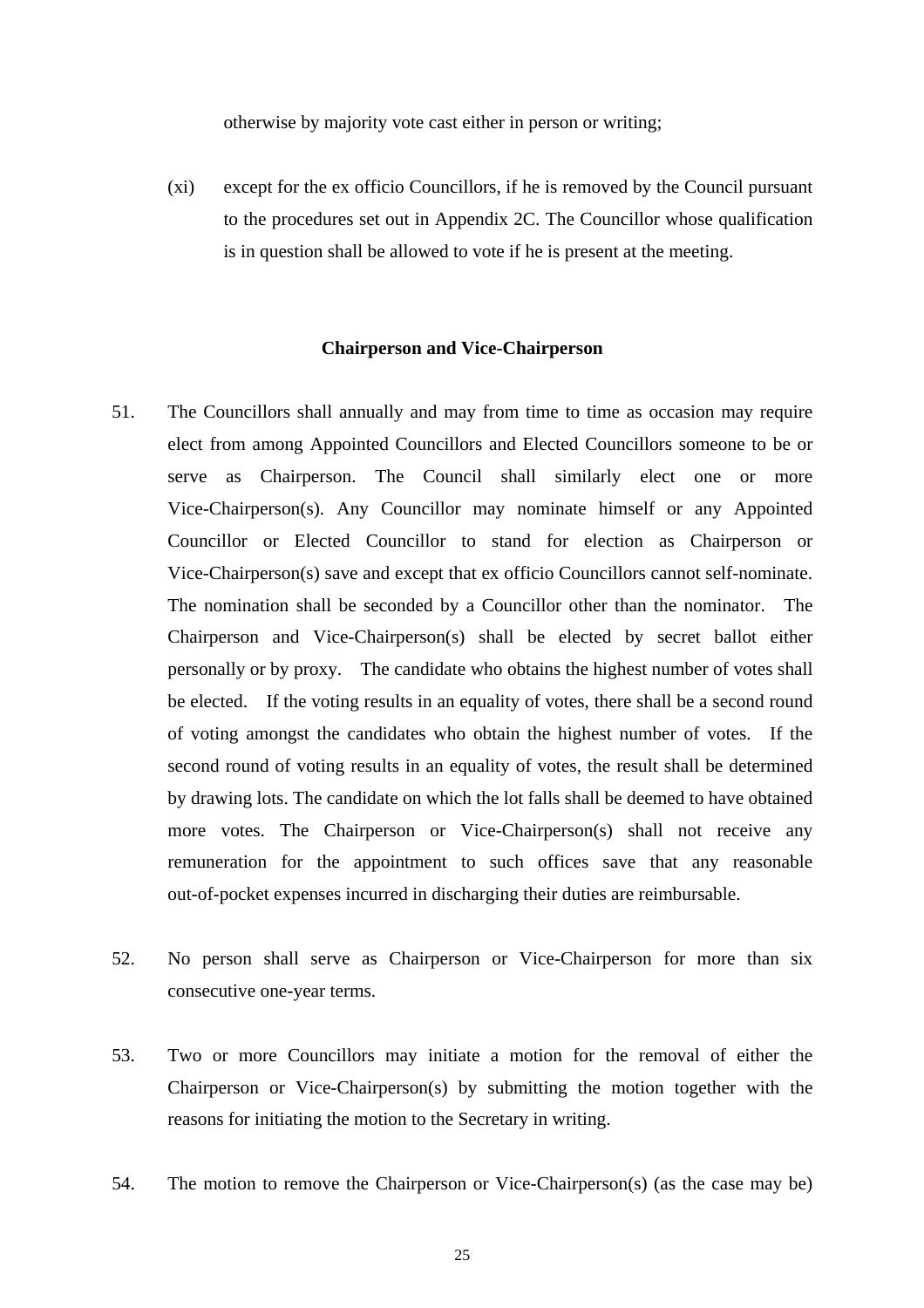shall be passed by the majority of votes of all the Councillors present and voting. The Chairperson or Vice-Chairperson whom the motion proposes to be removed is entitled to vote on the motion.

#### **Secretary/ Treasurer**

55. The Council shall annually appoint a Councillor to be the Treasurer and any appropriate person to be the Secretary on such terms as it thinks fit provided that any Councillor appointed to such office shall not receive any remuneration save that any reasonable out-of-pocket expenses incurred in the discharge of their duties are reimbursable. Any Secretary or Treasurer may from time to time by resolution be removed or substituted pursuant to the procedures set out in Articles 55 and 56 hereof. No person shall serve as Secretary or Treasurer for more than six consecutive one-year terms.

### **Sponsoring Body Managers**

- 56. The Council shall nominate for each IMC such number of Sponsoring Body Managers as required in the IMC Constitution. Such nominees shall be selected by the Council according to the Articles. They shall, with the approval of the Permanent Secretary for Education, be registered as Managers in accordance with the provisions of the Education Ordinance.
- 57. During the first SSB Election, the Council shall nominate 8 Sponsoring Body Managers, including 7 Regular Sponsoring Body Managers and one Alternate Sponsoring Body Manager to each IMC. These Sponsoring Body Managers shall be selected from the Members or Honorary Members of the Foundation according to the procedures set out in Appendix 3A.
- 58. The Council may from time to time decide the composition of the Sponsoring Body Managers.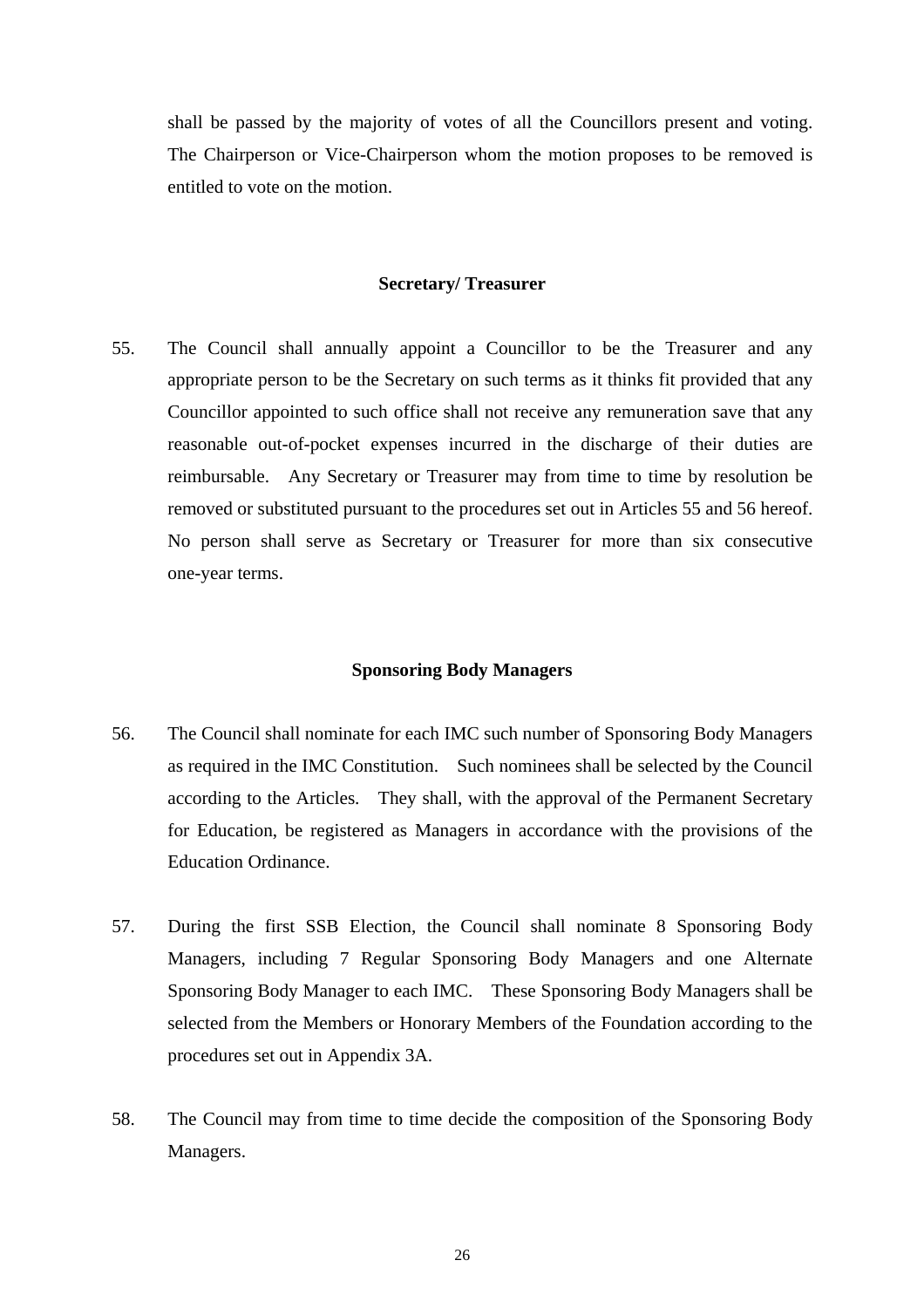- 59. Only Ordinary Members, Executive Members and Honorary Members of the Foundation can be nominated as Sponsoring Body Managers.
- 60. A Sponsoring Body Manager shall exemplify Maryknoll spirit which is based on Christian values and embraces dignity, integrity, love of the School, creativity, compassion, maturity, willingness to share and courage not to conform with the patterns of the world.
- 61. For the IMCs of Primary Section and Secondary Section, the Council shall nominate the Supervisor of the other MCS Section as a Regular Sponsoring Body Manager. The Council shall immediately submit a written request to the IMC to cancel the registration of such person as a Sponsoring Body Manager upon termination of his office as Supervisor of the other MCS Section whereupon the Council shall nominate the new Supervisor of the other MCS Section as a Regular Sponsoring Body Manager.
- 62. Nominations for the remaining Sponsoring Body Managers shall be based upon results of election held according to the procedures set out in Paragraphs 1 to 13 of Appendix 3A.
- 63. The Council may remove or dismiss a Sponsoring Body Manager of an IMC from office by passing a resolution on the ground that the Manager concerned is not suitable to continue to hold office. Pursuant to passing of such resolution, the Council shall inform the Manager concerned in writing of such resolution and make a written request to the IMC to issue a notice in writing to the Permanent Secretary requesting for the cancellation of the registration of such Manager. The removal procedures are set out in Appendix 3C.

#### **Supervisor**

64. The Council shall appoint a Supervisor for each School. The Supervisor shall be selected by the Council based upon results of election held in accordance with the Articles. The Council shall give written notification regarding its appointment of the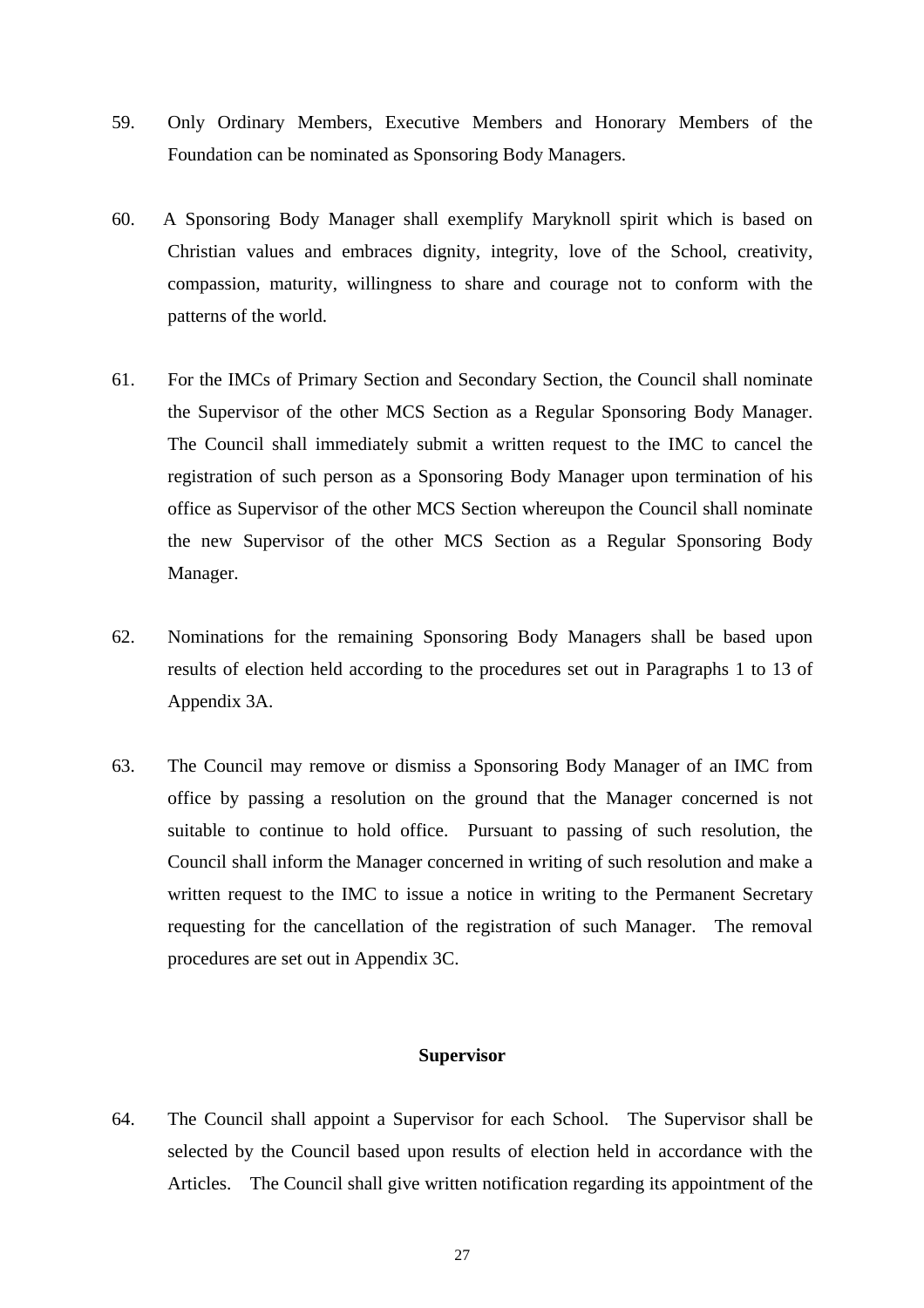Supervisor with the date of assumption of office to the IMC which shall then give the necessary notice to the Permanent Secretary for Education in accordance with the Education Ordinance.

- 65. Election for the Supervisor shall take place immediately after the election of Sponsoring Body Managers on the first SSB Election Day.
- 66. The Chairperson shall ask for nomination for the Supervisor at the Council meeting. Only candidates who have been selected for nomination as or are Sponsoring Body Managers can be nominated. Nominator and seconder must be Councillors. Nominator can be the same person as the nominee.
- 67. Each Councillor who shall have one vote shall give his vote personally.
- 68. If the voting results in an equality of votes, there shall be a second round of voting for those candidates who obtain the highest number of equal votes. In the second round of voting, the candidate who obtains the highest number of votes shall be the Supervisor. If the voting results in an equality of votes in the second round of voting, the Chairperson shall be entitled to the casting vote.
- 69. During the first and second rounds of election, the Council member shall vote by secret ballot.
- 70. If the office of Supervisor becomes vacant, or the Supervisor resigns or is removed, the Council shall elect a new Supervisor to fill the vacancy within 3 months from the date of the resignation, removal or the date the vacancy arises (whichever is the earliest).
- 71. The Chairperson shall convene a Council meeting for the election of the new Supervisor and shall notify the Councillors of the date and time of the election date not less than 30 days before the election day.
- 72. The procedures for removing a Supervisor are set out in Appendix 3C. Upon the removal or resignation of the Supervisor of an MCS Section, the Council shall submit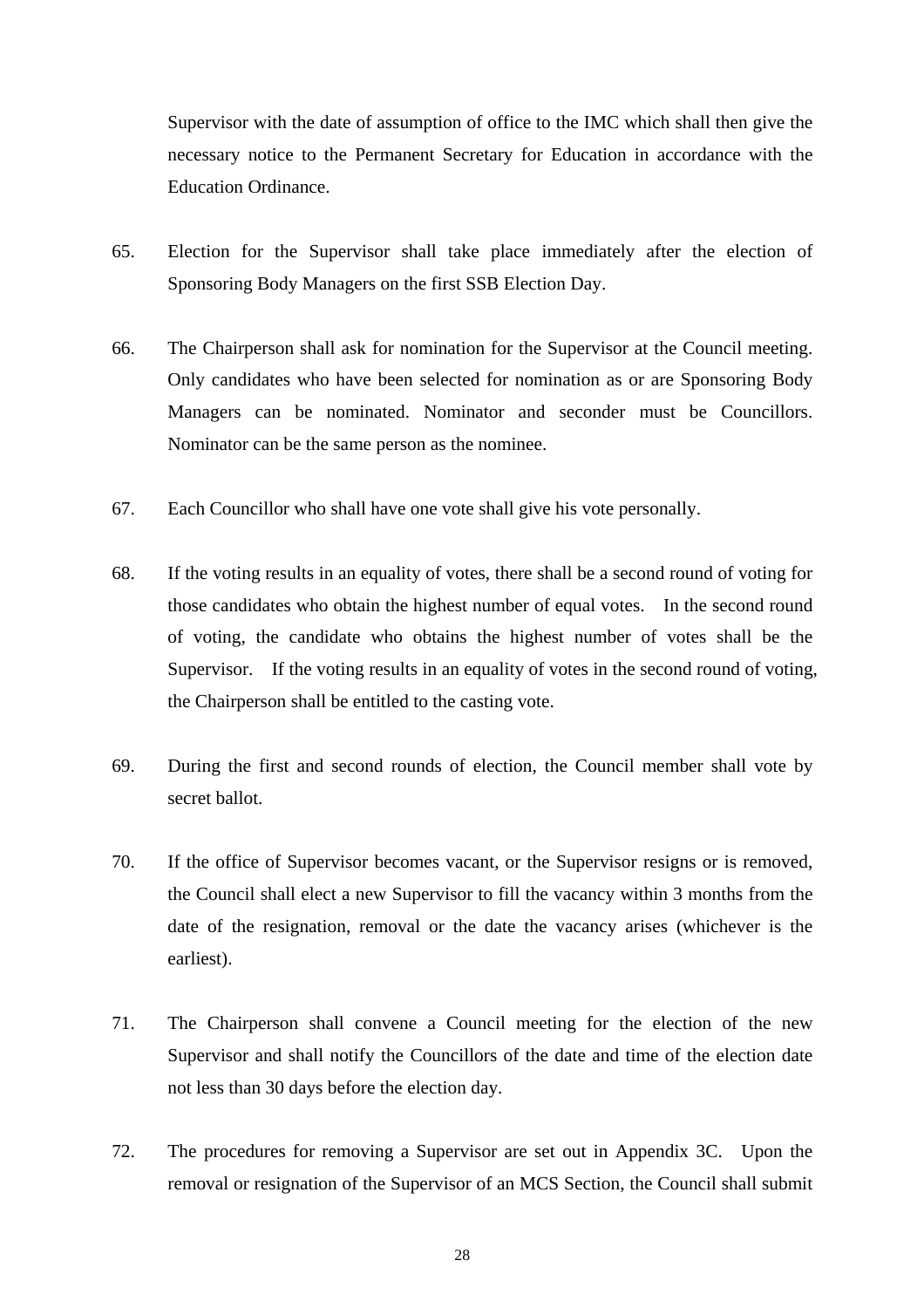a written notice to the IMCs of both MCS Sections regarding his removal or resignation and a written request to the IMC of the other MCS Section to request for the cancellation of his registration as Sponsoring Body Manager. For the avoidance of doubt, the person who was removed or resigned from the office of Supervisor may remain as Sponsoring Body Manager of the IMC of which he was previously Supervisor unless he is also removed by the Council or resigns as Sponsoring Body Manager.

73. The above procedures apply to the selection of Supervisor of any School.

### **Representatives on Principal Selection Committee**

- 74. The Council shall appoint such number of Sponsoring Body Representatives to sit on the Principal Selection Committee as required by the Constitution of the IMC of the School(s) based on results of election held in accordance with the Articles.
- 75. The Chairperson shall convene a Council meeting to elect the Sponsoring Body Representatives when the IMC notifies the Council of the need to form a Principal Election Committee. Election of Sponsoring Body Representatives shall appear as an agenda item of a Council meeting. The nomination and election procedures are set out in Appendix 3B.
- 76. A Sponsoring Body Representative may be removed in accordance with the procedures mentioned in Appendix 3C.

#### **Proceedings of the Council**

- 77. The Council shall meet for the dispatch of the business of the Foundation on such day and at such hour and such place as the Council thinks proper.
- 78. The Council shall hold at least three meetings each year.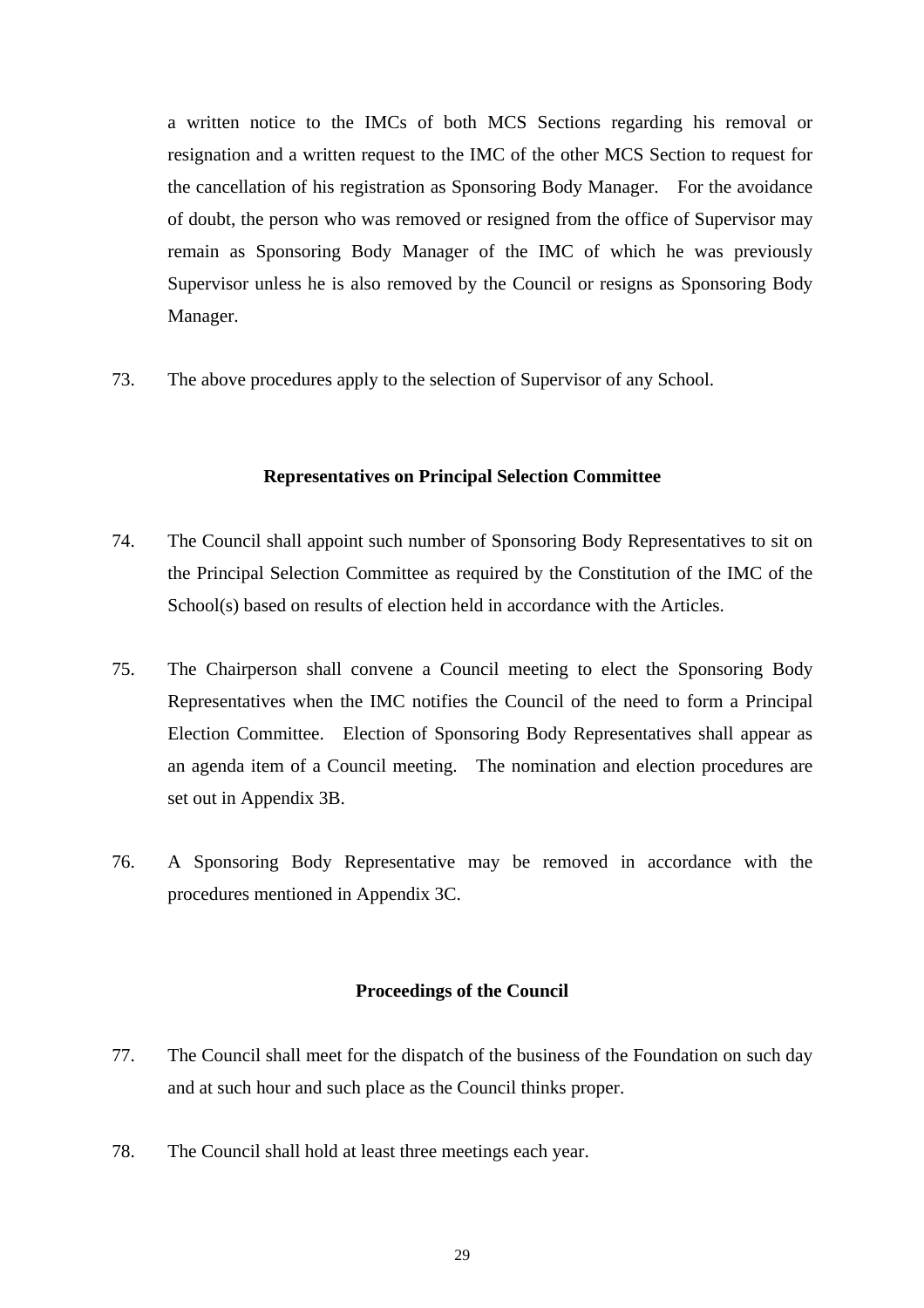- 79. A meeting of the Council may be called by the Chairperson or any 3 Councillors, by giving 10 days written notice to each Councillor, either by mail, electronic transmission or by facsimile. If, however, all of the Councillors shall have signed a formal written waiver of notice of such a meeting, the same shall be held without notice.
- 80. A Councillor is deemed to be present at a Council meeting if he participates by telephone or other electronic means and all Councillors participating in the meeting are able to hear each other. Any Councillor participating by telephone or other electronic means shall be deemed to constitute presence in person at the meeting and counted in establishing the quorum.
- 81. The Chairperson shall preside at all the meetings of the Council but if at any meeting the Chairperson is not present within 15 minutes after the time appointed for holding the meeting, one of the Vice-Chairpersons shall preside and if neither Vice-Chairperson is present, the Councillors present may choose someone from among themselves to preside at the meeting.
- 82. The quorum necessary for the transaction of the business of the Council shall be 7 Councillors.
- 83. Questions arising at any meeting of the Council shall be determined by a majority of votes of those present and voting except motions pertaining to Clauses 42(vi),(vii), (ix) and (x) which shall be determined by a two-third majority of those present and voting. In the case of equal votes, the Chairperson (or the person presiding at such meeting) shall have a second or casting vote.
- 84. A resolution in writing signed by all the Councillors shall be as valid and effective as a resolution passed at a meeting duly convened. Any such resolution may be contained in one document or separate copies prepared and/or circulated for the purpose and signed by all Councillors. A cable message, fax or e-mail sent by a Councillor shall be deemed to be a document signed for the purpose of this Article.
- 85. The Council may exercise all such powers of the Foundation as are not by the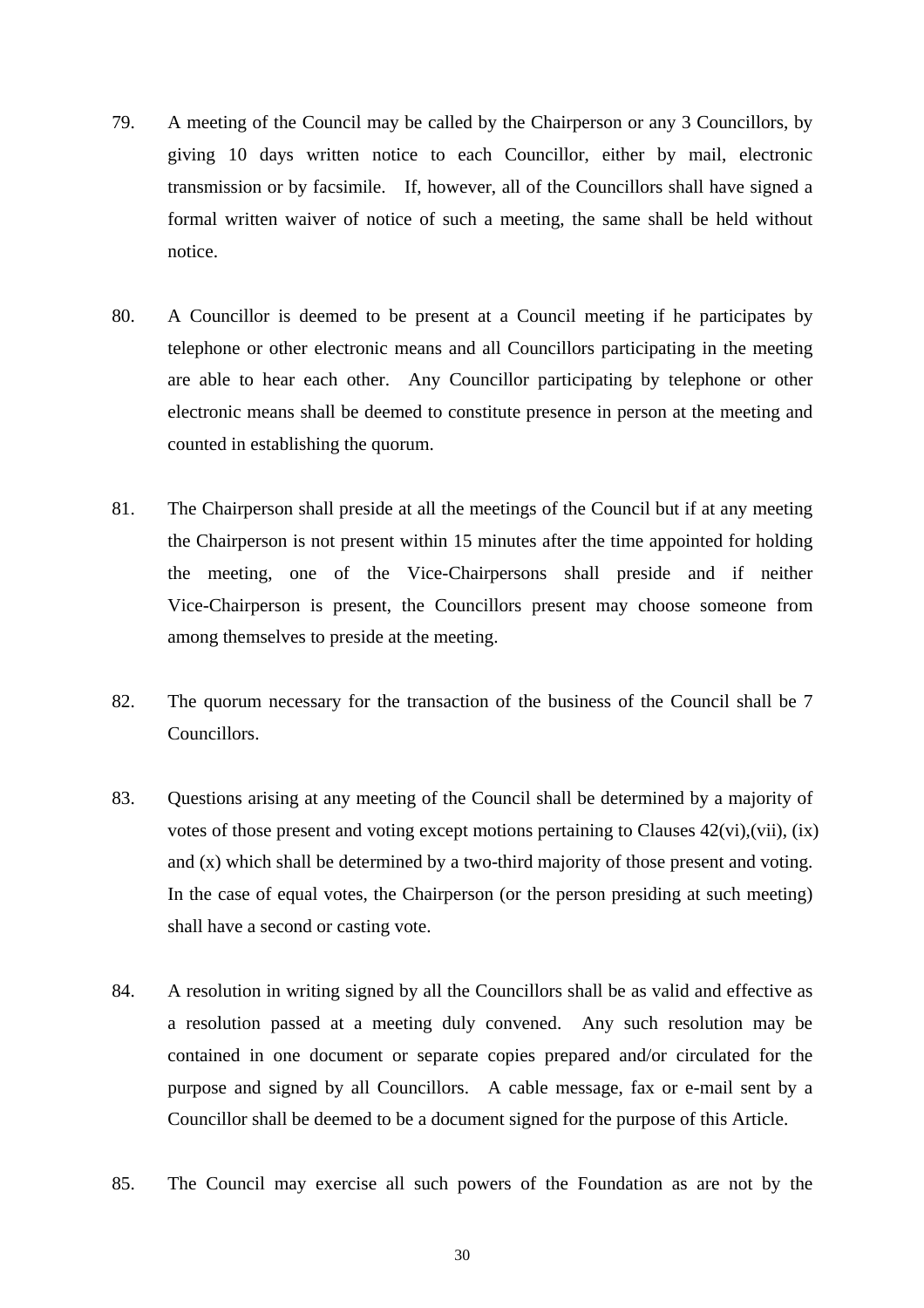Companies Ordinance for the time being in force or by these Articles required to be exercised by the Foundation in General Meeting. No regulation made by the Foundation in General Meeting shall invalidate any prior act of the Council which would have been valid if that regulation had not been made.

- 86. A Councillor who is in any way, directly or indirectly, interested in a contract or proposed contract with the Foundation shall, in the case of any material interest, declare the nature of the interest at a meeting of the Council in accordance with Section 162 of the Companies Ordinance.
- 87. Subject to Clause 3 of the Memorandum of Association, in addition to all powers expressly conferred upon them by these Articles, the Council shall have the following powers, namely:-
	- (a) To expend the funds of the Foundation in such manner as it shall consider most beneficial for the purposes of the Foundation and to invest in the name of the Foundation, or in the names of trustees, such part thereof as it may see fit and to direct the sale or transposition of any such investments, and to expend the proceeds of any such sale for the purposes of the Foundation;
	- (b) To acquire in the name of the Foundation, or in the names of trustees, deal with any land, buildings or premises for the use of the Foundation;
	- (c) To enter into contracts on behalf of the Foundation;
	- (d) To make, vary and repeal byelaws (not being repugnant to or inconsistent with the Memorandum or Articles) to regulate the conduct of the affairs of the Foundation provided that such byelaws shall not constitute or involve such an alteration of or addition to these Articles as could only lawfully be made by special resolution;
	- (e) To make grants or loans or any other form of financial assistance to the School(s), or any project, scheme, scholarship, or organization related to the School(s);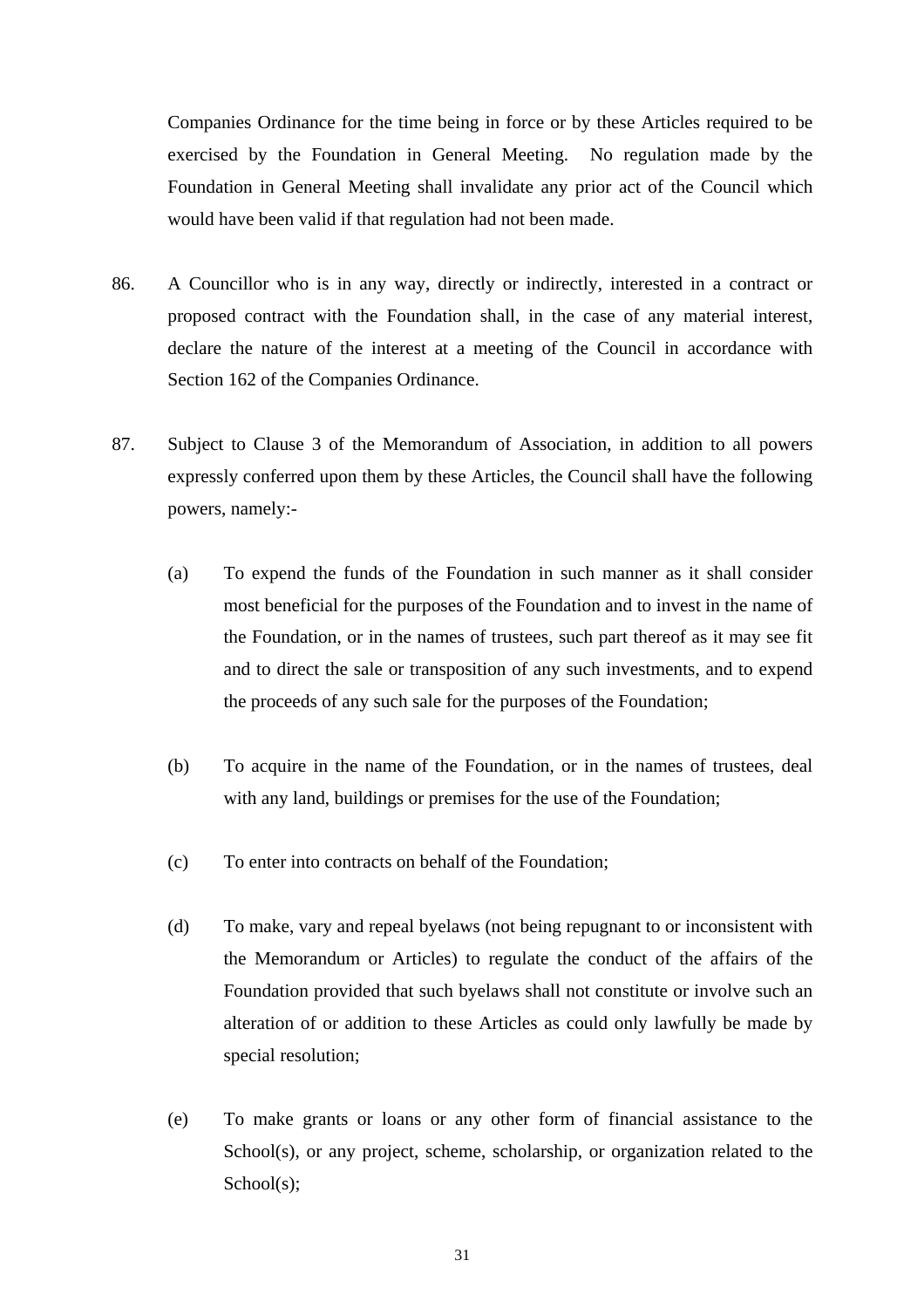- (f) Subject to Clause 4 of the Memorandum of Association, to grant pensions, allowances and gratuities to and to provide provident funds and other retirement benefits for employees and ex-employees of the Foundation and their dependants;
- (g) Generally to do all lawful things necessary or expedient for the due conduct of the affairs of the Foundation not herein otherwise provided for.

### **Special Matters**

- 88. If motions relating to any of the following matters are initiated at any IMC or by any Councillor, the Council must first hold discussion at a Council meeting:-
	- (i) amendment to Memorandum of Association including Vision and Mission or Articles of Association of the Foundation;
	- (ii) change of the mode of receiving Government aid of any School;
	- (iii) proposal to effect a merger of any School with other school(s) or educational institution(s):
	- (iv) proposal to transfer substantially all the assets of an IMC or School;
	- (v) proposal to close down any School;
	- (vi) proposal to change the name of any School;
	- (vii) dissolution of any IMC;
	- (viii) dissolution of the Foundation.
- 89. If the Council votes by simple majority that it recommends the motion, then the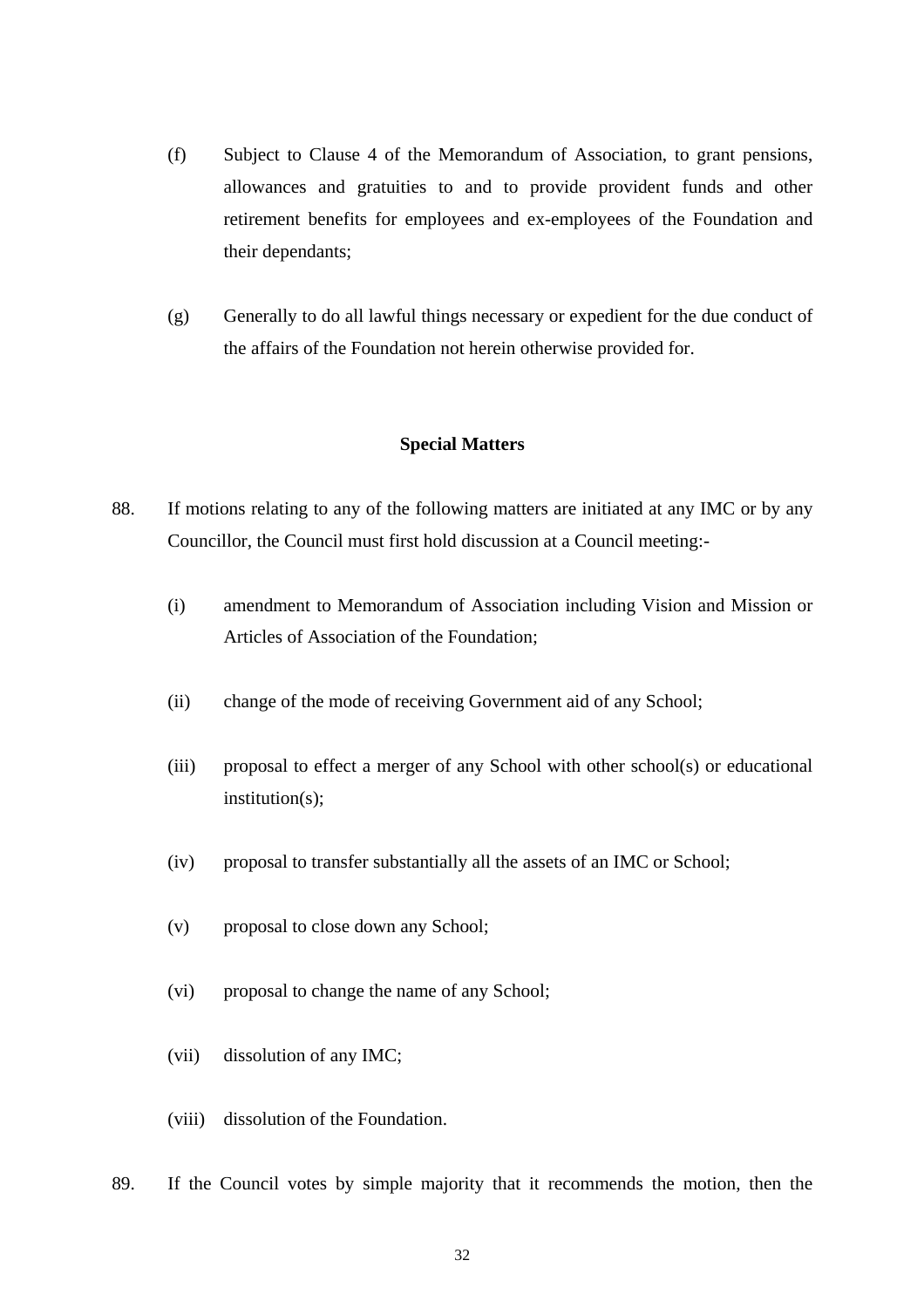Council shall submit the motion for approval by the Executive Members first and then by all the Members at the next Annual General Meeting or an Extraordinary General Meeting (if expediency calls for an Extraordinary General Meeting to be convened). Resolutions on the motion shall be passed by (i) a simple majority vote of the Executive Members present and voting either personally or by proxy, and (ii) a simple majority vote of the Ordinary Members and Executive Members present and voting either personally or by proxy.

#### **Accounts**

- 90. The Council shall cause proper books of accounts to be kept with respect to all sums of money received and expended by the Foundation and the matters in respect of which such receipts and expenditure take place, all sales and purchases by the Foundation and the assets and liabilities of the Foundation. Proper books shall not be deemed to be kept if there are not kept such books of accounts as are necessary to give a true and fair view of the state of the Foundation's affairs and to explain its transactions.
- 91. The books of accounts shall be kept at the registered office of the Foundation or at such other place or places as the Council thinks fit and shall always be open to the inspection of the Councillors.
- 92. The Foundation in General Meeting may from time to time impose reasonable restrictions as the time and manner in which the books and accounts of the Foundation shall be open to the inspection of the Executive Members and subject thereto such books and accounts shall be open to their inspection during business hours.
- 93. A copy of every balance sheet (including every document required by law to be annexed thereto) which is to be laid before the Foundation in General Meeting together with a copy of the Auditor's Report shall not less than 14 days before the date of the meeting be sent to all Ordinary and Executive Members.
- 94. Auditors shall be appointed and their duties shall be regulated in accordance with the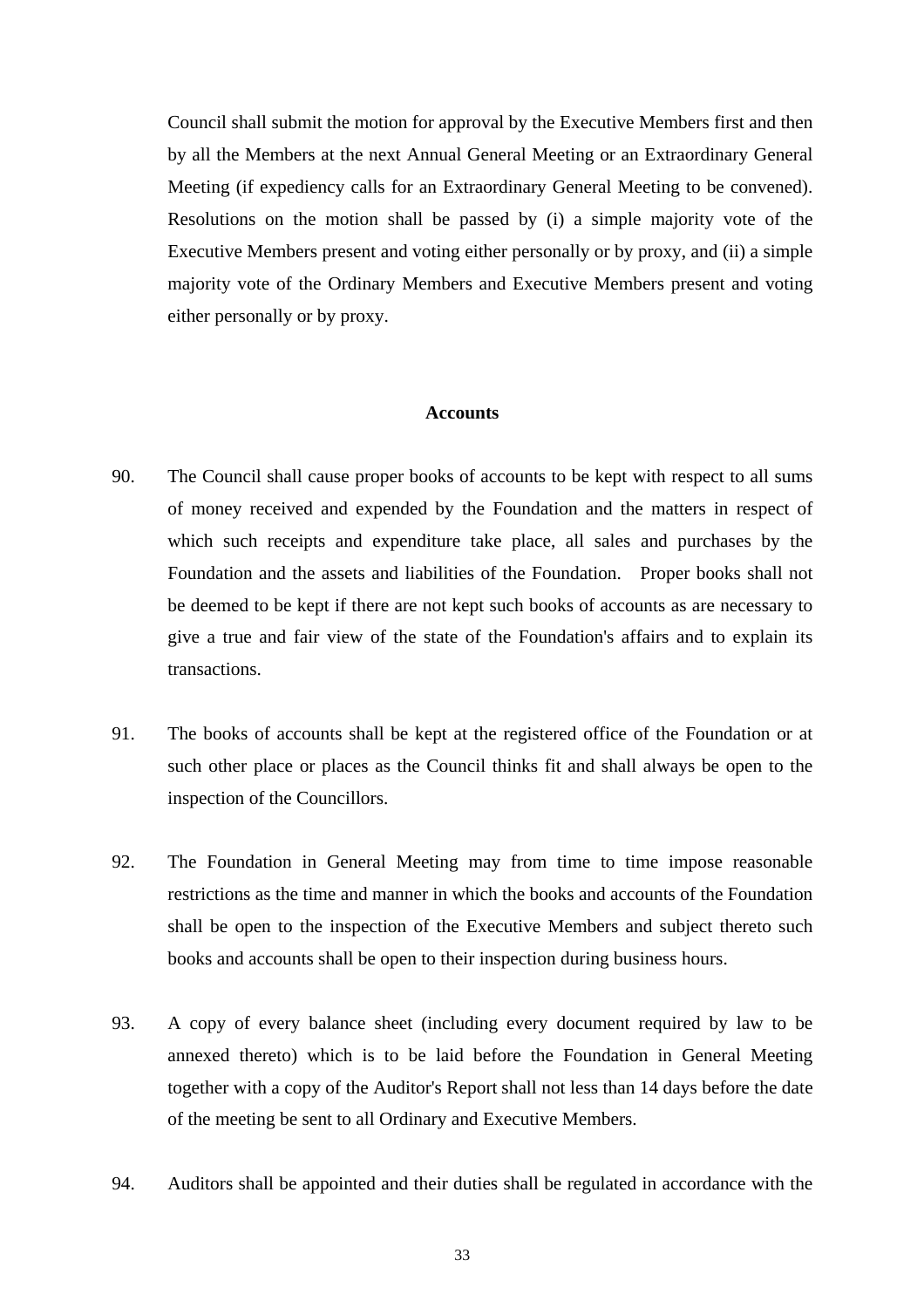provisions of the Ordinance or any statutory modification thereof for the time being in force.

## **Committees**

- 95. (a) The Council may delegate any of its powers to any Committee consisting of such Councillors, Executive Members, Ordinary Members and other persons co-opted as the Council thinks fit. No remuneration or other benefit in money or money's worth shall be given by the Foundation to the Committee Members.
	- (b) Any Committee so formed shall, in the exercise of the powers so delegated, conform to any regulations that may be imposed by the Council.
	- (c) The Council shall appoint one of the Councillors as Committee Convenor to preside at its meetings. The Committee Convenor may from time to time be removed or substituted by the Council.
	- (d) A Committee may meet and adjourn as it thinks proper.
	- (e) Questions arising at any meeting shall be determined by a majority of votes of the members present and in the event of equal votes, the Committee Convenor (or the person presiding at such meeting) shall have a second or the casting vote.
	- (f) Minutes of the meetings of all Committees shall be tabled and considered at the next following meeting of the Council which may either accept or reject the decision of a Committee or refer such decision back to the Committee for reconsideration.
	- (g) The quorum necessary for the transaction of the business of a Committee shall be determined by the Committee.
- 96. The Council and the Committee shall cause Minutes to be kept in proper books provided for that purpose of all their respective resolutions and proceedings. The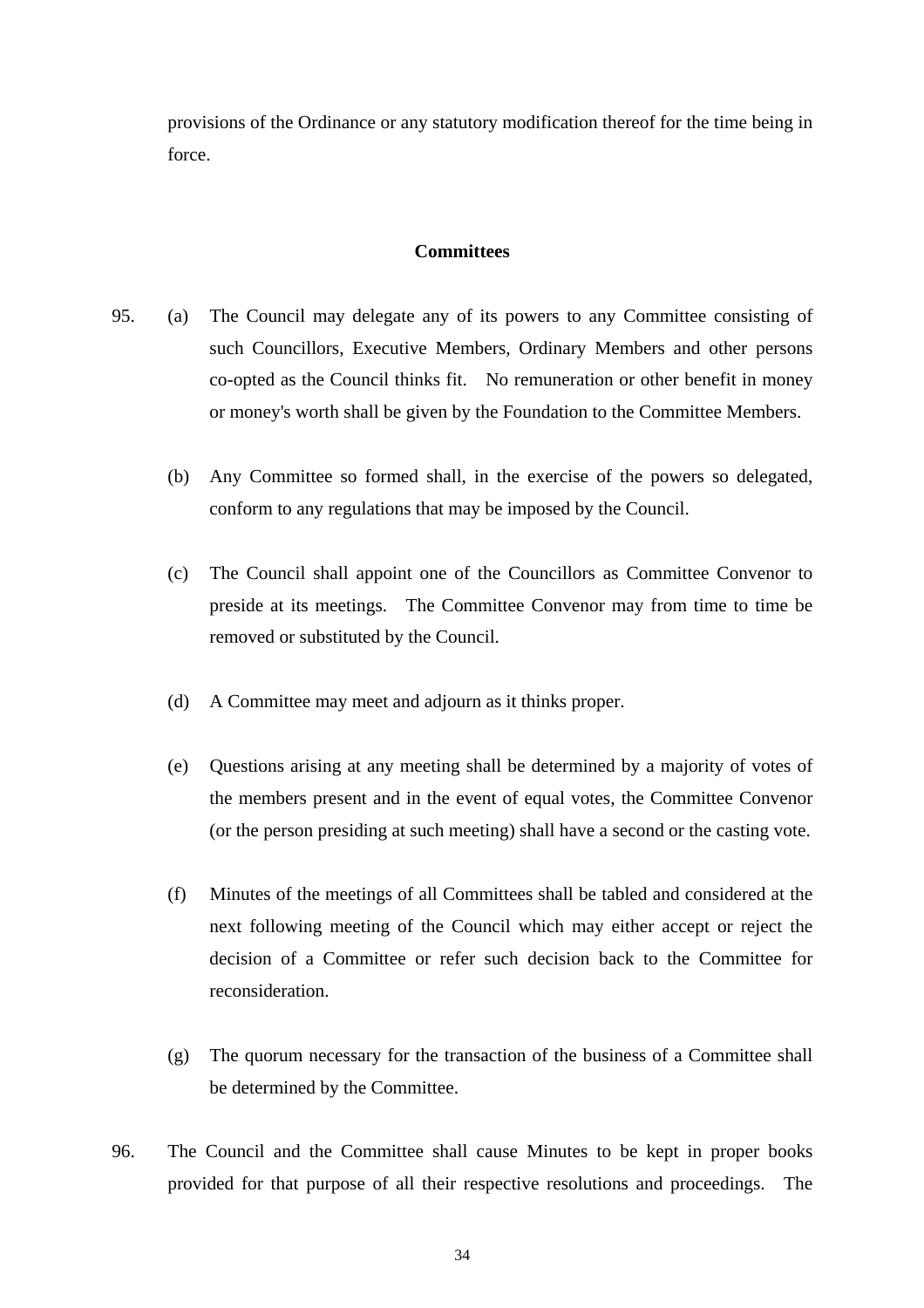Minutes of a meeting of the Council or the Committee, if approved, shall be signed by the Chairperson or the Committee Convenor as the case may be, and every Minute when so signed shall be sufficient evidence of the matters therein recorded.

- 97. All acts done by any meeting of the Council or a Committee, or by any person acting as a Councillor or a Committee Member shall be as valid as if every person had been duly appointed and was qualified to be a Councillor or a Committee Member notwithstanding that it be afterwards discovered that there was some defect in the appointment of any such person acting as aforesaid or that such person was disqualified to so act.
- 98. Every Councillor shall be indemnified by the Foundation against, and it shall be the duty of the Council out of the funds of the Foundation to pay all costs, losses and expenses which any such Councillor may incur or become liable to by reason of any contract entered into, or act or deed done as such Councillor, or in any way in the discharge of duties save where such liability arises out of his gross negligence or willful misconduct; and the amount for which such indemnity is provided shall immediately attach as a lien on the property of the Foundation and have priority as between Members over all other claims. The Foundation shall, where practicable, effect and maintain in force policies of liability insurance indemnifying Liabilities of the Foundation as well as personal Liabilities of each Councillor.

## **The Seal**

99. The Seal of the Foundation shall not be affixed to any instrument except by the authority of a resolution of the Council and in the presence of two Councillors or such other persons as the Council shall appoint for that purpose. The Councillor(s) or such other persons as aforesaid shall sign every instrument to which the Seal is so affixed.

#### **Notices**

100. A notice may be given by the Foundation to any Member either personally or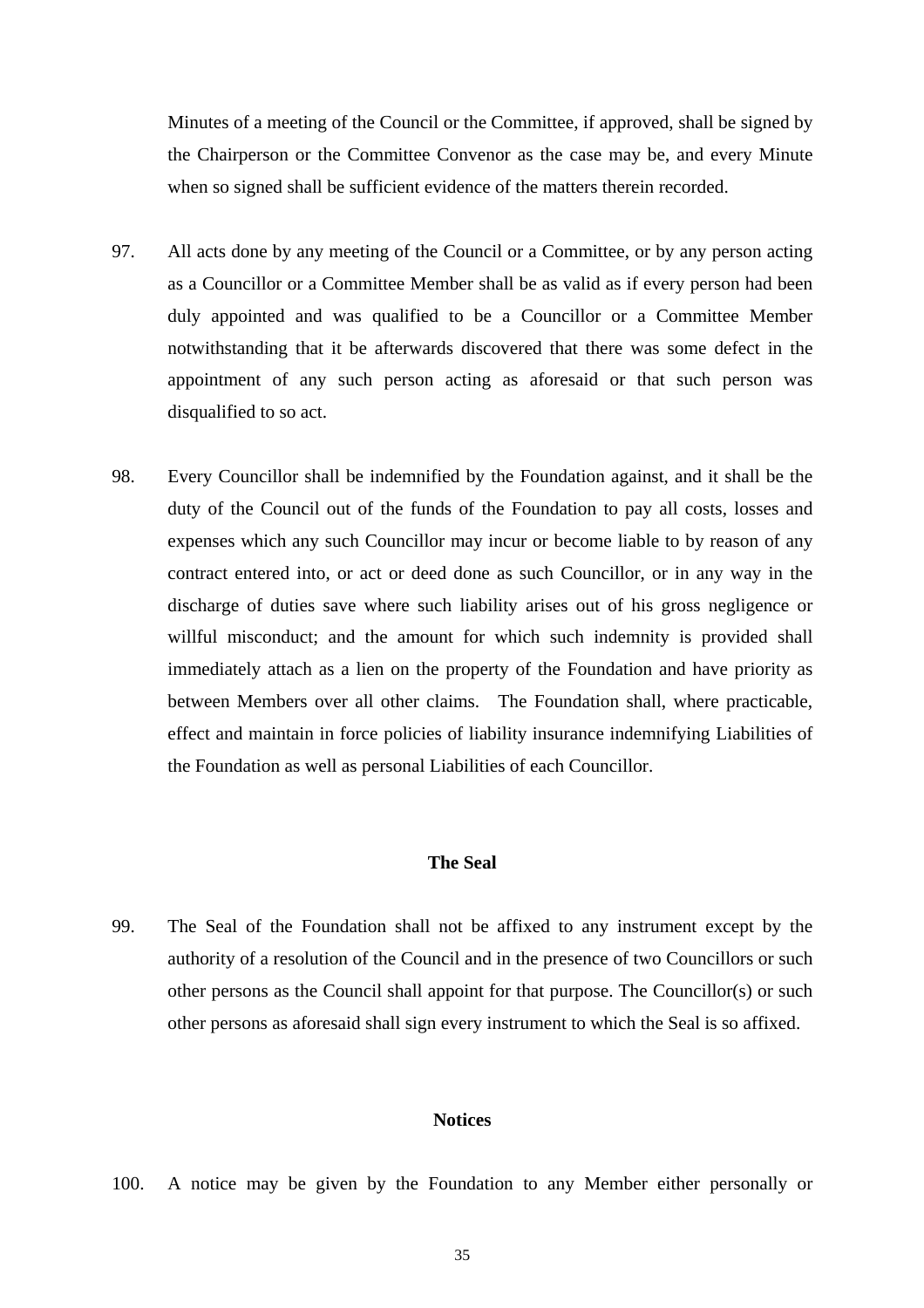electronically or by sending it by pre-paid post to the address of the Member registered with the Foundation.

101. Where a notice is sent by post, service of the notice shall be deemed to be effected by properly addressing and posting a prepaid letter containing the notice and to have been effected in the case of the address of a Member being in Hong Kong on the second day following that on which it was posted and in the case of the address of a Member being overseas, on the third day following that on which it was posted.

# **Winding Up**

102. The provisions of the Memorandum relating to the winding up or dissolution of the Foundation shall have effect as if the same were repeated in these Articles.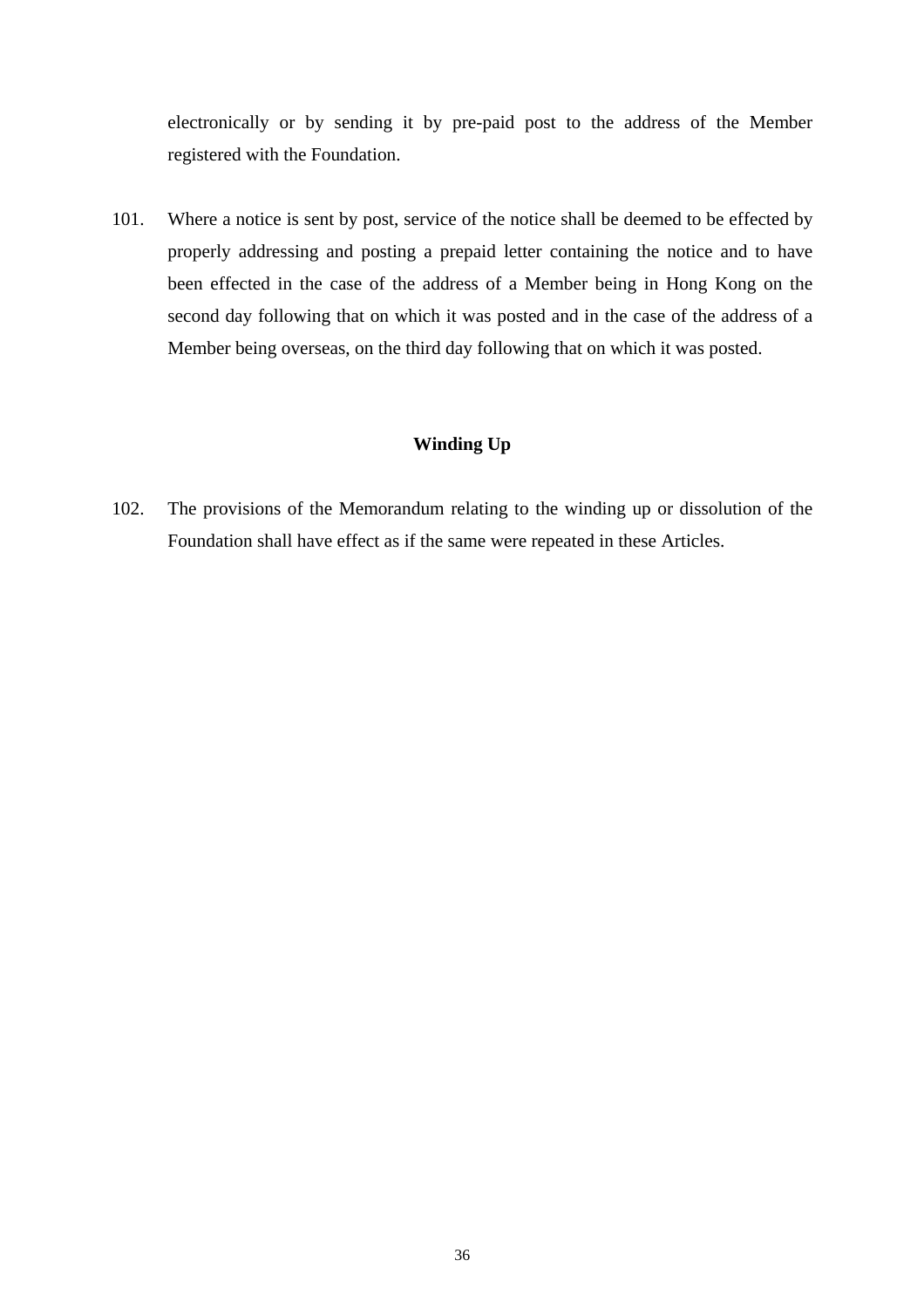## **Appendix 2A**

# **PROCEDURES FOR NOMINATING AND ELECTING ELECTED COUNCILLORS**

- 1. In the event any vacancy for Elected Councillor arises, whether by reason of premature departure or expiry of the natural term, the Chairperson shall send a notice to all Executive Members inviting them to submit nominations to fill the vacancies at least 30 days before the Council Election.
- 2. Any Executive Member who wishes to nominate any candidate as Elected Councillor shall not less than 14 days before the Council Election or Council By-election submit a nomination form ("Council Election Nomination Form") in writing to the Chairperson containing the following information:-
	- (a) Name of nominee who must be an Executive Member and can be the nominator himself;
	- (b) Name of nominator who must be an Executive Member;
	- (c) Name of seconder who must be an Executive Member;
	- (d) Background of the nominee;
	- (e) Reasons for the nomination; and
	- (f) Written consent of the nominee to accept nomination.
- 3. At each Council Election or Council By-election, the number of candidates each Executive Member can nominate or second shall be the same as the number of vacancies for election.
- 4. The Chairperson shall circulate to all Executive Members present at the Council Election or Council By-election a list of nominees together with the Council Election Nomination Forms before the election starts.
- 5. On Council Election day or Council By-election day, if the number of nominees does not exceed the number of vacancies for Elected Councillors, a resolution shall be put to the Executive Members attending the general meeting to elect the nominees as Elected Councillors in accordance with procedures set out in Article 36.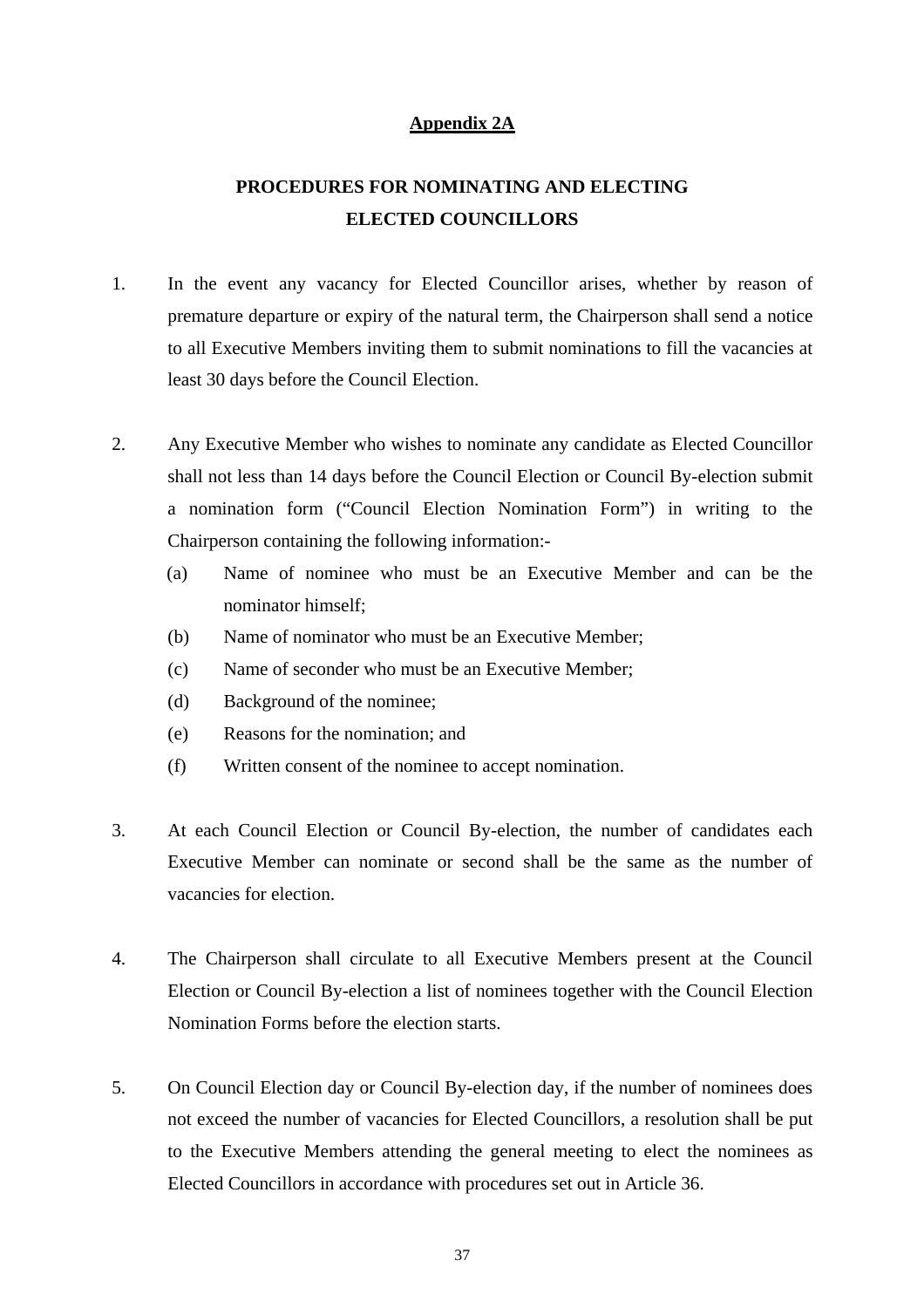- 6. On Council Election day or Council By-election day, if the number of nominees exceeds the number of vacancies for Elected Councillors, Executive Members shall vote by secret ballot either personally or by proxy. Any Executive Member who appoints proxy shall submit to the Chairperson a duly signed instrument appointing a proxy at least 24 hours before the Council Election day or Council By-election day (as applicable) and in default, the instrument of proxy shall be treated as invalid.
- 7. The number of votes each Executive Member can cast at a Council Election or Council By-election shall be the same as the number of vacancies up for election.
- 8. Candidates shall be ranked according to the number of votes obtained. The top-ranking candidates shall be selected as Elected Councillors.
- 9. If Elected Councillors cannot be selected to fill the vacant seats due to tied ranking, there shall be a second round of voting amongst the candidates who obtain the highest number of equal votes. During the second round of voting, the candidate who obtains the highest number of votes shall be elected. In the event of equality of votes, the Chairperson shall be entitled to the casting vote. Before the second round of voting, a candidate may withdraw his candidature. The remaining candidate who has not withdrawn will be deemed to be the elected candidate.
- 10. If there are not enough candidates to fill all the vacancies for Elected Councillors during a Council Election, the Council shall hold a by-election ("Council By-election") within 3 months after the Council Election when the Chairperson shall re-open the nomination for the vacant seats. The number of votes which each Councillor can cast at the Council By-election shall be the same as the number of vacancies up for election.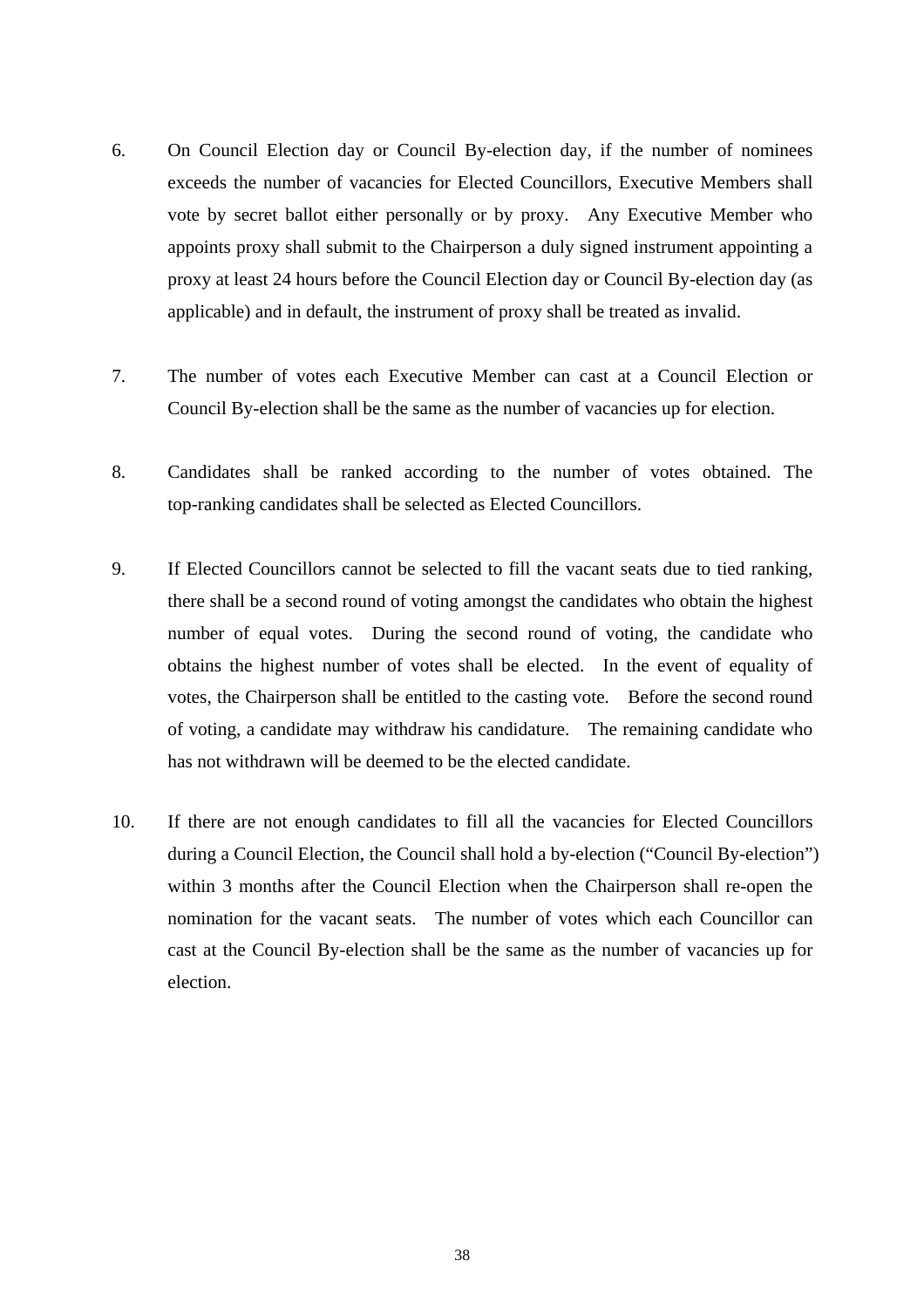# **Appendix 2B**

# **PROCEDURES FOR NOMINATING AND SELECTING APPOINTED COUNCILLORS**

- 1. In the event any Appointed Councillor is due to retire at any Annual General Meeting, the Chairperson shall convene a Councillor Appointment Meeting to appoint Appointed Councillor(s) to fill the vacancies arising out of such retirement no less than 15 days before the Annual General Meeting.
- 2. In other cases where any casual vacancy for any Appointed Councillor arises, the Chairperson shall convene a Council Appointment Meeting to appoint Appointed Councillor to such vacancies as soon as practicable.
- 3. The Chairperson shall send a notice to all the Councillors inviting them to submit nominations to fill the vacancies for Appointed Councillors not less than 30 days before the Councillor Appointment Meeting. At such meeting, the number of candidates each Councillor can nominate or second shall be the same as the number of vacancies for Appointed Councillors.
- 4. Any Councillor who wishes to nominate any candidate as Appointed Councillor shall not less than 14 days before the Councillor Appointment Meeting submit a nomination form ("Appointed Councillor Nomination Form") in writing to the Chairperson containing the following information:-
	- (a) Name of nominee who must be an Executive Member;
	- (b) Name of nominator who must be a Councillor;
	- (c) Name of seconder who must be a Councillor;
	- (d) Background of the nominee;
	- (e) Reasons for the nomination; and
	- (f) Written consent of the nominee to accept nomination.
- 5. The Chairperson shall circulate to all Councillors a list of nominees together with the Appointed Councillor Nomination Forms no less than 10 days before the Councillor Appointment Meeting.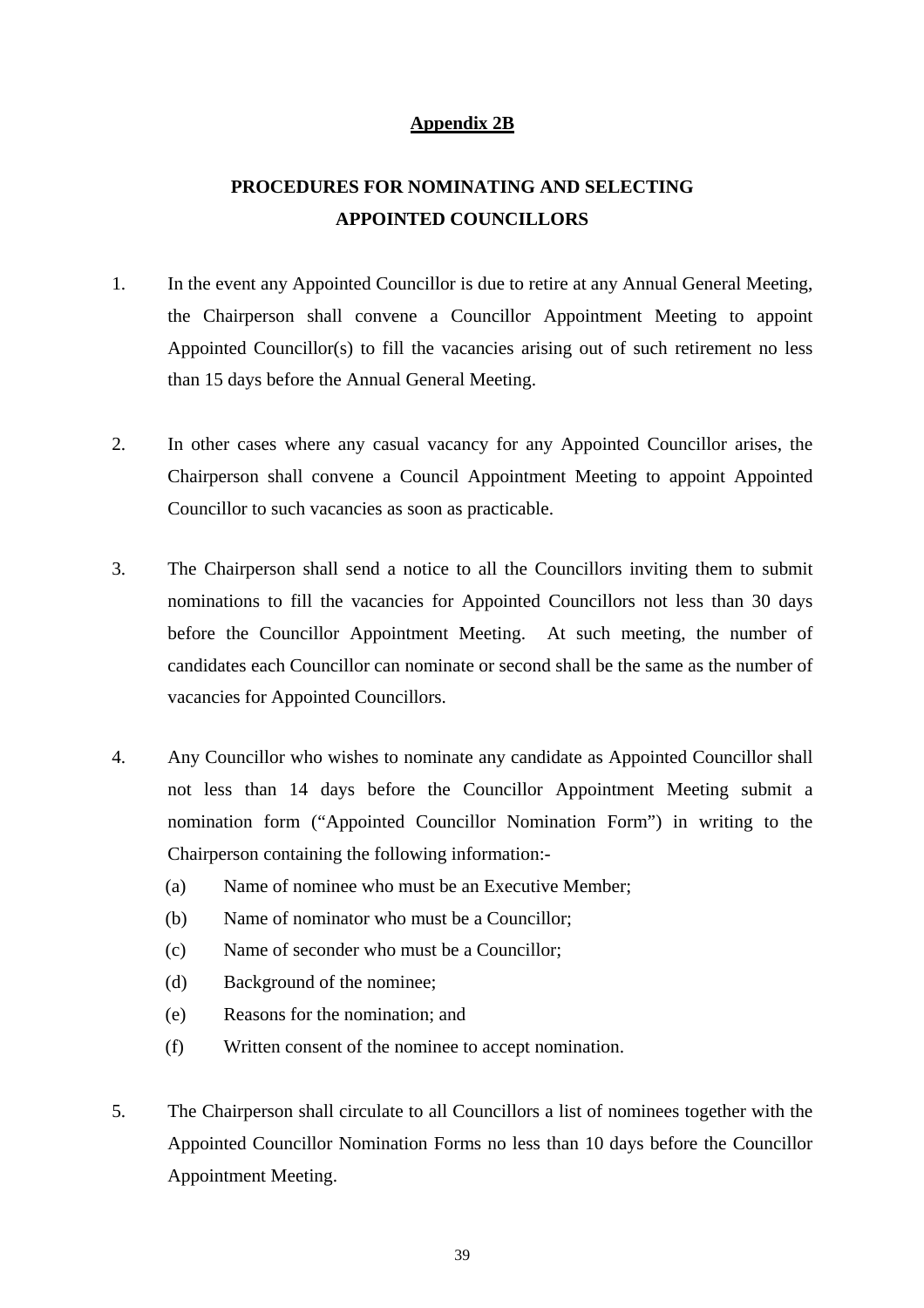- 6. During the Councillor Appointment Meeting, Councillors shall vote by secret ballot either personally or by proxy. Any Councillor who appoints proxy shall submit to the Chairperson a duly signed instrument appointing a proxy at least 24 hours before the Councillor Appointment Meeting and in default, the instrument of proxy shall be treated as invalid.
- 7. The number of votes each Councillor can cast at the Councillor Appointment Meeting should be the same as the number of vacancies for Appointed Councillors.
- 8. Candidates shall be ranked according to the number of votes obtained. The top-ranking candidates shall be selected as Appointed Councillors.
- 9. If the Council is unable to select candidates as Appointed Councillors due to tied ranking, there shall be a second round of voting amongst the candidates who obtain the highest number of equal votes. During the second round of voting, the candidate who obtains the highest number of votes shall be elected. In the event of equality of votes, the Chairperson shall be entitled to the casting vote. Before the second round of voting, a candidate may withdraw his candidature. The remaining candidate who has not withdrawn will be deemed to be the winning candidate.
- 10. If there are not enough candidates to fill all the vacancies during a Councillor Appointment Meeting, another Council meeting shall be held within 3 months after the Councillor Appointment Meeting when the Chairperson shall re-open the nomination for the vacancies. The number of votes which each Councillor can cast at the next meeting shall be the same as the number of vacancies up for appointment.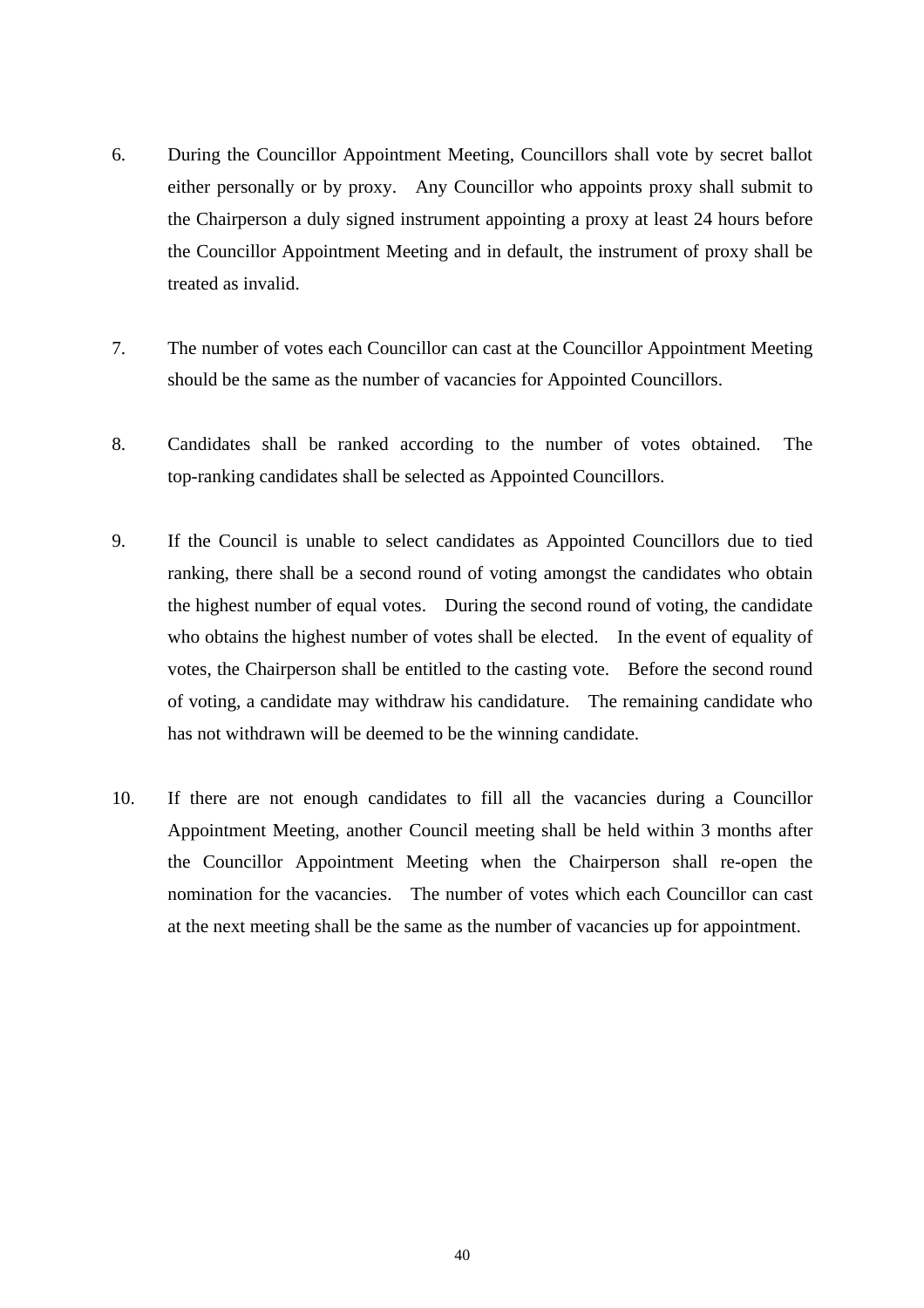# **Appendix 2C**

# **PROCEDURES FOR REMOVING ELECTED OR APPOINTED COUNCILLORS**

- 1. Two or more Councillors may initiate a motion for the removal of an Elected or Appointed Councillor by submitting the motion together with the reasons for initiating the motion to the Chairperson in writing.
- 2. The Chairperson shall notify all Councillors of such motion in writing within 7 days of receipt of the same and convene a Council meeting within 45 days of receipt of such motion. The motion to remove shall be stated as an agenda item of the Council meeting when the Councillors shall vote on the motion personally.
- 3. The motion to remove an Elected or Appointed Councillor shall be passed by the majority of votes of all the Councilors present and voting. In the event of an equality of votes, the Chairperson shall have the casting vote unless the person whom the motion proposes to remove is the Chairperson. The Councillor whom the motion proposes to remove is entitled to vote on the motion.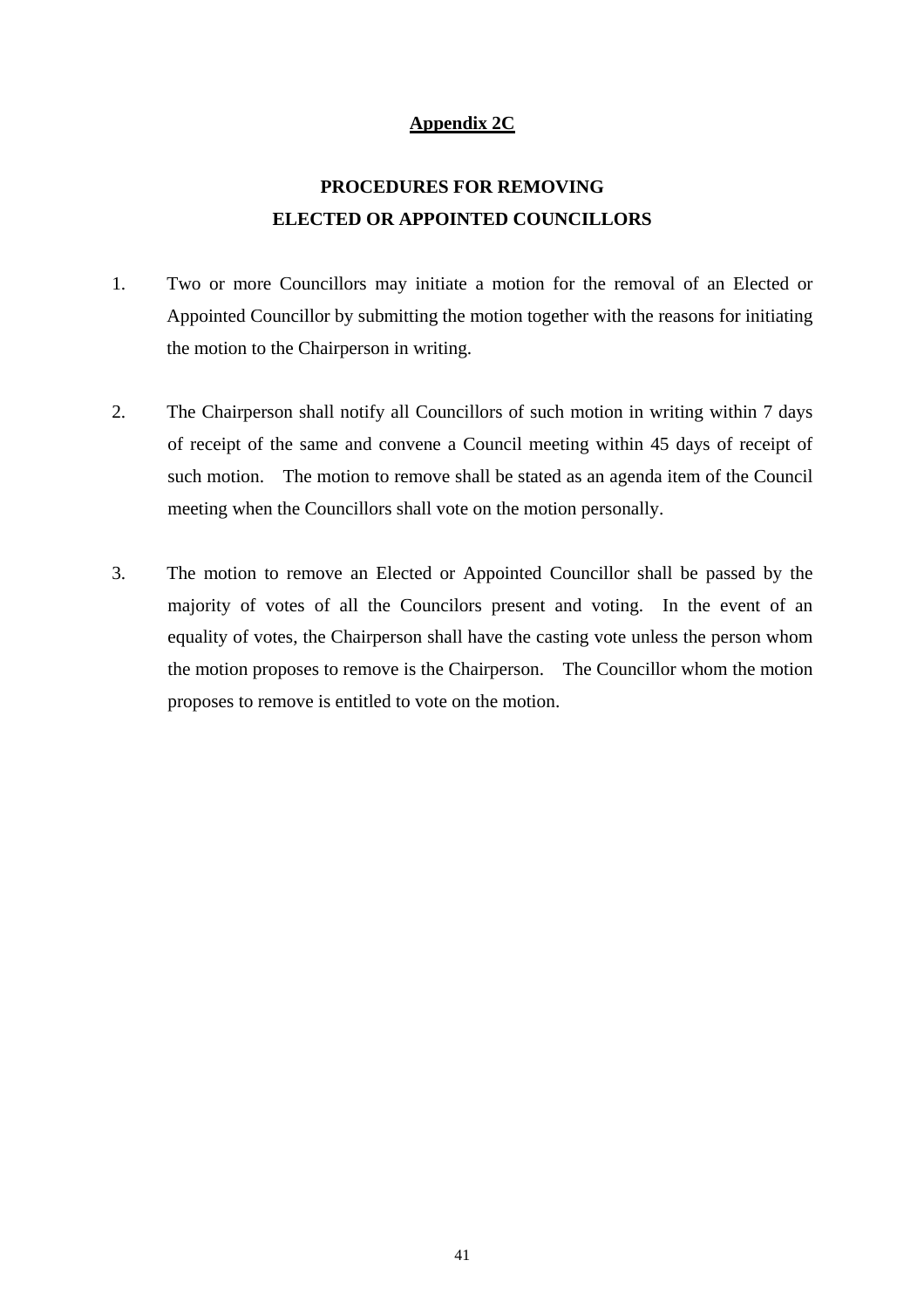# **Appendix 3A**

# **NOMINATION PROCEDURES FOR SPONSORING BODY MANAGERS**

- 1. At least 30 days before the first SSB Election or any incumbent Sponsoring Body Managers are due to retire from an IMC, the Chairperson shall send a notice to all Councillors inviting them to submit nominations to fill the vacant seats and notifying them of the date and place of the SSB Election and the number of vacancies up for election.
- 2. In other cases where a vacancy for a Sponsoring Body Manager arises, the Chairperson shall convene a Council meeting to hold the SSB By-election and shall give not less than 30 days notice to all Councillors of the date and place of the SSB By-election, inviting them to submit nominations to fill the vacancy.
- 3. Any Councillor who wishes to nominate any candidate as Sponsoring Body Manager shall not less than 14 days before the SSB Election Day or SSB By-election (as applicable), submit a nomination form ("SSB Nomination Form") in writing to the Chairperson containing the following information:-
	- (a) Name of nominee who must be an Ordinary Member, Executive Member or Honorary Member and can be the nominator himself;
	- (b) Name of nominator who must be a Councillor;
	- (c) Name of seconder who must be a Councillor;
	- (d) Specify which IMC the nomination is for;
	- (e) Background of the nominee;
	- (f) Reasons for the nomination; and
	- (g) Written consent of the nominee to accept nomination.
- 4. At each SSB Election or SSB By-election, the number of candidates each Councillor can nominate or second shall be the same as the number of vacancies up for election.
- 5. The Chairperson shall circulate to all Councillors a list of nominees for each IMC together with the SSB Nomination Forms no less than 10 days before the SSB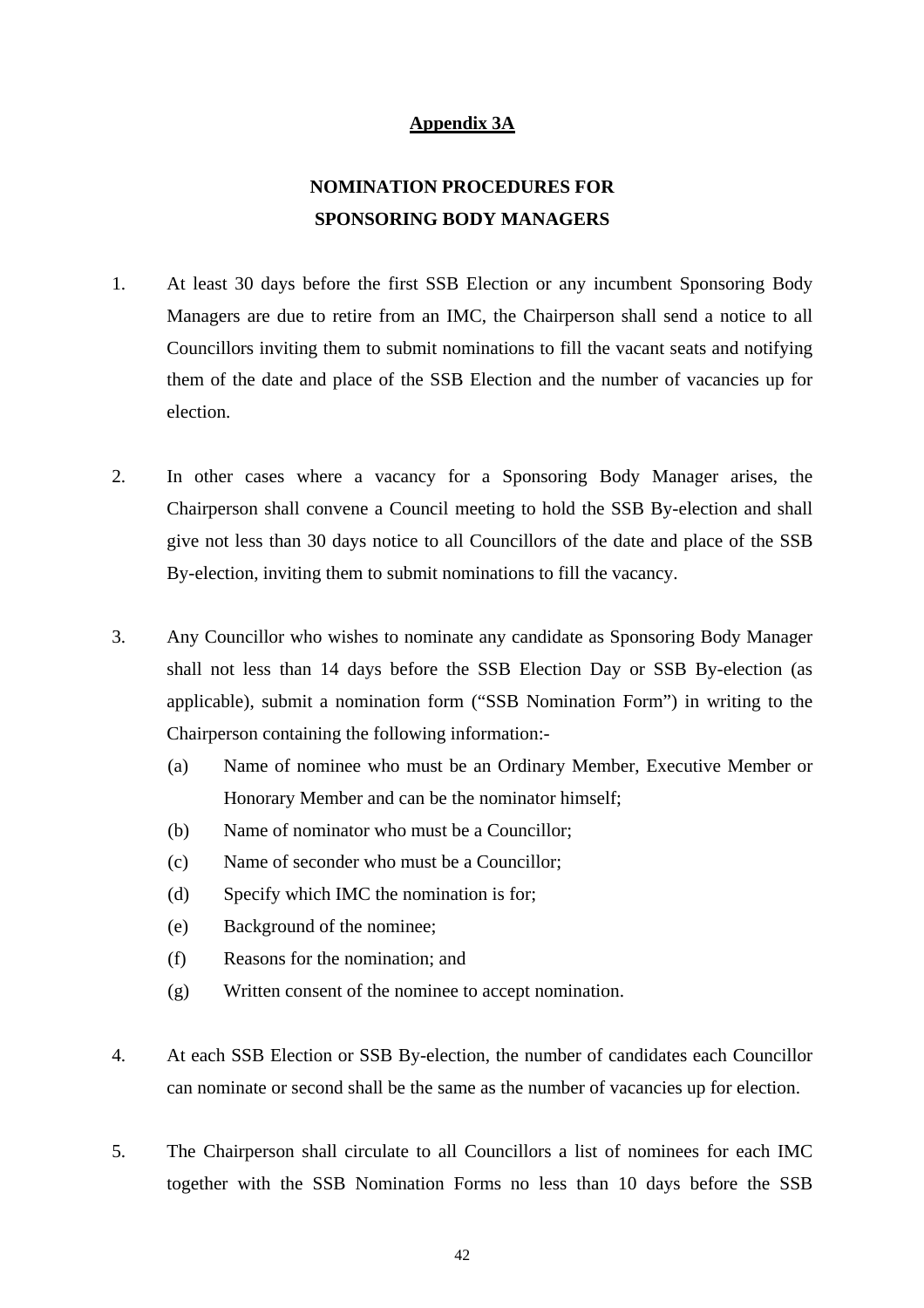Election Day or SSB By-election Day.

- 6. On SSB Election Day or SSB By-election Day, Councillors shall vote by secret ballot either personally or by proxy. Any Councillor who appoints proxy shall submit to the Chairperson a duly signed instrument appointing a proxy at least 24 hours before the SSB Election Day or SSB By-election Day (as applicable) and in default, the instrument of proxy shall be treated as invalid.
- 7. The number of votes each Councillor can cast at a SSB Election or SSB By-election should be the same as the number of vacancies up for election.
- 8. Candidates shall be ranked according to the number of votes obtained. The top-ranking candidates shall be selected for nomination as Sponsoring Body Managers.
- 9. At the first SSB Election, candidates who rank top seven shall be selected as Sponsoring Body Managers. The Supervisor of the other MCS Section shall automatically be selected as one of the Regular Sponsoring Body Managers.
- 10. If the Council is unable to select candidates to fill the vacancies due to tied ranking, there shall be a second round of voting amongst the candidates who obtain the highest number of equal votes. During the second round of voting, the candidate who obtains the highest number of votes shall be elected. In the event of equality of votes, the Chairperson shall be entitled to the casting vote. Before the second round of voting, a candidate may withdraw his candidature. The remaining candidate who has not withdrawn will be deemed to be the elected candidate.
- 11. Out of the Sponsoring Body Managers selected pursuant to Paragraphs 9, 10 and, where applicable, 12 hereof, the Sponsoring Body Manager with the lowest number of votes shall be nominated as Alternate Sponsoring Body Manager.
- 12. If there are not enough candidates to fill all the seats during an SSB Election, a SSB By-election shall be held within 3 months after the SSB Election when the Chairperson shall re-open the nomination for the vacant seats. The number of votes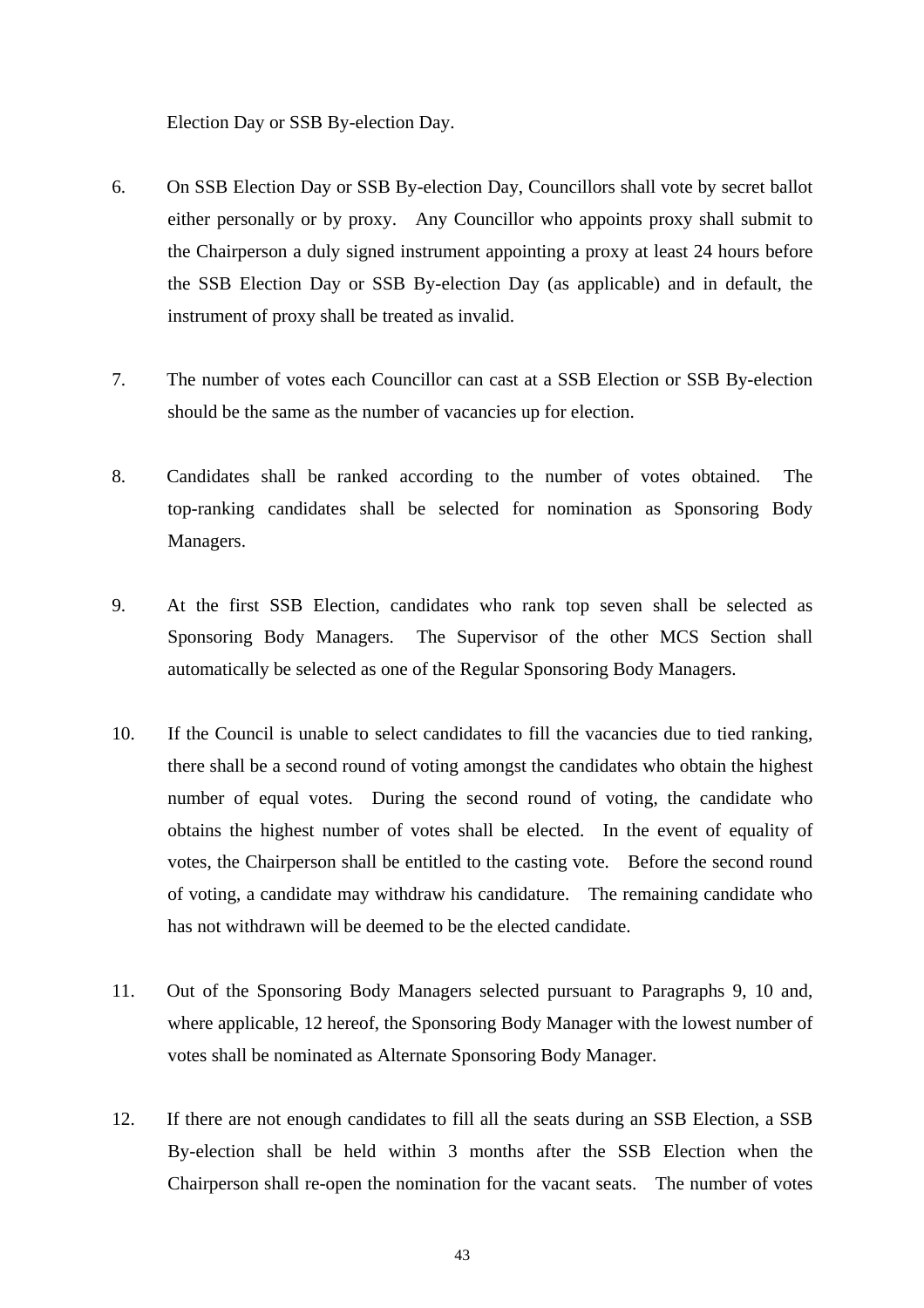which each Councillor can cast at the SSB By-election shall be the same as the number of vacancies up for election.

13. The procedures set out in this Appendix 3A apply to the election of Sponsoring Body Managers to any IMC.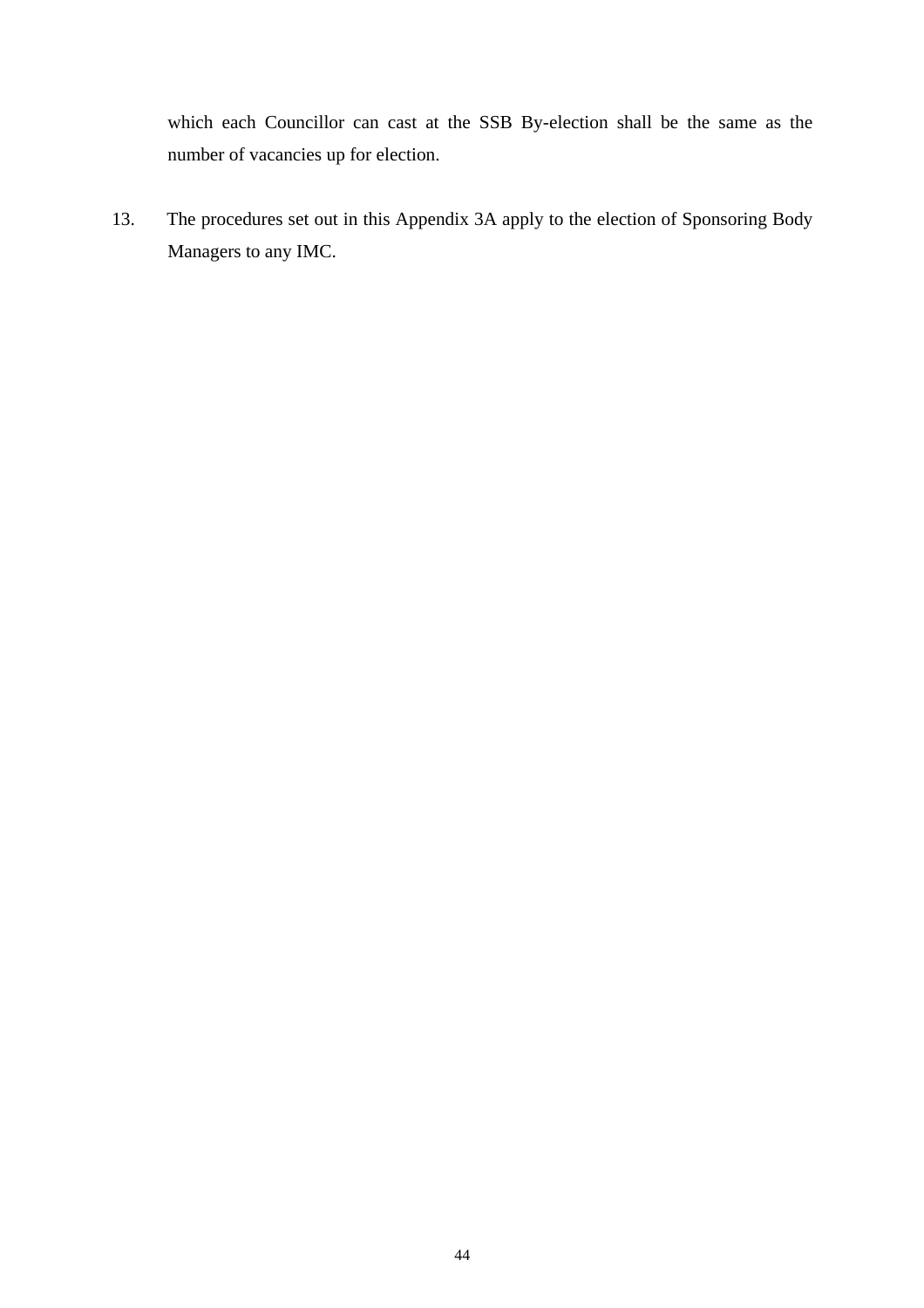# **Appendix 3B**

# **NOMINATION PROCEDURES FOR SPONSORING BODY REPRESENTATIVES**

- 1. Not less than 30 days before SBR Election Day, the Chairperson shall give notice to all Councillors in writing inviting them to nominate candidates to stand for election as Sponsoring Body Representatives in accordance with these Articles.
- 2. Any Councillor who wishes to nominate any candidate as Sponsoring Body Representative shall not less than 14 days before the SBR Election Day, submit a nomination form ("SBR Nomination Form") to the Chairperson containing the following information:-
	- (a) Name of nominee who can be any Person including the nominator himself;
	- (b) Name of nominator who must be a Councillor;
	- (c) Name of seconder who must be a Councillor;
	- (d) Background of the nominee;
	- (e) Reasons for the nomination; and
	- (f) Written consent of the nominee to accept nomination.
- 3. The Chairperson shall circulate a list of nominees for the Principal Selection Committee together with the SBR Nomination Forms no less than 10 days before the the SBR Election Day. The Councillors shall vote by secret ballot either personally or by proxy. The Councillor who appoints proxy shall submit to the Chairperson a duly signed instrument appointing a proxy at least 24 hours before the SBR Election Day and in default, the instrument of proxy shall be treated as invalid.
- 4. The number of votes each Councillor can cast should be the same as the number of Sponsoring Body Representatives that are required for the Principal Selection Committee.
- 5. Candidates are selected according to their ranking which depends on the number of votes obtained. If the Council is unable to select candidates to fill the vacancies due to tied ranking, there shall be a second round of voting amongst the candidates who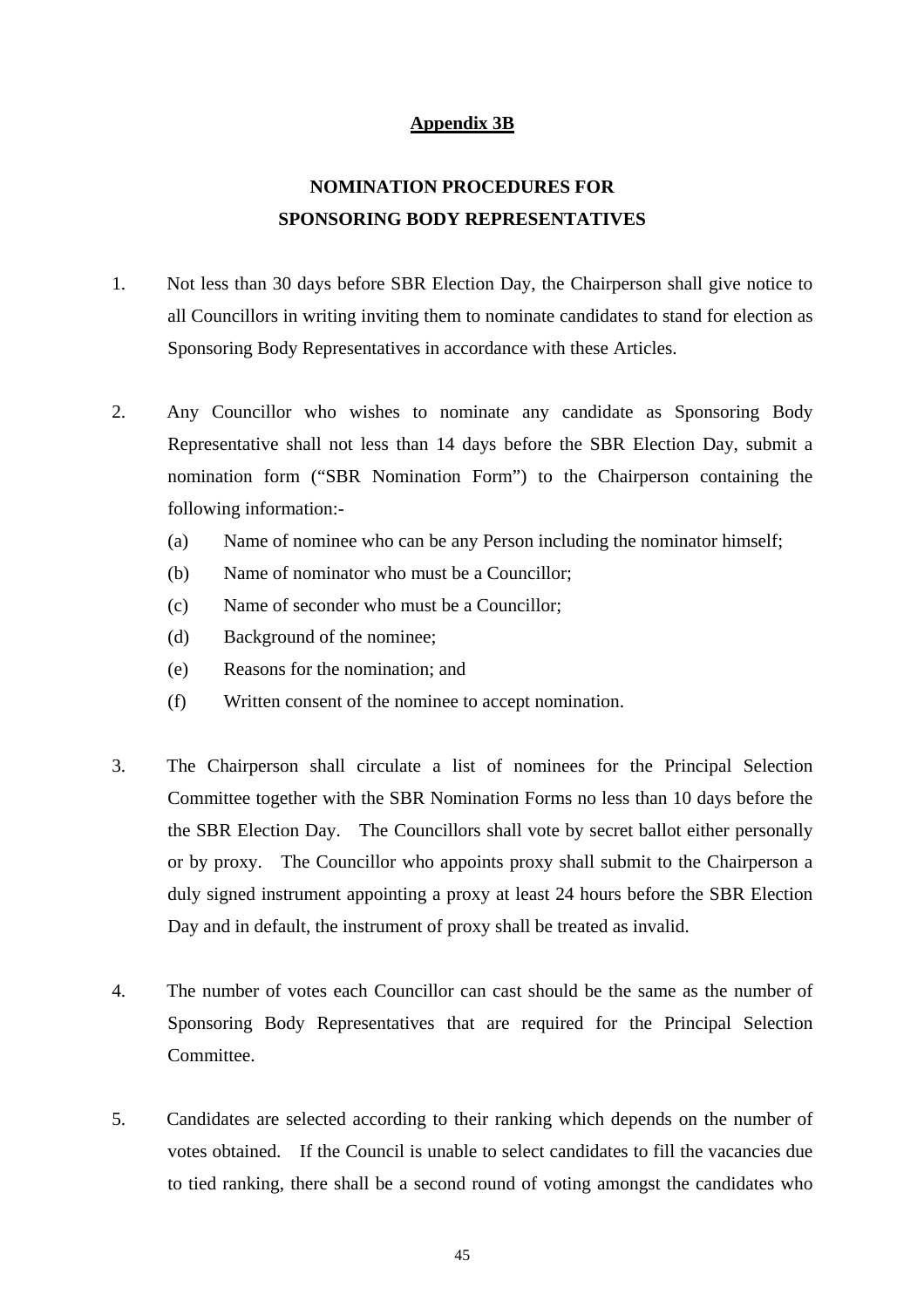obtain the highest number of equal votes. During the second round of voting, the candidate who obtains the highest number of votes shall win. In the event of equality of votes, the Chairperson shall be entitled to the casting vote. Before the second round of voting, a candidate may withdraw his candidature. The remaining candidate who has not withdrawn will be deemed to be the winning candidate.

6. The procedures set out in the Articles hereof shall apply to the nomination of Sponsoring Body Representatives on the Principal Selection Committee of any School.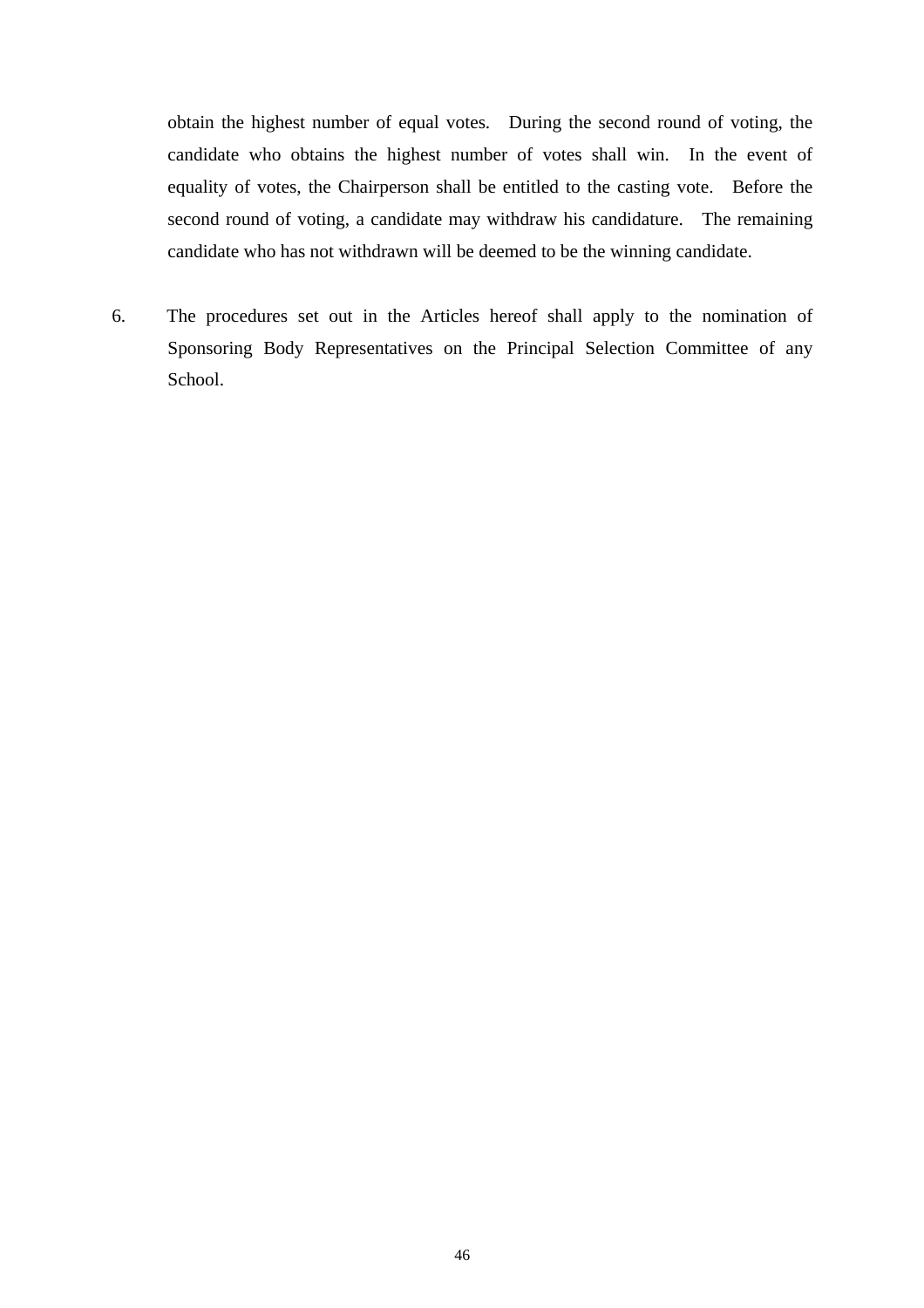# **Appendix 3C**

# **PROCEDURES FOR REMOVAL OF SPONSORING BODY MANAGERS, SUPERVISORS AND SPONSORING BODY REPRESENTATIVES**

- 1. Two or more Councillors may initiate a motion for the removal of a Sponsoring Body Manager, Supervisor or Sponsoring Body Representative by submitting the motion together with the reasons for initiating the motion to the Chairperson in writing.
- 2. The Chairperson shall notify all Councillors of such motion in writing within 7 days of receipt of the same and convene a Council meeting within 45 days of receipt of such motion. The motion to remove the Sponsoring Body Manager, Supervisor or Sponsoring Body Representative (as the case may be) shall be stated as an agenda item of the Council meeting when the Councillors shall vote on the motion personally.
- 3. The motion to remove a Sponsoring Body Manager, Supervisor or Sponsoring Body Representative (as the case may be) shall be passed by the majority of votes of all the Councillors present and voting. In the event of an equality of votes, the Chairperson shall have the casting vote unless the person whom the motion proposes to remove is the Chairperson. If the person whom the motion proposes to remove is a Councillor, he is entitled to vote on the motion.